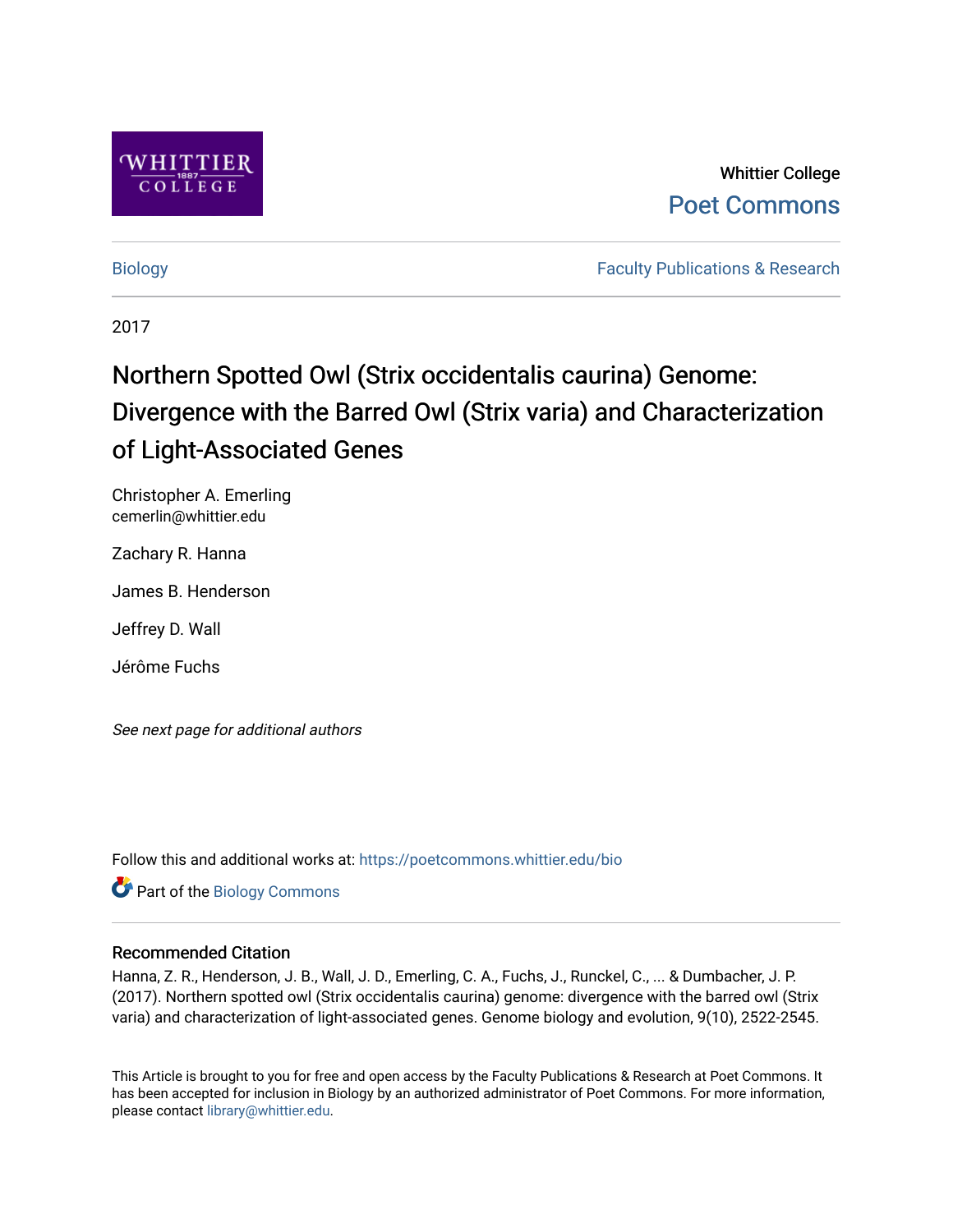### Authors

Christopher A. Emerling, Zachary R. Hanna, James B. Henderson, Jeffrey D. Wall, Jérôme Fuchs, Charles Runckel, David P. Mindell, Rauri C. K. Bowie, Joseph L. DeRisi, and John P. Dumbacher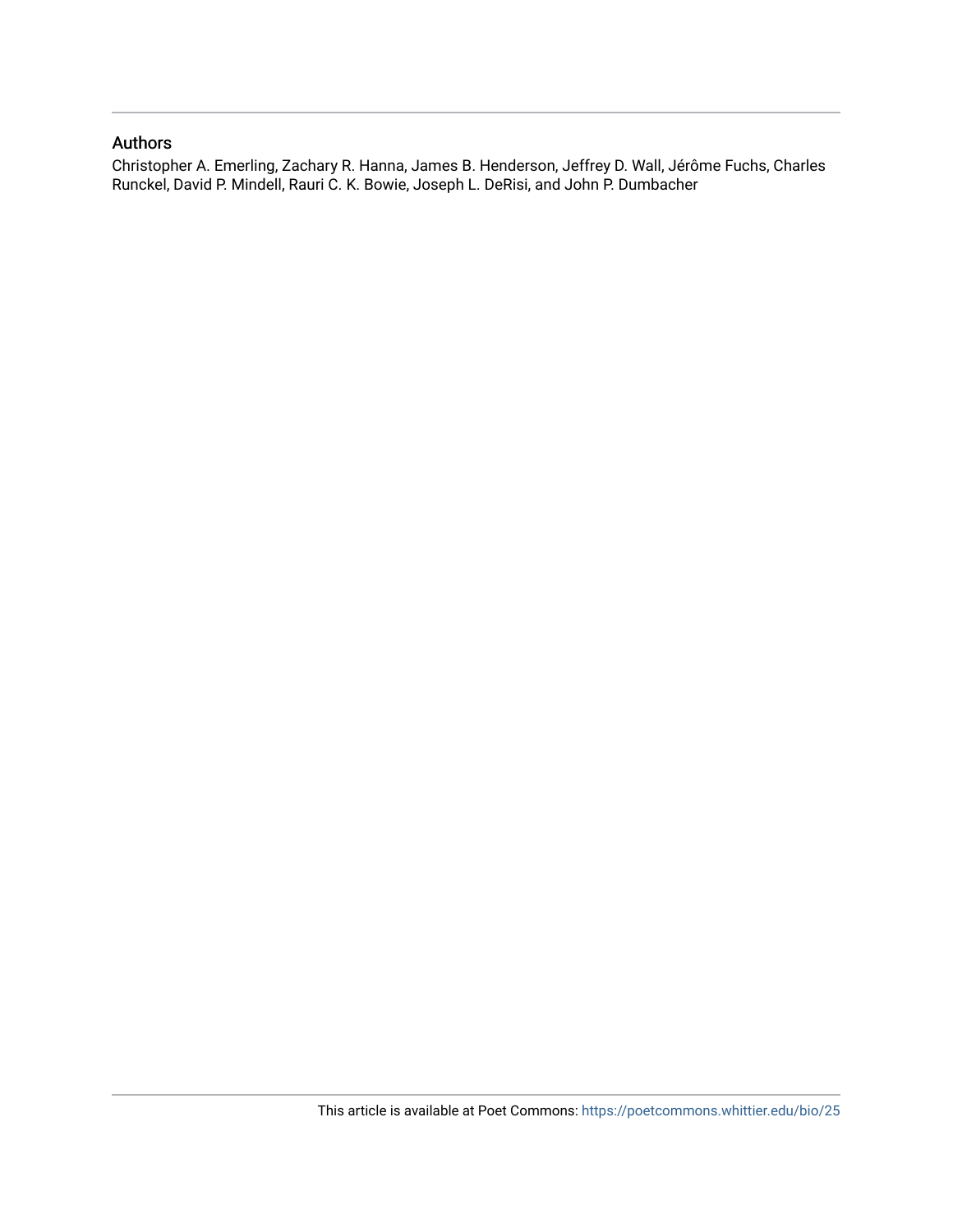# Northern Spotted Owl (Strix occidentalis caurina) Genome: Divergence with the Barred Owl (Strix varia) and Characterization of Light-Associated Genes

Zachary R. Hanna<sup>1,2,3,4,\*</sup>, James B. Henderson<sup>3,4</sup>, Jeffrey D. Wall<sup>1,3,4,5</sup>, Christopher A. Emerling<sup>1,2</sup>, Jérôme Fuchs<sup>3,6</sup>, Charles Runckel<sup>7,8,9</sup>, David P. Mindell<sup>1</sup>, Rauri C. K. Bowie<sup>1,2</sup>, Joseph L. DeRisi<sup>7,8</sup>, and John P. Dumbacher<sup>3,4</sup>

<sup>1</sup>Museum of Vertebrate Zoology, University of California, Berkeley, California, USA

<sup>2</sup>Department of Integrative Biology, University of California, Berkeley, California, USA

3 Department of Ornithology & Mammalogy, California Academy of Sciences, San Francisco, California, USA

<sup>4</sup>Center for Comparative Genomics, California Academy of Sciences, San Francisco, California, USA

<sup>5</sup>Institute for Human Genetics, University of California, San Francisco, California, USA

<sup>6</sup>UMR 7205 Institut de Systématique, Evolution, Biodiversité, CNRS, MNHN, UPMC, EPHE, Sorbonne Universités, Muséum National d'Histoire Naturelle, Paris, France

<sup>7</sup>Department of Biochemistry and Biophysics, University of California, San Francisco, California, USA

<sup>8</sup>Howard Hughes Medical Institute, Bethesda, Maryland, USA

<sup>9</sup>Runckel & Associates, Portland, Oregon, USA

\*Corresponding author: E-mail: zachanna@berkeley.edu.

Accepted: August 22, 2017

Data deposition: This Whole Genome Shotgun sequencing project has been deposited at DDBJ/ENA/GenBank under the accession NIFN00000000. The version described in this article is version NIFN01000000. Specimen Sequoia blood sample deposited as CAS:ORN:98821, California Academy of Sciences, San Francisco, California, United States. Strix occidentalis caurina raw genomic DNA sequences obtained from CAS:ORN:98821 are available from NCBI Sequence Read Archive (SRA) (SRA run accessions SRR4011595, SRR4011596, SRR4011597, SRR4011614, SRR4011615, SRR4011616, SRR4011617, SRR4011618, SRR4011619, and SRR4011620). Strix varia raw genomic DNA sequences obtained from CNHM<USA-OH>:ORNITH:B41533 are available from NCBI SRA (SRA run accessions SRR5428115, SRR5428116, and SRR5428117). Program ScaffSplitN50s deposited at Zenodo http://doi.org/10.5281/zenodo.163683 and available from https://github.com/calacademy-research/ScaffSplitN50s. Program dupchk deposited at Zenodo http://doi.org/10.5281/zenodo.163722 and available from https://github. com/calacademy-research/dupchk. Program GItaxidIsVert deposited at Zenodo http://doi.org/10.5281/zenodo.163737 and available from https:// github.com/calacademy-research/GItaxidIsVert. Program scafSeqContigInfo deposited at Zenodo http://doi.org/10.5281/zenodo.163748 and available from https://github.com/calacademy-research/scafSeqContigInfo. Program scafN50 deposited at Zenodo http://doi.org/10.5281/zenodo. 163739 and available from https://github.com/calacademy-research/scafN50. Additional scripts deposited as NSO-genome-scripts at Zenodo http://doi.org/10.5281/zenodo.805012 and available from https://github.com/calacademy-research/NSO-genome-scripts. Gene and repeat annotation files, the raw variant call file, alignments of light-associated gene orthologs as well as assemblies of transcriptome sequences deposited at Zenodo http://doi.org/10.5281/zenodo.822859.

# Abstract

We report here the assembly of a northern spotted owl (Strix occidentalis caurina) genome. We generated Illumina paired-end sequence data at 90 $\times$  coverage using nine libraries with insert lengths ranging from  $\sim$ 250 to 9,600 nt and read lengths from 100 to 375 nt. The genome assembly is comprised of 8,108 scaffolds totaling 1.26  $\times$  10<sup>9</sup> nt in length with an N50 length of 3.98  $\times$  10<sup>6</sup> nt. We calculated the genome-wide fixation index ( $F_{ST}$ ) of S. o. caurina with the closely related barred owl (Strix varia) as 0.819. We examined 19 genes that encode proteins with light-dependent functions in our genome assembly as well as in that of the barn owl (Tyto alba). We present genomic evidence for loss of three of these in S. o. caurina and four in T. alba. We suggest that most light-

© The Author 2017. Published by Oxford University Press on behalf of the Society for Molecular Biology and Evolution.

This is an Open Access article distributed under the terms of the Creative Commons Attribution License ([http://creativecommons.org/licenses/by/4.0/\)](http://creativecommons.org/licenses/by/4.0/), which permits unrestricted reuse, distribution, and reproduction in any medium, provided the original work is properly cited.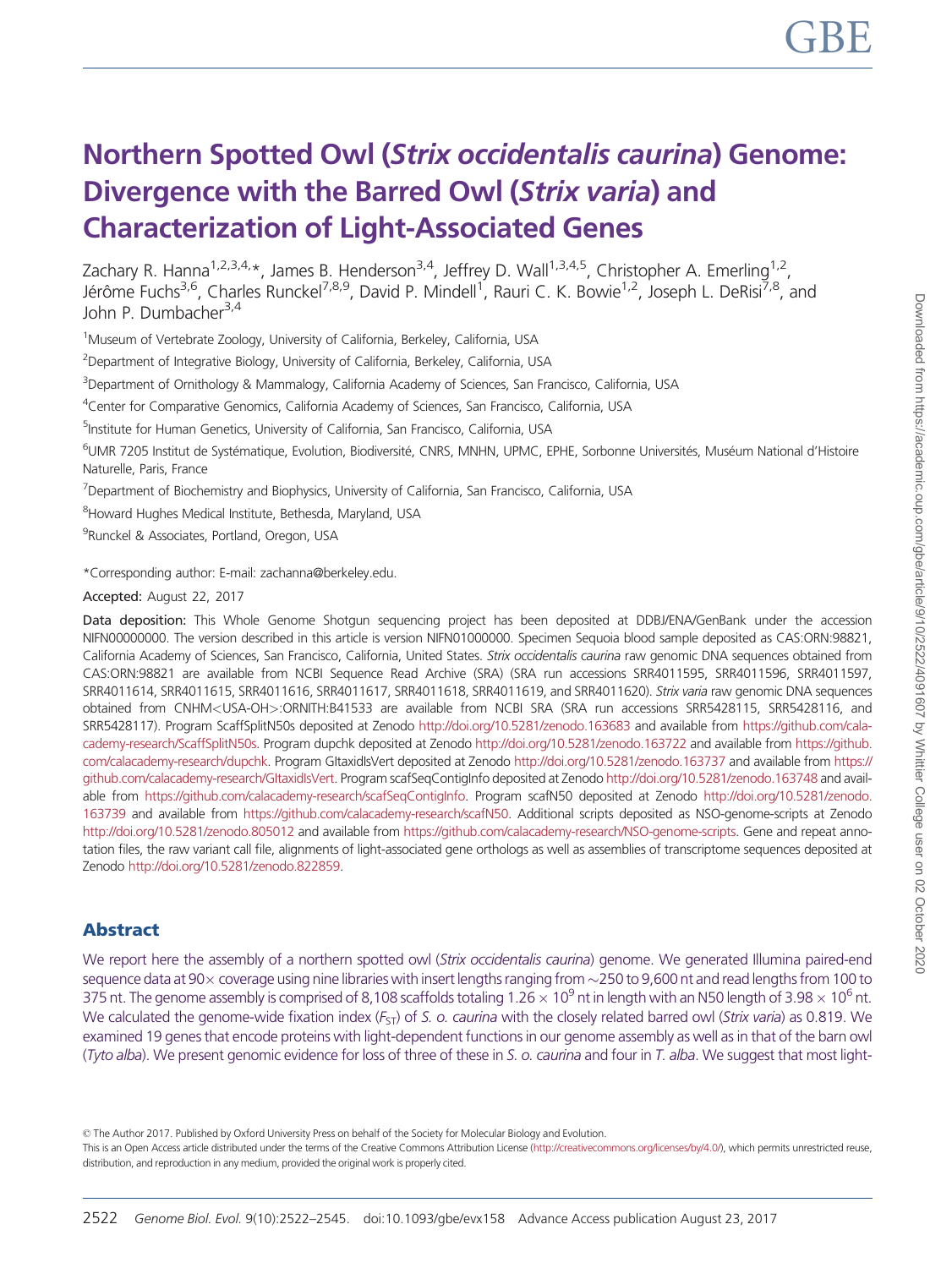associated gene functions have been maintained in owls and their loss has not proceeded to the same extent as in other dimlight-adapted vertebrates.

Key words: nuclear genome, bird, Strigidae, Strigiformes, Aves.

### Introduction

The spotted owl (Strix occidentalis) is a large, charismatic inhabitant of dense forests whose range extends along the Pacific coast of North America from southwestern British Columbia to southern California and eastward into the southwest desert states and Mexico. The northern spotted owl subspecies, S. o. caurina, inhabits the Pacific Northwest portion of the S. occidentalis range from British Columbia south along the west coast to the Golden Gate strait, California. The US Fish and Wildlife Service listed S. o. caurina as "threatened" under the Endangered Species Act (ESA) in 1990 ([Thomas](#page-24-0) [et al. 1990\)](#page-24-0) and the owl has been the subject of much ecological research and economic tension. Since its listing under the ESA, populations have continued to decline [\(Forsman](#page-22-0) [et al. 1996,](#page-22-0) [2011;](#page-22-0) Dugger et al. 2015; [Davis et al. 2016\)](#page-22-0) despite the increased level of protection. Although it is not considered a "model species" by most researchers, there is a considerable amount of demographic and ecological data available for this species [\(Courtney et al. 2004](#page-22-0)), especially in comparison with other owls, which tend to be less studied than diurnal birds.

Spotted owl conservation efforts often focus on genetic challenges, including those relating to small population sizes and inbreeding, relationships to other population segments, and potential interbreeding with congeners [\(Barrowclough](#page-21-0) [et al. 1999](#page-21-0), [2005, 2011;](#page-21-0) [Haig et al. 2001](#page-23-0), [2004](#page-23-0)). A complete genome assembly could provide many useful tools for conservation geneticists, including independent estimates of effective population size  $(N_e)$ , tools for identifying and developing genetic markers such as single nucleotide polymorphisms and microsatellites, and data that can provide direct and relatively accurate measures of interbreeding.

The congeneric barred owl (Strix varia), formerly native to North America east of the Rocky Mountains [\(Mazur and](#page-24-0) [James 2000](#page-24-0)), has invaded western North America in the last 50–75 years and, from British Columbia to southern California, has become broadly sympatric with the spotted owl in the last 50 years [\(Taylor and Forsman 1976;](#page-24-0) [Livezey](#page-23-0) [2009a](#page-23-0), [2009](#page-23-0)b) and likely poses a threat to the survival of the northern spotted owl [\(Forsman et al. 2011](#page-22-0); [Wiens et al.](#page-25-0) [2014;](#page-25-0) Dugger et al. 2015; [Diller et al. 2016\)](#page-22-0). In addition to competing for western forest habitat, barred and spotted owls interact at the genetic level as they can hybridize and successfully backcross [\(Haig et al. 2004](#page-23-0); [Kelly and Forsman](#page-23-0) [2004;](#page-23-0) [Funk et al. 2007\)](#page-23-0). Much of our motivation to assemble the northern spotted owl genome was to provide a resource to aid those studying the genetics of this owl and related taxa.

Thus, we included analyses of the genome of a barred owl from eastern North America as a baseline comparison to the spotted owl. We compared genome-derived estimates of  $N_e$ from both species and calculated  $F_{ST}$  between them.

Access to high-coverage, relatively complete genomes also allows researchers to address questions that, without this resource, are inaccessible or difficult to answer. For example, previous work has suggested that owls have evolved an atypical avian visual system with high numbers of dim-lightadaptive rod photoreceptors [\(Fite 1973;](#page-22-0) [Bowmaker and](#page-22-0) [Martin 1978\)](#page-22-0) and a diminished capacity for color vision [\(Bowmaker and Martin 1978;](#page-22-0) [Wu et al. 2016](#page-25-0)). Whole genome sequencing can establish what mutation(s) or genomic rearrangements resulted in their reduced color vision and, with multiple genomes, one may test whether such mutations are lineage-specific or inherited from a common ancestor. The genome assembly of the barn owl (Tyto alba; Aves: Tytonidae) was available and allowed us to test owl-lineage-based hypotheses, but it was one of the lower-coverage, less complete of the available avian genome assemblies [\(Zhang, Li B, Li C,](#page-25-0) [et al. 2014\)](#page-25-0). A complete spotted owl genome, in addition to providing whole genome data for a representative of Strigidae, the other of the two families of owls, could also enable a definitive search for genes involved in nocturnal visual adaptations and a better understanding of the processes of mutation that lead to such adaptations.

### Materials and Methods

### Genome Sample

We collected blood from a captive adult northern spotted owl (S. o. caurina) at WildCare rehabilitation facility in San Rafael, California. The captive owl, named Sequoia and referred to as such hereafter, patient card No. 849, was admitted to WildCare on 5 June 2005 as an abandoned nestling found in Larkspur, Marin County, California (CAS:ORN:98821; [table 1\)](#page-4-0). We chose to sequence the genome of this individual as S. occidentalis is known to hybridize with S. varia [\(Haig et al.](#page-23-0) [2004;](#page-23-0) [Kelly and Forsman 2004;](#page-23-0) [Funk et al. 2007\)](#page-23-0) and we wanted to ensure that we were sequencing the genome of a nonhybrid, nonintrogressed individual. The first Marin County S. varia detections occurred in 2003 and researchers estimated a population size of only three individuals by 2005 [\(Jennings et al. 2011](#page-23-0)). First generation hybrid individuals are phenotypically diagnosable with intermediate plumage characteristics ([Hamer et al. 1994\)](#page-23-0). Thus, if Sequoia had any S. varia genetic material, it would likely have been a first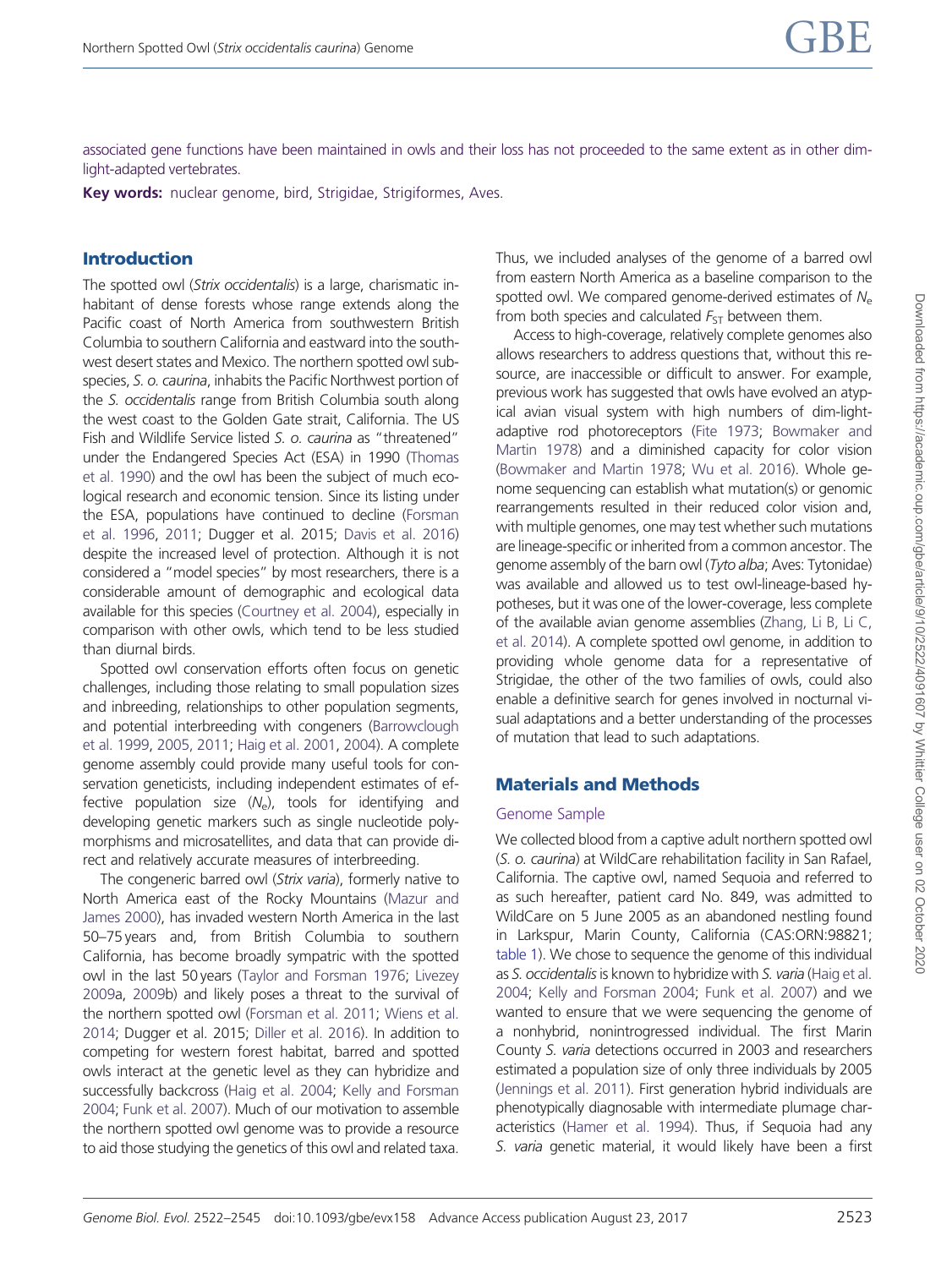### **Tab**

<span id="page-4-0"></span>

| Table 1<br>Specimen Data      |                        |              |                      |             |                                |
|-------------------------------|------------------------|--------------|----------------------|-------------|--------------------------------|
| Specimen                      | County                 | <b>State</b> | Country              | Date        | <b>Specimen Institution</b>    |
| CAS:ORN:98821                 | Marin County           | CA           | <b>United States</b> | 26 Jun 2005 | California Academy of Sciences |
| CNHM <usa-oh>:ORNITH</usa-oh> | <b>Hamilton County</b> | ΟH           | <b>United States</b> | 29 Nov 2010 | Cincinnati Museum Center       |
|                               |                        |              |                      |             |                                |

NorE. Information regarding the S. o. caurina and S. varia individuals from which we obtained genomic sequences for this study including the county, state, country, and date of collection for each specimen as well as the specimen code and institution where each specimen is archived.

generation hybrid and easily diagnosable as such. No plumage or behavioral features, such as vocalizations, suggested that it was a hybrid individual.

### DNA Isolation

For genomic DNA libraries that required very high molecular weight DNA, we isolated DNA by using the precipitation method provided by the Gentra Puregene Kit (Qiagen, Netherlands) and following the manufacturer's protocol. We also isolated DNA using a column-based method, the DNeasy Blood & Tissue Kit (Qiagen, Netherlands), and used this DNA for those libraries where very high molecular weight was not essential. We assessed the quality and concentration of all isolated DNA using a Nanodrop 2000c spectrophotometer (Thermo Fisher Scientific, USA), 2100 BioAnalyzer (Agilent Technologies, USA), Qubit 2.0 Flurometer (Invitrogen, USA), and by running the DNA on a 1% agarose gel. We determined that the resulting DNA from both methods had high molecular weight with most of the DNA comprising fragments >50,000 nucleotides (nt) in length.

### Illumina Data

We obtained paired-end Illumina data from nine wholegenome libraries constructed using a variety of methods with a range of average insert lengths from 247 to 9,615 nt. In our library construction we utilized a range of DNA shearing methods including enzyme-based, ultrasonication, and hydrodynamic forces using a Hydroshear DNA Shearing Device (GeneMachines, USA). We amplified all but one of the libraries using polymerase chain reaction (PCR) and sequenced them with read lengths from 100 to 375 nt (see supplementary table S1, Supplementary Material online; supplementary section 1.1–1.8, Supplementary Material online).

### Trimming, Merging, Error-Correction

We trimmed the Nextera mate-pair data using the software NxTrim version 0.2.3-alpha [\(O'Connell 2014;](#page-24-0) [O'Connell et al.](#page-24-0) [2015](#page-24-0)) (supplementary section 1.9.1, Supplementary Material online) in order to classify reads of mate pair libraries as true mate pair reads, paired-end reads, or singleton reads. We then removed adapters and low quality bases separately for the resulting mate-pair sequences, paired-end sequences, and singleton sequences using Trimmomatic version 0.32 ([Bolger](#page-22-0) [et al. 2014\)](#page-22-0) (supplementary section 1.9.2, Supplementary Material online). We also used Trimmomatic to remove adapters from all non-mate-pair libraries (supplementary section 1.10.1, Supplementary Material online). In order to test how various trimming methods affected the assembly outcome, we trimmed to different thresholds for some of our preliminary assemblies by changing the Trimmomatic version 0.32 [\(Bolger et al. 2014](#page-22-0)) average quality score parameters. We did not apply the error-correction process to reads trimmed to a stringent quality threshold. For some preliminary assemblies, we performed adapter and quality trimming, but did not merge overlapping paired-end reads (supplementary section 1.13, Supplementary Material online). However, since substantial portions of the paired-end reads from all of the libraries, except the Nextera700 bp library, were overlapping, for

the sequences that we used to generate our final assembly we joined overlapping paired reads using BBMap version 34.00 [\(Bushnell 2014\)](#page-22-0) (supplementary section 1.10.2, Supplementary Material online). We then performed quality trimming on the non-mate-pair library data using Trimmomatic version 0.32 ([Bolger et al. 2014\)](#page-22-0) (supplementary section 1.10.3, Supplementary Material online). Since we trimmed using the relatively lenient threshold of trimming the read when the average quality over 4 bp dropped below quality score (Phred) 17, we next used the k-mer-based error corrector in the SOAPdenovo2 toolkit, SOAPec version 2.01 [\(Luo et al. 2012\)](#page-24-0), to correct sequence errors (supplementary section 1.11, Supplementary Material online). For any read that became unpaired due to the loss of the paired read we separately subjected it to the same adapter, quality trimming, and error-correcting steps as the reads that remained paired (supplementary section 1.12, Supplementary Material online).

### Genome Size

In order to estimate the S. occidentalis nuclear genome size from our Illumina data, we ran Preqc [\(Simpson 2014](#page-24-0)) with the paired-end sequences from the Nextera700 bp data set (supplementary section 1.14, Supplementary Material online).

### Assembly

We assembled the S. occidentalis genome using SOAPdenovo2 version 2.04 [\(Luo et al. 2012](#page-24-0)). In order to determine the optimal assembly parameter options, we performed numerous trial runs experimenting with different k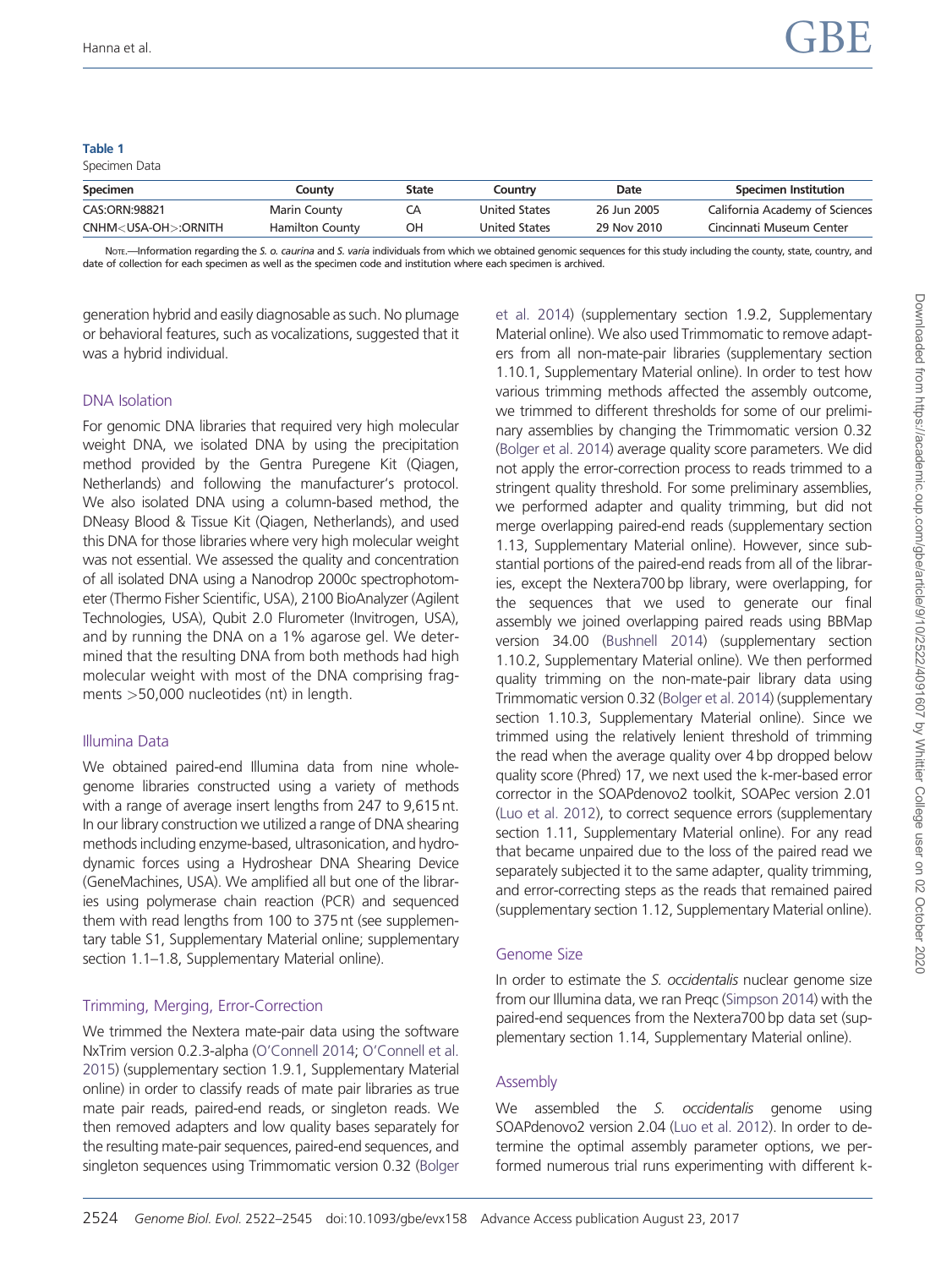mer values and parameters. We utilized the insert size estimated in the output of trial assemblies to refine our estimation of the insert sizes for our libraries and used these refined values as input into subsequent assembly configuration files (supplementary table S1, Supplementary Material online). After optimizing the SOAPdenovo2 assembly options, we generated fourteen further preliminary assemblies to test how using differently filtered versions and subsets of our Illumina sequence data affected the assembly outcome. We examined how the assembly was affected by trimming our data to multiple quality thresholds, using or not applying error correction, not merging or merging our overlapping paired-end data, assembling with different k-mers, using or not using singleton data, and dropping certain libraries (supplementary table S2, Supplementary Material online). We used dupchk [\(Henderson and Hanna 2016a](#page-23-0)) to check for sequence duplication in each sequenced library and found an elevated level of duplication in the Hydroshear library data, so we excluded all sequences from this library from several assemblies (supplementary section 1.15, Supplementary Material online).

### Preliminary Assembly Assessment

In order to compare our preliminary assemblies, we removed contiguous sequences (contigs) or scaffolds less than or equal to 300 nt with the intent of removing any unassembled reads from the assembly. We calculated the contig and scaffold N50 as well as the number of scaffolds in various length classes using scafN50 [\(Henderson and Hanna 2016d](#page-23-0)). We calculated the total length of the assembly, the percentage of "N" characters in the assembly that represent sequence gaps between contiguous sequences joined by paired-end or mate-pair data (% N's), and the total number of scaffolds using scafSeqContigInfo ([Henderson and Hanna 2016e](#page-23-0)). We were conservative in the calculation of these metrics and separated scaffolds into contigs at each N in the sequence. We then used CEGMA version 2.5 ([Parra et al. 2007](#page-24-0)) to annotate a set of highly conserved eukaryotic genes (CEGs) in our assembly and thereby obtain an assessment of the quality and completeness of each assembly (supplementary section 1.16, Supplementary Material online).

We found it useful to assess the genome assembly's continuity and completeness at each stage of the assembly process. We searched for CEGs using CEGMA to evaluate our earlier assemblies. However, at this time, one of the CEGMA tool authors recommends that researchers use BUSCO in place of CEGMA [\(Bradnam 2015\)](#page-22-0). Since we used CEGMA to evaluate our earliest assemblies, we continued to use CEGMA for continuity. We ran BUSCO on our final assembly and the results suggested similar completeness as those of CEGMA.

### Determination of Final Assembly

We examined multiple statistics in choosing our final assembly. We valued high contig and scaffold N50 values, low % N's in the sequence, a low total number of scaffolds, larger numbers of scaffolds longer than 1 mega nucleotide (Mnt), and completeness as reflected in the number of conserved genes found by the CEGMA pipeline. We decided that the assembly that had the best statistics across these categories was assembly 4 [\(table 2](#page-6-0)) and proceeded forward with this assembly.

We filled gaps in the assembly using the gap closing tool in the SOAPdenovo2 toolkit, GapCloser version 1.12-r6 ([Luo](#page-24-0) [et al. 2012](#page-24-0)). The gap-closed assembly contained many sequences under 1,000 nt in length, a substantial portion of which appeared to be unassembled reads. We used ScaffSplitN50s ([Henderson and Hanna 2016c](#page-23-0)) to compare statistics describing the continuity of the assembly after removing contigs/scaffolds of lengths 300, 500, and 1,000 nt as well as when using N blocks of lengths 1, 5, 10, 15, 20, and 25 to separate contigs within scaffolds. We decided to remove all contigs and scaffolds <1,000 nt for downstream analyses and will refer to the resulting assembly as "StrOccCau\_0.2" hereafter (supplementary section 1.18, Supplementary Material online).

### Final Assembly Statistics

We calculated basic statistics on StrOccCau 0.2 using the "assemblathon\_stats.pl" script, which was used for comparison of the Assemblathon 2 genome assemblies ([Bradnam](#page-22-0) [et al. 2013](#page-22-0)). We used both CEGMA version 2.5 [\(Parra et al.](#page-24-0) [2007\)](#page-24-0) and BUSCO version 1.1b1 ([Sim](#page-24-0)ã[o et al. 2015a](#page-24-0), [2015b](#page-24-0)) to annotate sets of CEGs and thereby assess the assembly's completeness (supplementary section 1.19, Supplementary Material online). We also calculated basic statistics and ran CEGMA as described earlier for other available avian genomes, including the barn owl (T. alba) [\(Zhang, Li,](#page-25-0) [Gilbert, et al. 2014a;](#page-25-0) [Zhang, Li C, et al. 2014](#page-25-0)), downy woodpecker (Picoides pubescens) ([Zhang, Li, Gilbert,](#page-25-0) [et al. 2014b](#page-25-0); [Zhang, Li C, et al. 2014](#page-25-0)), zebra finch (Taeniopygia guttata) (GenBank assembly accession GCA\_000151805.2; [Warren et al. 2010](#page-25-0)), bald eagle (Haliaeetus leucocephalus) ([Warren et al. 2014](#page-25-0); [Zhang,](#page-25-0) [Li C, et al. 2014](#page-25-0)), golden eagle (Aquila chrysaetos) (GenBank assembly accession GCA\_000766835.1; Wesley [Warren et al. 2014](#page-25-0)), chimney swift (Chaetura pelagica) [\(Zhang, Li, Gilbert, et al. 2014c;](#page-25-0) [Zhang, Li C, et al. 2014\)](#page-25-0), and chicken (Gallus gallus) (GenBank assembly accession GCA\_000002315.3; [Warren et al. 2017\)](#page-25-0).

### Contamination Assessment

To assess whether any assembled contigs were derived from contaminant nonvertebrate organisms, we performed a local alignment of all sequences in StrOccCau\_0.2 to a copy of the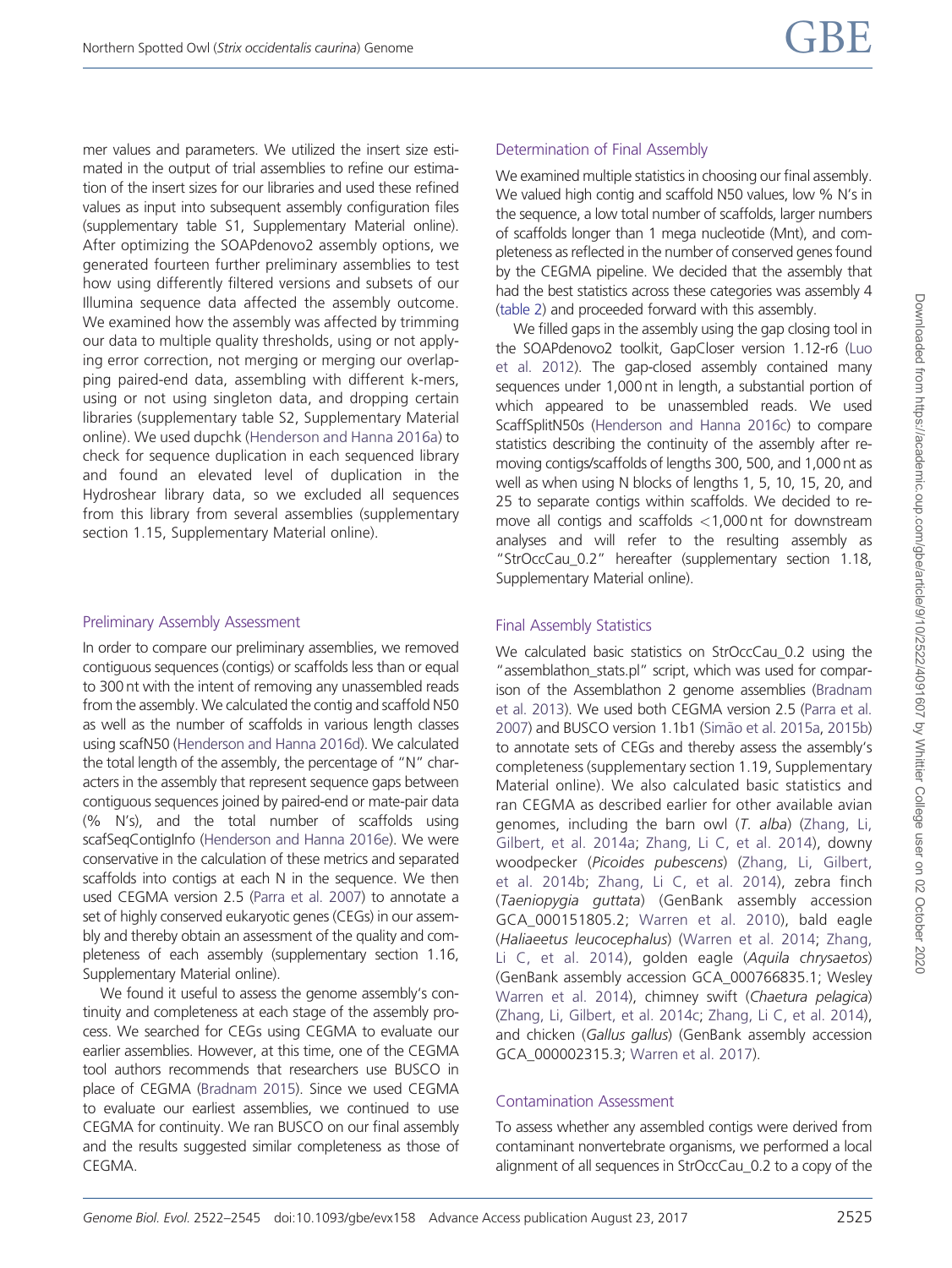| Assembly | contig   | scaffold  | <b>Total Length</b> | Ns(%) | <b>Total Number</b> | Number Of           | <b>Partial CEGs Found</b> | <b>Complete CEGs Found</b> |
|----------|----------|-----------|---------------------|-------|---------------------|---------------------|---------------------------|----------------------------|
|          | N50 (nt) | N50 (nt)  | of Assembly (Gnt)   |       | of Scaffolds        | Scaffolds $> 1$ Mnt | by CEGMA                  | by CEGMA                   |
|          |          |           |                     |       |                     | In Length           |                           |                            |
|          | 9,499    | 3,869,235 | 1.275               | 4.77  | 51,843              | 292                 | 231                       | 205                        |
| 2        | 12,096   | 3,522,724 | 1.274               | 4.40  | 48,264              | 295                 | 233                       | 205                        |
| 3        | 10.425   | 4,007,375 | 1.272               | 4.88  | 47,075              | 0                   | 226                       | 200                        |
| 4*       | 13,983   | 3,919,460 | 1.275               | 4.26  | 47,900              | 303                 | 235                       | 221                        |
| 5        | 10,315   | 4,164,870 | 1.272               | 4.45  | 46,146              | 287                 | 232                       | 206                        |
| 6        | 9,142    | 3,780,867 | 1.275               | 4.86  | 51,615              | 296                 | 230                       | 202                        |
| 7        | 9,802    | 3,478,271 | 1.274               | 4.42  | 54,240              | 327                 | 233                       | 209                        |
| 8        | 12,650   | 3,665,028 | 1.271               | 4.18  | 43,092              | 313                 | 231                       | 204                        |
| 9        | 12,006   | 3,587,241 | 1.271               | 4.66  | 44,939              | 307                 | 226                       | 201                        |
| 10       | 12,487   | 3,586,666 | 1.271               | 4.26  | 44,345              | 314                 | 232                       | 204                        |
| 11       | 14,651   | 3,917,141 | 1.276               | 4.26  | 50,636              | 293                 | 234                       | 217                        |
| 12       | 14,627   | 3,728,521 | 1.276               | 4.28  | 50,349              | 305                 | 234                       | 219                        |
| 13       | 14,672   | 3,917,121 | 1.276               | 4.26  | 50,129              | 293                 | 234                       | 217                        |
| 14       | 13,967   | 3,431,044 | 1.300               | 4.50  | 127,384             | 318                 | 238                       | 218                        |

<span id="page-6-0"></span>Table 2 Metrics of Preliminary Assemblies

NorE--Various continuity and completeness summary statistics for our preliminary assemblies. We removed contigs/scaffolds <300 nt in order to remove unassembled reads from the assemblies before calculating these statistics. We defined contigs with the very restrictive parameter that each N split a scaffold into a separate contig. "Partial CEGs found by CEGMA" refers to the number of gene sequences found by CEGMA in the assembly in at least partial completeness out of 248 total CEGs. An asterisk and bolded font mark the preliminary assembly that we chose to use as the basis for the final assembly.

NCBI nucleotide database "nt" [\(Clark et al. 2016](#page-22-0); [NCBI](#page-24-0) [Resource Coordinators 2016\)](#page-24-0) using NCBI's BLAST+ version 2.3.0 tool BLASTN ([Altschul et al. 1997](#page-21-0); [Camacho et al.](#page-22-0) [2009](#page-22-0)). We searched for nonvertebrate hits in the top aligned sequences using a local copy of the NCBI taxonomy database [\(ftp://ftp.ncbi.nlm.nih.gov/pub/taxonomy;](http://ftp://ftp.ncbi.nlm.nih.gov/pub/taxonomy) [Clark et al. 2016;](#page-22-0) [NCBI Resource Coordinators 2016](#page-24-0)) and GItaxidIsVert [\(Henderson and Hanna 2016b\)](#page-23-0). We re-examined those sequences where any of the five output alignments was an alignment to a nonvertebrate using the web version of NCBI's BLAST+ version 2.4.0 tool BLASTN ([Altschul et al. 1997;](#page-21-0) [Camacho et al. 2009](#page-22-0)). We used bioawk version 1.0 [\(Li](#page-23-0) [2013b](#page-23-0)) to remove contaminant scaffolds from the assembly and will refer to the resulting assembly version hereafter as "StrOccCau\_1.0." We calculated basic statistics on StrOccCau\_1.0 using the "assemblathon\_stats.pl" script [\(Bradnam et al. 2013](#page-22-0)) (supplementary section 1.20, Supplementary Material online). We confirmed that no CEGs were present in the contaminant scaffolds.

### Mitochondrial Genome Identification

We searched for any contigs or scaffolds that were assemblies of the mitochondrial genome, rather than the nuclear genome by aligning a mitochondrial genome assembly of the brown wood owl (Strix leptogrammica) (GenBank Accession KC953095.1; [Liu et al. 2014](#page-23-0)) to StrOccCau\_1.0 using NCBI's BLAST+ version 2.4.0 tool BLASTN [\(Altschul et al. 1997;](#page-21-0) [Camacho et al. 2009\)](#page-22-0). We searched for long alignments to scaffolds with lengths not greatly exceeding 16,500 nt, the approximate size of the mitochondrial genomes of other owl (Aves: Strigiformes) species [\(Harrison et al. 2004;](#page-23-0) [Liu et al.](#page-23-0) [2014;](#page-23-0) [Mahmood et al. 2014;](#page-24-0) [Hengjiu et al. 2016](#page-23-0)). We extracted the scaffold corresponding to the mitochondrial genome assembly using bioawk version 1.0 [\(Li 2013b](#page-23-0)) and annotated it using the MITOS WebServer version 806 [\(Bernt](#page-22-0) [et al. 2013\)](#page-22-0) (supplementary section 1.21, Supplementary Material online). We will refer to the mitochondrial and nuclear genome assemblies hereafter as StrOccCau\_1.0\_mito and StrOccCau\_1.0\_nuc, respectively.

### Sex Identification

In order to determine the sex of the S. o. caurina individual that supplied the genetic sample for this genome assembly, we aligned nucleotide sequences of S. varia chromo-helicase-DNA binding protein-W (CHD1W) (GenBank Accession KF425687.1) and chromo-helicase-DNA binding protein-Z (CHD1Z) (GenBank Accession KF412792.1) to StrOccCau\_1.0 using NCBI's BLAST+ version 2.4.0 tool BLASTN [\(Altschul et al. 1997;](#page-21-0) [Camacho et al. 2009\)](#page-22-0). We extracted the scaffolds that aligned to the CHD1W and CHD1Z sequences using bioawk version 1.0 [\(Li 2013b](#page-23-0)) and then used Geneious version 9.1.4 ([Kearse et al. 2012](#page-23-0); [Biomatters 2016a](#page-22-0)) to predict the length of a PCR product resulting from amplification of this region with primers 2550 F and 2718 R [\(Fridolfsson and Ellegren 1999](#page-22-0)) (supplementary section 1.22, Supplementary Material online).

### Repeat Annotation

We ran our genome through two separate series of repeat masking steps. The purpose of the first series was to produce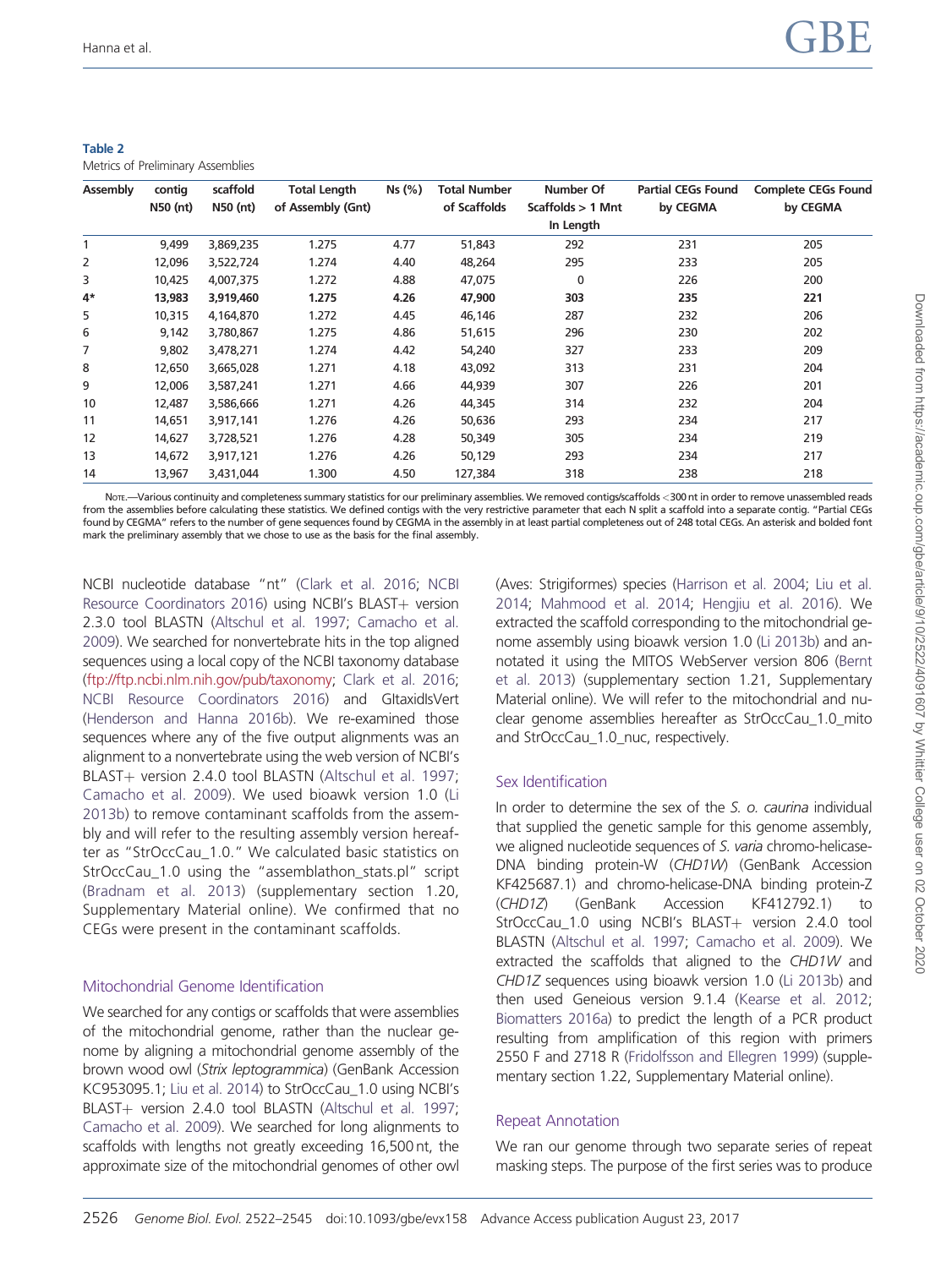a masked genome without masking of low complexity regions or simple repeats, which we could then use for downstream annotation steps. The purpose of the second series was to obtain an accurate assessment of the total repeat content of the genome, including low complexity regions and simple repeats. We first performed a homology-based repeat annotation of the genome assembly using RepeatMasker version 4.0.5 [\(Smit et al. 2013](#page-24-0)) and the repeat databases of the DFAM library version 1.3 [\(Wheeler et al.](#page-25-0) [2013](#page-25-0)) and the Repbase-derived RepeatMasker libraries version 20140131 ([Jurka 1998](#page-23-0), [2000;](#page-23-0) [Jurka et al. 2005;](#page-23-0) [Bao](#page-21-0) [et al. 2015](#page-21-0)) without masking low complexity regions or simple repeats. We next performed a de novo modeling of the repeat elements in the genome using RepeatModeler version 1.0.8 [\(Smit and Hubley 2015](#page-24-0)) in order to create a database of repetitive regions in our genome assembly. We then further masked the genome by running RepeatMasker using the homology-based repeat-masked genome as input and the repeat database created by our RepeatModeler run and again not masking low complexity regions or simple repeats. The output was a twice-masked genome, hereafter "StrOccCau\_1.0\_masked." Finally, we repeated the above steps to perform a separate homology-based and de novo masking of the genome with RepeatMasker runs that included masking of low complexity regions and simple repeats in order to obtain an accurate estimate of the total repeat content of the genome (supplementary section 1.23, Supplementary Material online).

### Gene Annotation

In order to annotate genes in the repeat-masked assembly, StrOccCau\_1.0\_masked, we followed the MAKER version 2.31.8 [\(Cantarel et al. 2008\)](#page-22-0) pipeline as described in [Campbell et al. \(2014\).](#page-22-0) As input for protein homology evidence, we provided MAKER the redundant protein set previously used to annotate 48 avian genomes (Zhang, [Li C, et al.](#page-23-0) [2014](#page-23-0)). We used the genes found in our CEGMA run to train the gene prediction tool, Semi-HMM-based Nucleic Acid Parser or SNAP version 2006-07-28 ([Korf 2004](#page-23-0)). As we independently performed repeat masking, we ran MAKER without further repeat masking. We combined all of the output gene annotations using the MAKER accessory scripts "fasta\_merge" and "gff3\_merge" (supplementary section 1.24, Supplementary Material online).

We assigned putative gene functions to the MAKER annotations by comparing the output MAKER protein fasta file to the Swiss-Prot UniProt release 2016\_04 [\(Consortium 2015\)](#page-22-0) database using NCBI's BLAST  $2.2.31+$  tool "blastp" [\(Altschul et al. 1997](#page-21-0); [Camacho et al. 2009](#page-22-0)). In order to identify proteins with known functional domains, we ran InterProScan version 5.18-57.0 ([Jones et al. 2014](#page-23-0)) on the protein sequences generated by MAKER. We then filtered transcripts with an Annotation Edit Distance (AED)  $<$  1 and/or a match to a domain in Pfam, a database of protein families [\(Finn et al. 2016\)](#page-22-0), using the script "quality\_filter.pl" supplied in MAKER version 3.00.0 [\(Cantarel et al. 2008](#page-22-0)). We compared the unfiltered and filtered GFF3 files by analyzing the AED values for all annotations using the script "AED\_cdf\_generator.pl" supplied in MAKER version 3.00.0 [\(Cantarel et al. 2008](#page-22-0)) and graphed the distribution of values using Matplotlib pyplot ([Hunter 2007\)](#page-23-0) (supplementary fig. S1, Supplementary Material online). Finally, we used GenomeTools version 1.5.1 [\(Gremme et al. 2013](#page-23-0)) to calculate annotation summary statistics, including distributions of gene lengths, exon lengths, number of exons per gene, coding DNA sequence (CDS) lengths (measured in amino acids), and intron lengths (supplementary section 1.24, Supplementary Material online) and graphed these using Matplotlib pyplot [\(Hunter 2007](#page-23-0)) (supplementary figs. S2–S6, Supplementary Material online).

### Alignment

We aligned the filtered versions of all sequences from all libraries to StrOccCau\_1.0\_masked using the Burrows-Wheeler aligner, BWA-MEM version 0.7.12-r1044 [\(Li](#page-23-0) [2013a](#page-23-0)), and then merged, sorted, and marked duplicate reads using Picard version 1.104 ([http://broadinstitute.](http://broadinstitute.github.io/picard) [github.io/picard](http://broadinstitute.github.io/picard); last accessed October 1, 2016). We then assessed the genome coverage, duplication level, and other statistics of each aligned sequence library using Picard version 1.141 (<http://broadinstitute.github.io/picard>; last accessed October 1, 2016) (supplementary section 1.25, Supplementary Material online). In order to obtain an estimate of the insert size of the mate pair libraries independent of the N-gaps in the scaffold sequences, we divided scaffolds into contigs at 25 or more N's, aligned the mate pair libraries to this set of contigs using BWA-MEM version 0.7.12-r1044 [\(Li](#page-23-0) [2013a\)](#page-23-0), and then calculated insert sizes from these alignments (supplementary section 1.25, Supplementary Material online).

### Microsatellite Analysis

We searched the repeat-masked and unmasked versions of our assembly for all microsatellite primers that have been designed from sequencing of the Mexican spotted owl (S. o. lucida) [\(Thode et al. 2002\)](#page-24-0) as well as additional primers that were designed from sequences obtained from other strigid (Aves: Strigidae) species (Isaksson and Tegelström [2002;](#page-23-0) [Hsu et al. 2003,](#page-23-0) [2006;](#page-23-0) [Koopman et al. 2004](#page-23-0); [Proudfoot et al. 2005](#page-24-0)), but which have been used in population-level studies of S. occidentalis [\(Funk et al. 2008](#page-22-0), [2010\)](#page-22-0) and/or have been found to be useful in genetically determining F1 and F2 S. occidentalis  $\times$  S. varia hybrids [\(Funk](#page-23-0) [et al. 2007\)](#page-23-0). We searched the assembly for 16 pairs of microsatellite primer sequences using NCBI's BLAST $+$  version 2.4.0 tool BLASTN [\(Altschul et al. 1997;](#page-21-0) [Camacho et al. 2009](#page-22-0)) (supplementary section 1.26, Supplementary Material online).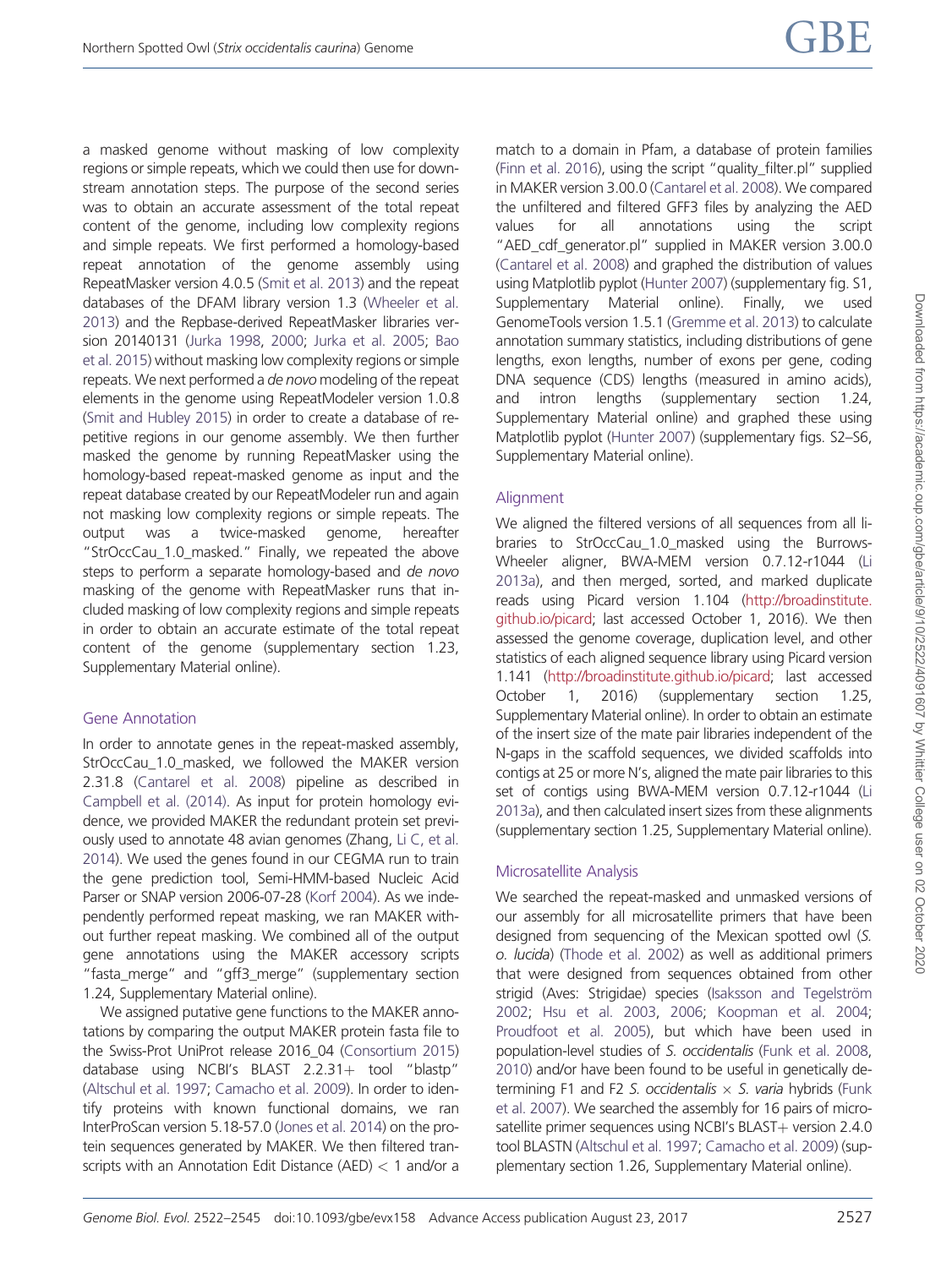### Barred Owl Divergence

In order to assess the genome-wide divergence of S. occidentalis and S. varia, we extracted genomic DNA from preserved tissue of a S. varia collected in Hamilton County, Ohio ([CNHM<USA-OH>:ORNITH:B41533]; hereafter referred to as "CMCB41533"; [table 1](#page-4-0)) using a DNeasy Blood & Tissue Kit (Qiagen). We prepared a whole-genome library with an average insert length of 466 nt using a Nextera DNA Sample Preparation Kit (Illumina) and obtained 150 nt paired-end sequence data. We performed adapter and quality trimming of the sequence data using Trimmomatic version 0.32 ([Bolger](#page-22-0) [et al. 2014](#page-22-0)). We aligned the trimmed sequences to StrOccCau\_1.0\_masked using BWA-MEM version 0.7.12-r1044 ([Li 2013a\)](#page-23-0) and then merged the alignments, sorted the alignments, and marked duplicate sequences using Picard version 1.104 ([http://broadinstitute.github.io/picard;](http://broadinstitute.github.io/picard) last accessed October 1, 2016). We then calculated alignment statistics using Picard version 1.141 [\(http://broadinstitute.](http://broadinstitute.github.io/picard) [github.io/picard;](http://broadinstitute.github.io/picard) last accessed October 1, 2016). We used Genome Analysis Toolkit (GATK) version 3.4-46 UnifiedGenotyper ([McKenna et al. 2010;](#page-24-0) [DePristo et al.](#page-22-0) [2011;](#page-22-0) [Van der Auwera et al. 2013](#page-24-0)) to call variants using the S. occidentalis (Sequoia) and S. varia (CMCB41533) BWA-MEM-aligned, sorted, duplicate-marked bam files as simultaneous inputs (supplementary section 1.27, Supplementary Material online).

We then filtered the variants to exclude indels, sites of low genotyping quality, sites where the reference individual had a homozygous alternative allele genotype, and sites with coverage greater than the mean coverage plus five times the standard deviation, as suggested by the GATK documentation  $(\text{https://software.broadinstitute.org/gatk/guide/article? id=$ [3225;](https://software.broadinstitute.org/gatk/guide/article? id=3225) last accessed October 1, 2016). We used GNU cut version 8.21 ([Ihnat et al. 2013](#page-23-0)) and GNU Awk (GAWK) ver-sion 4.0.1 [\(Free Software Foundation 2012\)](#page-22-0) to calculate  $H_{\text{w}}$ , the mean number of nucleotide differences within S. o. caurina and S. varia, as well as  $H<sub>b</sub>$ , the number of nucleotide differences between the two species, and then used these to estimate the fixation index  $(F<sub>ST</sub>)$  [\(Hudson et al. 1992](#page-23-0)), a measure of population differentiation (supplementary section 1.27, Supplementary Material online). We then used an implementation of the pairwise sequentially Markovian coalescent model, PSMC version 0.6.5-r67 [\(Li and Durbin 2011;](#page-23-0) [Li 2015\)](#page-23-0), with 100 rounds of bootstrapping to estimate the effective population size  $(N_e)$  through time for both S. o. caurina and S. varia (supplementary section 1.28, Supplementary Material online).

### Light-Associated Gene Analyses

We searched our S. o. caurina StrOccCau\_1.0 assembly and the T. alba genome assembly (GenBank Accession GCA\_000687205.1) for the presence of functional orthologs in nineteen genes that encode proteins with light-associated functions. These genes encode five visual pigment proteins (LWS [long wavelength-sensitive opsin], SWS1 [short wavelength-sensitive 1 opsin], SWS2 [short wavelength-sensitive 2 opsin], Rh1 [rod opsin], Rh2 [rod-like cone opsin]) ([Davies et al. 2012\)](#page-22-0); ten nonvisual photopigment proteins (Opn3 [panopsin/encephalopsin], Opn4m [mammal-like melanopsin], Opn4x [Xenopus-like melanopsin], Opn5 [neuropsin], Opn5L1 [neuropsin-like 1], Opn5L2 [neuropsin-like 2], OpnP [pinopsin], RRH [peropsin], RGR [retinal G protein-coupled receptor], OpnVA [vertebrate ancient opsin]) [\(Okano et al. 1994;](#page-24-0) [Shen et al. 1994;](#page-24-0) [Soni and Foster](#page-24-0) [1997;](#page-24-0) [Sun et al. 1997;](#page-24-0) [Blackshaw and Snyder 1999;](#page-22-0) [Halford](#page-23-0) [et al. 2001;](#page-23-0) [Tarttelin et al. 2003;](#page-24-0) [Bellingham et al. 2006](#page-22-0); [Tomonari et al. 2008](#page-24-0)); three enzymes involved in protection from UV radiation (*EEVS*-like, *MT-Ox, pOPC1* [photolyase]) [\(Kato et al. 1994](#page-23-0); [Osborn et al. 2015](#page-24-0)); and an enzyme involved in synthesizing red ketocarotenoid pigments (CYP2J19 [carotenoid ketolase]) [\(Lopes et al. 2016](#page-24-0); [Mundy et al. 2016\)](#page-24-0). We queried the genome assemblies of S. o. caurina and T. alba utilizing in silico probes that encompassed the exons,  $introns$  and 5 $^{\prime}$  and 3 $^{\prime}$  flanking sequences of the above genes (see supplementary table S3, Supplementary Material online for details on the probe sequences). We imported the S. o. caurina genome assembly into Geneious version 9.1.6 [\(Kearse](#page-23-0) [et al. 2012;](#page-23-0) [Biomatters 2016b\)](#page-22-0) and used the included version of the NCBI BLAST+ BLASTn tool [\(Zhang et al. 2000\)](#page-25-0) to search for the probes in our assembly. We used the web version of NCBI BLAST+ version 2.5.0 [\(Zhang et al. 2000\)](#page-25-0) to align the probes against the T. alba genome assembly sequences in the NCBI Whole-Genome-Shotgun (WGS) contigs database. After recovering matches with our BLAST searches, we used the Geneious version 9.1.6 implementation of the MUSCLE aligner [\(Edgar 2004](#page-22-0)) to align the BLAST results to the probe sequences. We then used Geneious version 9.1.6 to manually adjust the alignments and examine the owl sequences for inactivating mutations, such as premature stop codons, frame shift indels (insertions/deletions), and splice site mutations. When BLAST searches were unsuccessful, we performed BLAST searches against the discarded  $<$  1,000 nt contig set. In cases of further negative results, we used synteny data from Ensembl (version 86; [Yates et al. 2016\)](#page-25-0) to search for evidence of whole gene deletion (supplementary section 1.29, Supplementary Material online and supplementary table S3, Supplementary Material online). Specifically, we identified genes flanking the gene of interest in other vertebrate taxa with available contiguous genomic sequence through the relevant region, and used BLAST as noted earlier to align the reference sequences for these flanking genes to the genome assemblies of S. o. caurina and T. alba. If both flanking genes occurred on the same contig/scaffold and the intergenic sequence was not composed of missing data (N's), this provided evidence that the gene of interest had been deleted from the genome. In order to provide further evidence of gene deletion, we used the web version of NCBI BLAST $+$  version 2.5.0 blastn tool [\(Zhang et al. 2000](#page-25-0)) to align the assembly sequence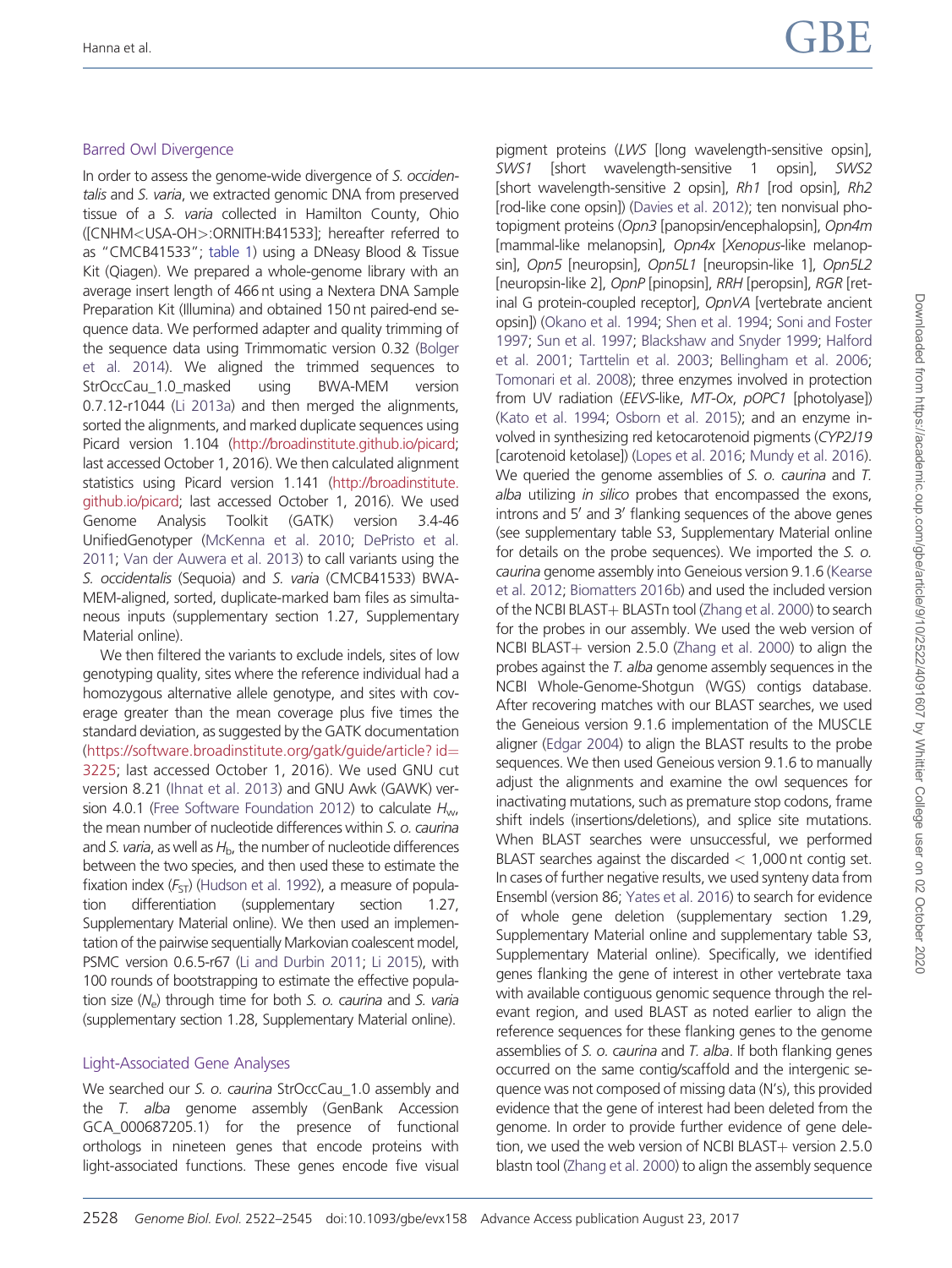intervening the flanking genes to available sequence data in the NCBI nucleotide database "nt" ([Clark et al. 2016;](#page-22-0) [NCBI Resource Coordinators 2016\)](#page-24-0) to search for remnant sequences of untranslated gene regions.

In instances where we discovered evidence of potentially inactivating mutations in light-associated genes of one or both owl species, we performed dN/dS ratio  $(\omega)$  analyses to test whether the owl orthologs displayed evidence of relaxation of the strength of natural selection. We obtained additional ortholog sequences for the following nonowl avian species using the web version of the NCBI BLAST $+$  version 2.5.0 blastn tool [\(Zhang et al. 2000](#page-25-0)) with the discontiguous megablast option to search the NCBI nucleotide database "nt" [\(Clark et al. 2016](#page-22-0); [NCBI Resource Coordinators 2016](#page-24-0)): A. chrysaetos, turkey vulture (Cathartes aura), speckled mousebird (Colius striatus), cuckoo roller (Leptosomus discolor), bar-tailed trogon (Apaloderma vittatum), rhinoceros hornbill (Buceros rhinoceros), downy woodpecker (P. pubescens), and the northern carmine bee-eater (Merops nubicus) (see supplementary table S9, Supplementary Material online for sequence information). After aligning the owl gene sequences with the outgroup taxa using MUSCLE [\(Edgar](#page-22-0) [2004](#page-22-0)) in Geneious version 9.1.6, we adjusted the alignments manually and removed all stop codons as well as any codon positions with questionable homology. We then modeled the evolution of the genes of interest using the codeml program from the PAML version 4.8 package [\(Yang 2007](#page-25-0)) assuming the [Prum et al. \(2015\)](#page-24-0) phylogeny and two separate codon frequency models (F1X4 and F3X4). We created nested models and tested for statistically significant differences in model fits using likelihood ratio tests (parameters included model  $=$ 0 [one ratio] or 2 [nested models], fix\_omega  $=$  0, NSsites  $=$ 0, see supplementary tables S10 and S11, Supplementary Material online for additional information). Most models implemented branch tests, which assumed that  $\omega$  differed across branches on the phylogeny, but was equal across a gene. We estimated the foreground  $\omega$  on the Tyto branch for OpnP, the Strix and Tyto branches for CYP2J19 and Rh2, and the crown (Strix + Tyto) and stem Strigiformes branches for Opn4m. The background  $\omega$  for each gene consisted of the remaining branches. In a few instances, we implemented branch-sites tests, which assumed differences in  $\omega$  across the phylogeny while allowing for different  $\omega$  values across different portions of a gene (parameters included model  $=$ 2, fix omega  $= 1$  [null] or 0 [alternative], omega  $= 1$ ,  $NS sites = 2$ ).

We additionally used the NCBI BLAST $+$  version 2.5.0 blastn tool [\(Zhang et al. 2000](#page-25-0)) with the discontiguous megablast option to align a reference Opn4m sequence to fifteen avian retinal transcriptomes, which included six owl species [\(Wu](#page-25-0) [et al. 2016\)](#page-25-0) in NCBI's Sequence Read Archive (SRA) [\(Leinonen et al. 2011;](#page-23-0) [NCBI Resource Coordinators 2016\)](#page-24-0) (see supplementary section 1.29, Supplementary Material online for additional transcriptome information). We imported

the short reads that aligned into Geneious version 9.1.6 [\(Kearse et al. 2012](#page-23-0); [Biomatters 2016b](#page-22-0)) and mapped them to the reference sequence using the Geneious "map to reference" function and trying both the "medium sensitivity/fast" and "low sensitivity/fastest" settings.

### **Results**

### Contamination Assessment

Our search for nonvertebrate sequences in our assembly suggested that our assembly was only very minimally contaminated with nonvertebrate sequences. For only nine out of the 8,113 final assembly scaffolds, one of the five top alignments to the NCBI nucleotide database ([Clark et al. 2016;](#page-22-0) [NCBI](#page-24-0) [Resource Coordinators 2016\)](#page-24-0) was an alignment to a nonvertebrate sequence. Four of these scaffolds were short, ranging from 1,182 to 2,304 nt, and aligned to Escherichia coli sequence data. We removed these four scaffolds from the assembly. We kept the other five scaffolds in the assembly. The highest BLAST bit-score for scaffold-1085 was for an alignment to the telomere region of a human genome with 81% identity across 53% of the scaffold. The highest BLAST bitscores for scaffold-1155 were for alignments to endogenous retrovirus regions of several vertebrate genomes. Three scaffolds (2014, 2160, and 3069) were longer scaffolds that aligned to vertebrate genome sequences with only small sequence portions that aligned to nonvertebrate sequence data; we did not feel this justified removing them from the assembly.

### Mitochondrial Genome Identification

We identified scaffold-3674 as an assembly of the mitochondrial genome as it had a 14,649 nt alignment with 89.1% similarity to the S. leptogrammica mitochondrial genome. This length was the majority of the 21,628 nt scaffold-3674. After subtracting a block of 3,984 N's present in the scaffold, the length of scaffold-3674 is similar to that of other avian mitochondrial genomes [\(Mindell et al. 1997,](#page-24-0) [1998, 1999](#page-24-0); [Guan et al. 2016;](#page-23-0) [Zhang et al. 2016](#page-25-0)). We were able to annotate all of the standard avian mitochondrial genes, except  $NDS$  and  $tRNA^{Pro}$ , which suggests that this assembly of the mitochondrial genome could be improved.

### Genome Size

Our k-mer-based estimation with Preqc yielded an estimated genome length of 1.29 giga nucleotides (Gnt). This type of estimation generally underestimates the true genome size as it collapses k-mers from highly repetitive regions. The total length of all sequences in our gap-closed assembly was 1.88 Gnt, but this length included all singleton sequences (many of which were unassembled reads) and N-filled gaps. After removing all contigs and scaffolds <1,000 nt, the combined total length of all scaffolds was 1.26 Gnt.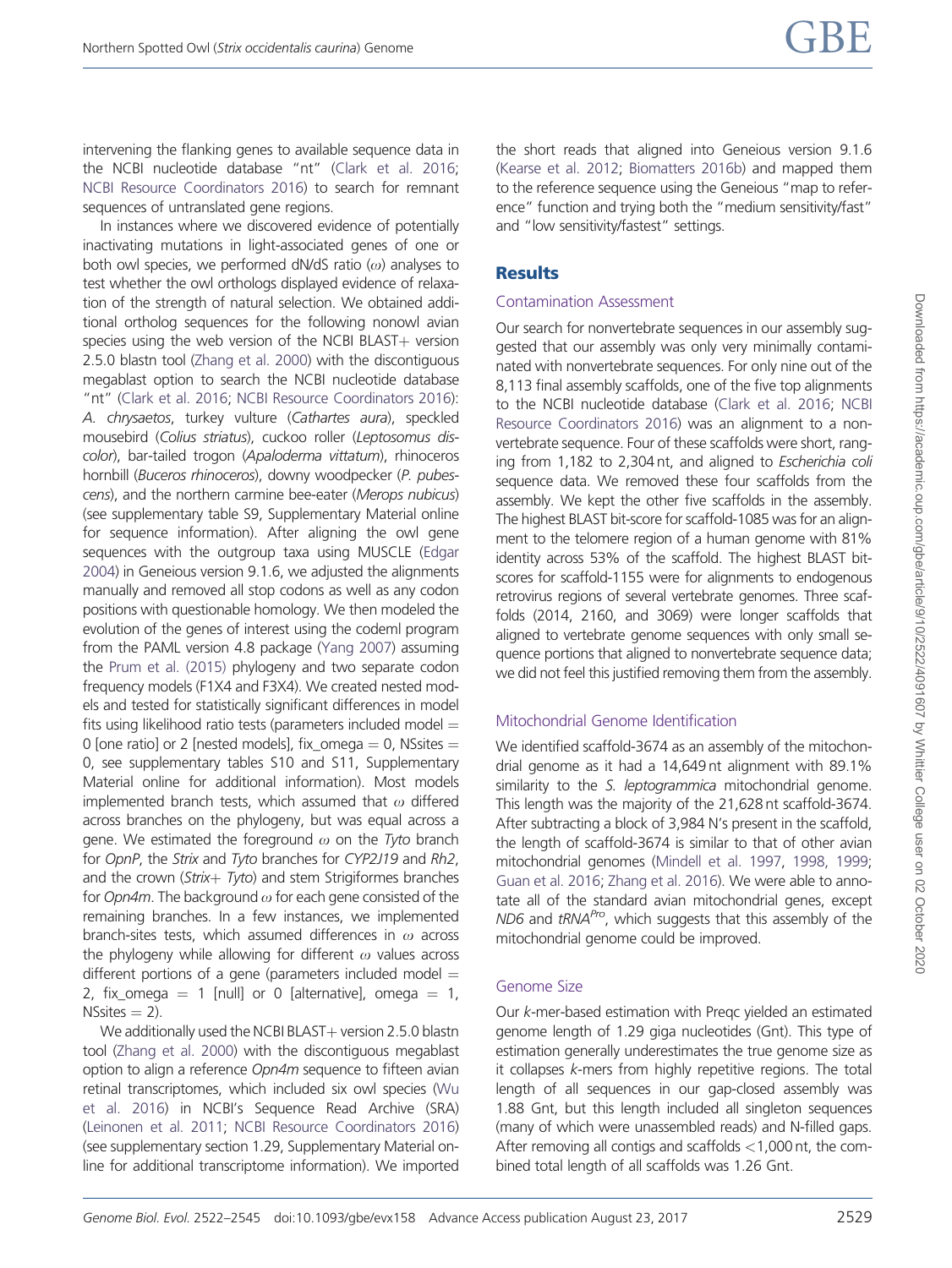### Assembly Statistics

Gap-closing improved the assembly continuity and completeness metrics [\(tables 3](#page-11-0) and [4](#page-12-0)). Removing shorter length contigs/scaffolds improved the post gap closing assembly metrics at both the contig and the scaffold level. The unfiltered assembly had a scaffold N50 length of 1.836 Mnt and a contig N50 length of 81,400 nt. Removing contigs/scaffolds less than 300 nt increased the scaffold and contig N50 lengths over 2 $\times$ to 3.916 Mnt and 168,721 nt, respectively, and generated the greatest relative increase in the other continuity metrics of any of the filtering options that we tried (supplementary table S4, Supplementary Material online). The highest scaffold and contig N50 lengths (3.983 Mnt and 171,882 nt, respectively) and the best other continuity metrics resulted from removing all contigs and scaffolds  $<$  1,000 nt, but this came at the slight expense of the completeness of the genome (supplementary table S4, Supplementary Material online; [tables 3](#page-11-0) and [4](#page-12-0)). Our gap-closed genome included complete sequences of 228 and at least partial sequences of 236 of the 248 CEGMA orthologs. We only lost one of these when we removed contigs and scaffolds <1,000 nt and retained 228 complete and 235 partial CEGMA orthologs in the filtered assembly [\(table 4](#page-12-0)). Except for the percentage of duplicated orthologs, which was notably higher as measured by the CEGMA analysis versus the BUSCO analysis, the results of the CEGMA and BUSCO analyses closely agreed. Both found at least partial sequences of over 90% of the conserved orthologs (235/248  $= 94.76%$ CEGMA and  $2,815/3,023 = 93.12\%$  BUSCO orthologs) under scrutiny in the final assembly [\(table 4\)](#page-12-0). Our final assembly contained 8,113 scaffolds and/or contigs with a scaffold N50 of 3.98 Mnt. The longest scaffold was 15.75 Mnt. The GC content was 41.31%. The N content was 1.10%.

The contig-level continuity statistics improved substantially when we allowed for longer blocks of intervening N's before demarcating separate contigs (supplementary table S4, Supplementary Material online). Relative to delineating contigs at every N (contig N50 of 51,301 nt), allowing up to 5 N's before demarcating a separate contig yielded an over 3 $\times$  increase in the contig N50 of 155,200 nt. This was the greatest relative increase that we saw in the contig N50 length out of all the intervening N lengths that we tried, (supplementary table S4, Supplementary Material online). Allowing up to 25 N's before demarcating a separate contig resulted in the highest contig N50 (171.88 kilo nucleotides (knt); supplementary table S4, Supplementary Material online). In both continuity and completeness, our assembly compares favorably with those of the other avian genomes for which we calculated equivalent metrics [\(table 5](#page-12-0)).

### Sex Identification

We determined from our assembly that the sequence came from the genome of a female S. o. caurina. The lengths of the CHD1 markers on the sex chromosomes were 634 and 1,058 nt on scaffolds 806 and 4429, respectively. These lengths are in the size range of those amplified from S. nebulosa samples by previous researchers (600–650 and 1,200 nt for CHD1Z and CHD1W, respectively) ([Fridolfsson and Ellegren 1999](#page-22-0)) and suggest that scaffolds 806 and 4429 are sequences from the Z and W chromosomes, respectively.

### Repeat Annotation

The repeat annotation and masking of the genome examined 3,754,965 individual sequences totaling 1,882,109,172 nt. The homology-based repeat annotation resulted in GC content estimation of 44.15% and masked 21.02% of the assembly as repetitive. Repeat masking using a de novo model of the repeat elements estimated that an additional 0.55% of the assembly was repetitive. Due to the fact that some of the annotated repetitive elements overlapped, the following repeat category percentage values do not exactly sum to the 21.57% total genome repeat content. Interspersed repeat elements including retroelements, DNA elements (DNA transposons with no RNA intermediate), and unclassified elements comprised 9.31% of the assembly; of these, retroelements were the most common, constituting 8.96% of the assembly [\(table 6\)](#page-13-0). Non-interspersed repeat elements including small RNA elements, satellites, simple repeats, and low complexity repeats comprised 12.33% of the assembly; of these, satellites were the most common, constituting 9.88% of the assembly.

### Gene Annotation

The MAKER pipeline succeeded in annotating all contigs and scaffolds except one, scaffold-1363, which is 555,526nt long and failed the annotation pipeline for an unknown reason. The MAKER pipeline's implementation of AUGUSTUS version 3.2.1 [\(Keller et al. 2011;](#page-23-0) [Stanke 2015\)](#page-24-0) predicted 19,692 proteins and transcripts ab initio. After quality filtering, we retained 16,718 annotated proteins and transcripts, 5,062 of which were nonoverlapping ab initio predictions of proteins and transcripts.

Annotated gene sequence lengths ranged from 51 to 282,544 nt with a median length of 9,187.50 nt (supplementary fig. S2, Supplementary Material online). Coding sequence lengths varied from 51 to 66,303 nt with a median length of 1,137 nt (supplementary fig. S3, Supplementary Material online). Exon lengths extended to a maximum of 14,832 nt with a median length of 130 nt (supplementary fig. S4, Supplementary Material online). Intron lengths ranged from 45 to 57,529 nt with a median length of 910 nt (supplementary fig. S5, Supplementary Material online). The number of exons per gene ranged from 1 exon to 142 exons with a median number of six exons per gene (supplementary fig. S6, Supplementary Material online).

### **Alignment**

The assembly contained 1,142, 612,682 nonN bases used in the calculation of the library alignment statistics. After all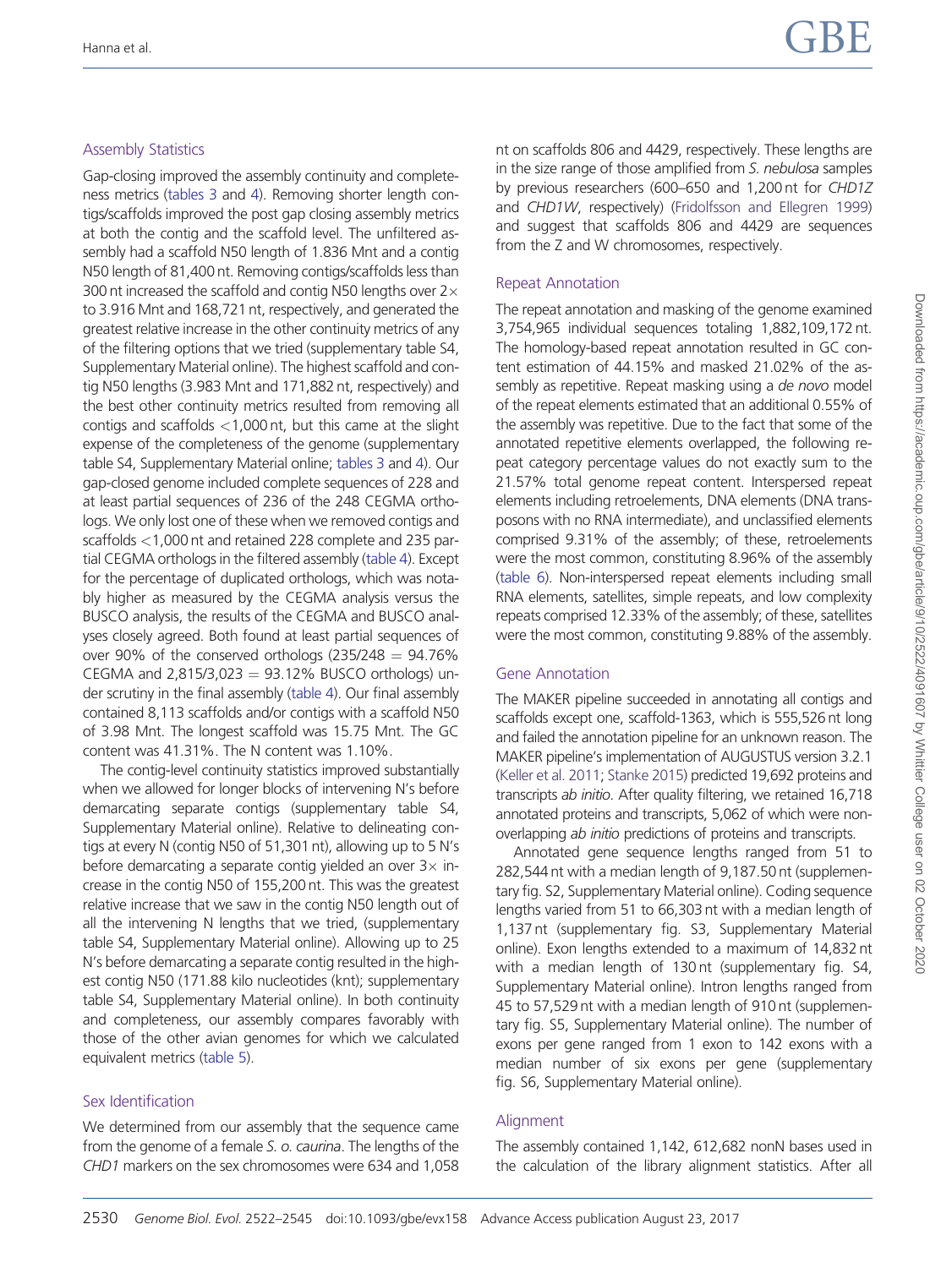### <span id="page-11-0"></span>Table 3

Final Assembly Metrics

| <b>Assembly Version</b>                        | No Gap-Closing, no Scaffolds, | Gap-Closed, No Scaffolds or | Gap-Closed, Scaffolds         |
|------------------------------------------------|-------------------------------|-----------------------------|-------------------------------|
|                                                | or Contigs Removed            | <b>Contigs Removed</b>      | and Contigs <1,000 nt Removed |
| Number of scaffolds                            | 3,754,960                     | 3,754,960                   | 8,108                         |
| Total size of scaffolds                        | 1,884,397,264 nt              | 1,882,081,621 nt            | 1,255,541,132 nt              |
| Longest scaffold                               | 15,783,852 nt                 | 15,750,186 nt               | 15,750,186 nt                 |
| Shortest scaffold                              | 128 nt                        | 128 nt                      | 1,000 nt                      |
| Number of scaffolds $> 1$ K nt                 | 8,112 (0.2%)                  | 8,095 (0.2%)                | 8,095 (99.8%)                 |
| Number of scaffolds $> 10$ K nt                | 1,754 (0.0%)                  | 1,746 (0.0%)                | 1,746 (21.5%)                 |
| Number of scaffolds $> 100$ K nt               | 661 (0.0%)                    | 661 (0.0%)                  | 661 (8.2%)                    |
| Number of scaffolds $> 1$ M nt                 | 303 (0.0%)                    | 303 (0.0%)                  | 303 (3.7%)                    |
| Number of scaffolds $> 10$ M nt                | $9(0.0\%)$                    | $9(0.0\%)$                  | $9(0.1\%)$                    |
| Mean scaffold size                             | 502 nt                        | 501 nt                      | 154,852 nt                    |
| Median scaffold size                           | 150 nt                        | 150 nt                      | 1,904 nt                      |
| N50 scaffold length (L50 scaffold count)       | 1,843,286 nt (209)            | 1,836,279 nt (209)          | 3,983,020 nt (92)             |
| N60 scaffold length (L60 scaffold count)       | 622,124 nt (370)              | 619,581 nt (371)            | 3,012,707 nt (129)            |
| N70 scaffold length (L70 scaffold count)       | 255 nt (216,251)              | 255 nt (218,976)            | 2,162,240 nt (178)            |
| N80 scaffold length (L80 scaffold count)       | 174 nt (1,110,583)            | 174 nt (1,113,245)          | 1,545,070 nt (246)            |
| N90 scaffold length (L90 scaffold count)       | 143 nt (2,336,958)            | 143 nt (2,338,577)          | 618,731 nt (372)              |
| scaffold %GC                                   | 42.81%                        | 43.82%                      | 41.31%                        |
| scaffold %N                                    | 2.89%                         | 0.74%                       | 1.10%                         |
| Percentage of assembly in scaffolded contigs   | 66.4%                         | 65.7%                       | 98.5%                         |
| Percentage of assembly in unscaffolded contigs | 33.6%                         | 34.3%                       | 1.5%                          |
| Average number of contigs per scaffold         | 1.0                           | 1.0                         | 3.4                           |
| Average length of break (>25 Ns)               | 311                           | 703                         | 716                           |
| between contigs in scaffold                    |                               |                             |                               |
| Number of contigs                              | 3,929,029                     | 3,774,552                   | 27,252                        |
| Number of contigs in scaffolds                 | 179,939                       | 22,372                      | 21,478                        |
| Number of contigs not in scaffolds             | 3,749,090                     | 3,752,180                   | 5,774                         |
| Total size of contigs                          | 1,830,109,624 nt              | 1,868,296,631 nt            | 1,241,823,123 nt              |
| Longest contig                                 | 186,255 nt                    | 1,259,046 nt                | 1,259,046 nt                  |
| Shortest contig                                | 5 <sub>nt</sub>               | 128 nt                      | 130 nt                        |
| Number of contigs $> 1$ K nt                   | 123,891 (3.2%)                | 23,915 (0.6%)               | 23,915 (87.8%)                |
| Number of contigs > 10 K nt                    | 37,347 (1.0%)                 | 12,373 (0.3%)               | 12,373 (45.4%)                |
| Number of contigs $> 100$ K nt                 | 58 (0.0%)                     | 3,909 (0.1%)                | 3,909 (14.3%)                 |
| Number of contigs > 1 M nt                     | $0(0.0\%)$                    | $8(0.0\%)$                  | $8(0.0\%)$                    |
| Mean contig size                               | 466 nt                        | 495 nt                      | 45,568 nt                     |
| Median contig size                             | 150 nt                        | 150 nt                      | 6,702 nt                      |
| N50 contig length (L50 contig count)           | 7,855 nt (46,856)             | 81,400 nt (4,678)           | 171,882 nt (2,057)            |
| N60 contig length (L60 contig count)           | 3,275 nt (81,600)             | 33,521 nt (8,121)           | 134,419 nt (2,876)            |
| N70 contig length (L70 contig count)           | 254 nt (448,715)              | 255 nt (254,729)            | 98,604 nt (3,955)             |
| N80 contig length (L80 contig count)           | 170 nt (1,346,255)            | 173 nt (1,148,692)          | 66,668 nt (5,484)             |
| N90 contig length (L90 contig count)           | 142 nt (2,548,877)            | 142 nt (2,367,845)          | 34,559 nt (8,023)             |

NorE.-Assembly (contaminant and mitochondrial sequences removed) metrics before gap-closing,after gap-closing,and after both gap-closing and removal of all contigs and scaffolds <1,000 nt in length. Strings of 25 or more N's broke scaffolds into contigs.

filters, the total mean coverage for the paired and unpaired data from all of the sequenced libraries aligned to the repeatmasked genome was 60.43 $\times$ . The MP11 kb mate-pair library had the highest proportion of duplicate bases (60.1%) and the PCR-free library noPCR550 bp had the lowest (0.3%) [\(table 7](#page-14-0)).

Insert sizes of mate pair libraries determined by mapping quality-filtered reads back to the genome assembly gave lower inserts than were expected based on bioanalyzer traces.

Whereas the bioanalyzer traces gave evidence that the MP4, MP7, and MP11 kb libraries had insert lengths of  $\sim$ 4.2, 7.1, and 10.7 knt, respectively, the results from mapping to the whole genome assembly suggested that the insert lengths were instead 3.3, 5.9, and 9.6 knt, respectively. We hypothesized that this difference may have been due to the number of N's added during scaffolding, we also mapped the sequences from these libraries to the assembly with all scaffolds decomposed into their constituent contigs. This yielded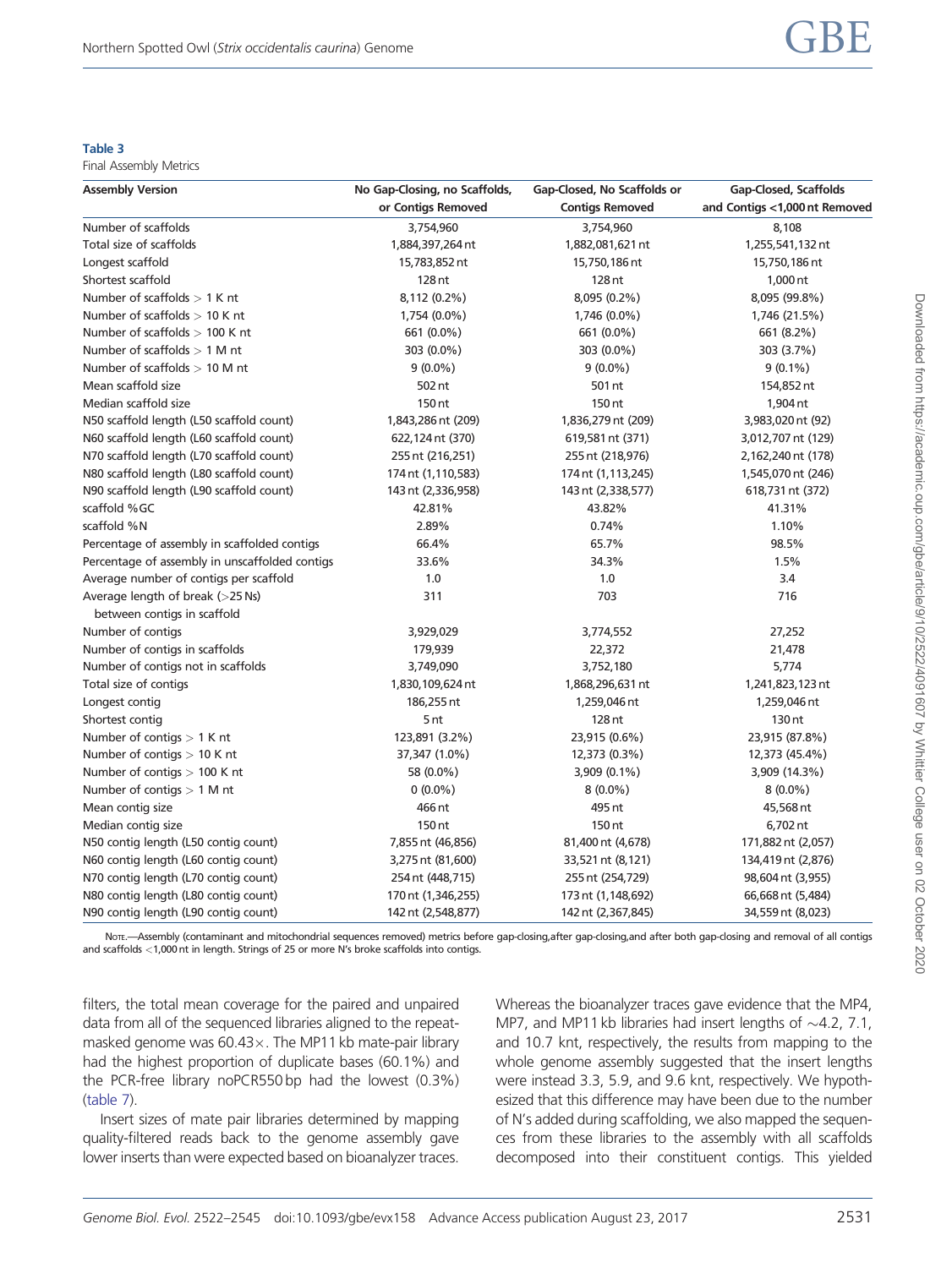### <span id="page-12-0"></span>Table 4

Summary of Conserved Ortholog Searches

| Assembly                                | Draft. No Gap-Closing,   | Draft. Gap-Closed,       | Final. Gap-Closed,       | Final. Gap-Closed,       |
|-----------------------------------------|--------------------------|--------------------------|--------------------------|--------------------------|
|                                         | <b>Contigs/Scaffolds</b> | No Removal of Small      | <b>Contigs/Scaffolds</b> | <b>Contigs/Scaffolds</b> |
|                                         | < 300 nt Removed         | <b>Contigs/Scaffolds</b> | <1.000 nt Removed        | <1.000 nt Removed        |
| Method                                  | <b>CEGMA</b>             | <b>CEGMA</b>             | <b>CEGMA</b>             | <b>BUSCO</b>             |
| Total conserved orthologs examined      | 248                      | 248                      | 248                      | 3.023                    |
| Complete orthologs (% of total)         | 221 (89.11%)             | 228 (91.94%)             | 228 (91.94%)             | 2,605 (86.17%)           |
| At least partial orthologs (% of total) | 235 (94.76%)             | 236 (95.16%)             | 235 (94.76%)             | 2,815 (93.12%)           |
| Duplicated orthologs (% of total)       | 92 (37.10%)              | 83 (33.47%)              | 99 (39.92%)              | 46 (1.52%)               |
| Missing orthologs                       | 13 (5.24%)               | 12 (4.84%)               | 13 (5.24)%               | 208 (6.88%)              |

NorE.--Comparison of the number of conserved orthologous genes found in the final assembly (gap-closed,contigs/scaffolds <1,000 nt removed) using the CEGMA and BUSCO tools. In order to illustrate the effect of gap-closing and removal of small fragments on assembly completeness metrics,also included are the results of CEGMA gene searches conducted on two draft versions of the final assembly where we either did not perform gap-dosing and removed contigs/scaffolds < 300 nt or performed gap-closing and did not remove any small contigs/scaffolds.

### Table 5

Comparative Statistics of Avian Genomes

| <b>Species</b>   | Common name          | <b>Scaffold</b> | No. Scaffolds/ | Contig    | Length | Ns(%) | Complete        | Partial         |
|------------------|----------------------|-----------------|----------------|-----------|--------|-------|-----------------|-----------------|
|                  |                      | N50 (nt)        | Contigs        | N50 (nt)  | (Gnt)  |       | CEGs (% of 248) | CEGs (% of 248) |
| S. o. caurina    | Northern Spotted Owl | 3,983,020       | 8.108          | 171,882   | 1.26   | 1.10  | 228 (91.94%)    | 235 (94.76%)    |
| T. alba          | Barn Owl             | 51,873          | 166,092        | 19.113    | 1.14   | 1.02  | 144 (58.06%)    | 198 (79.84%)    |
| P. pubescens     | Downy Woodpecker     | 2,086,781       | 85,828         | 29,578    | 1.17   | 3.72  | 196 (79.03%)    | 216 (87.10%)    |
| T. guttata       | Zebra Finch          | 62,374,962      | 37,095         | 38,644    | 1.23   | 0.75  | 192 (77.42%)    | 214 (86.29%)    |
| H. leucocephalus | <b>Bald Eagle</b>    | 669,725         | 346,419        | 10.218    | 1.26   | 3.97  | 217 (87.50%)    | 240 (96.77%)    |
| A. chrysaetos    | Golden Eagle         | 9,230,743       | 1.141          | 215,151   | 1.19   | 1.07  | 226 (91.13%)    | 238 (95.97%)    |
| C. pelagica      | Chimney swift        | 3,839,435       | 60,234         | 33,918    | 1.13   | 4.02  | 191 (77.02%)    | 222 (89.52%)    |
| G. gallus        | Chicken              | 82,310,166      | 23,474         | 2,905,620 | 1.23   | 0.96  | 226 (91.13%)    | 237 (95.56%)    |

NOTE.—Comparative statistics of our S. o. caurina assembly with those of a selection of other avian genome assemblies.

average insert sizes of 3.3, 6.0, and 10.0 knt, which suggest some potential for improving N gap lengths, but that the N stretches in the scaffolds are good approximations of the lengths of missing, intervening sequences.

### Microsatellite Analysis

We found 15 out of the 16 pairs of microsatellite primers for which we searched in the genome assembly [\(table 8\)](#page-15-0). We found loci 4E10, 4E10.2, and Oe149 on scaffold-11. The distance from the forward 4E10.2 primer to the forward 4E10 primer is 12,172 nt in our assembly, which confirms the characterization of the loci 4E10 and 4E10.2 as linked within 40 kb by the original authors who described these loci using sequences obtained from the same cosmid [\(Thode et al. 2002](#page-24-0)). The reverse 4E10 primer is 717,153 nt distant from the forward Oe149 primer. The remaining primer pairs aligned to separate assembly scaffolds [\(table 8](#page-15-0)).

### Barred Owl Divergence

We estimated the nuclear genome-wide nucleotide diversity  $(H_w)$  of S. o. caurina as 2.008  $\times$  10<sup>-4</sup> and that of S. varia as 2.352  $\times$  10<sup>-3</sup>. We estimated the genome-wide nucleotide

diversity between S. o. caurina and S. varia  $(H_b)$  as 7.042  $\times$  $10^{-3}$  and calculated an  $F_{ST}$  of 0.819.

### PSMC Analysis

Our pairwise sequentially Markovian coalescent (PSMC) model analyses suggested that the  $N_e$  of both S. o. caurina and S. varia was substantially higher in the past and has been in decline since  $\sim$  100,000 or 80,000 years before present, respectively [\(fig. 1\)](#page-17-0). The estimated peak  $N_e$  of S. o. caurina was more than an order of magnitude lower than that of S. varia ( $\sim$ 20,000 and 250,000 for S. o. caurina and S. varia, respectively). The most recent estimate that the PSMC analysis provided for the  $N_e$  of S. o. caurina was also more than an order of magnitude lower than that of S. varia  $(\sim 4,000$  and 50,000 for S. o. caurina and S. varia, respectively).

### Light-Associated Gene Analyses

Seven of the nineteen genes encoding proteins with lightassociated functions that we examined displayed evidence of inactivation or whole gene deletion in one or both owl species (supplementary table S3, Supplementary Material online; [Hanna et al. 2017\)](#page-23-0). We found no BLAST alignments of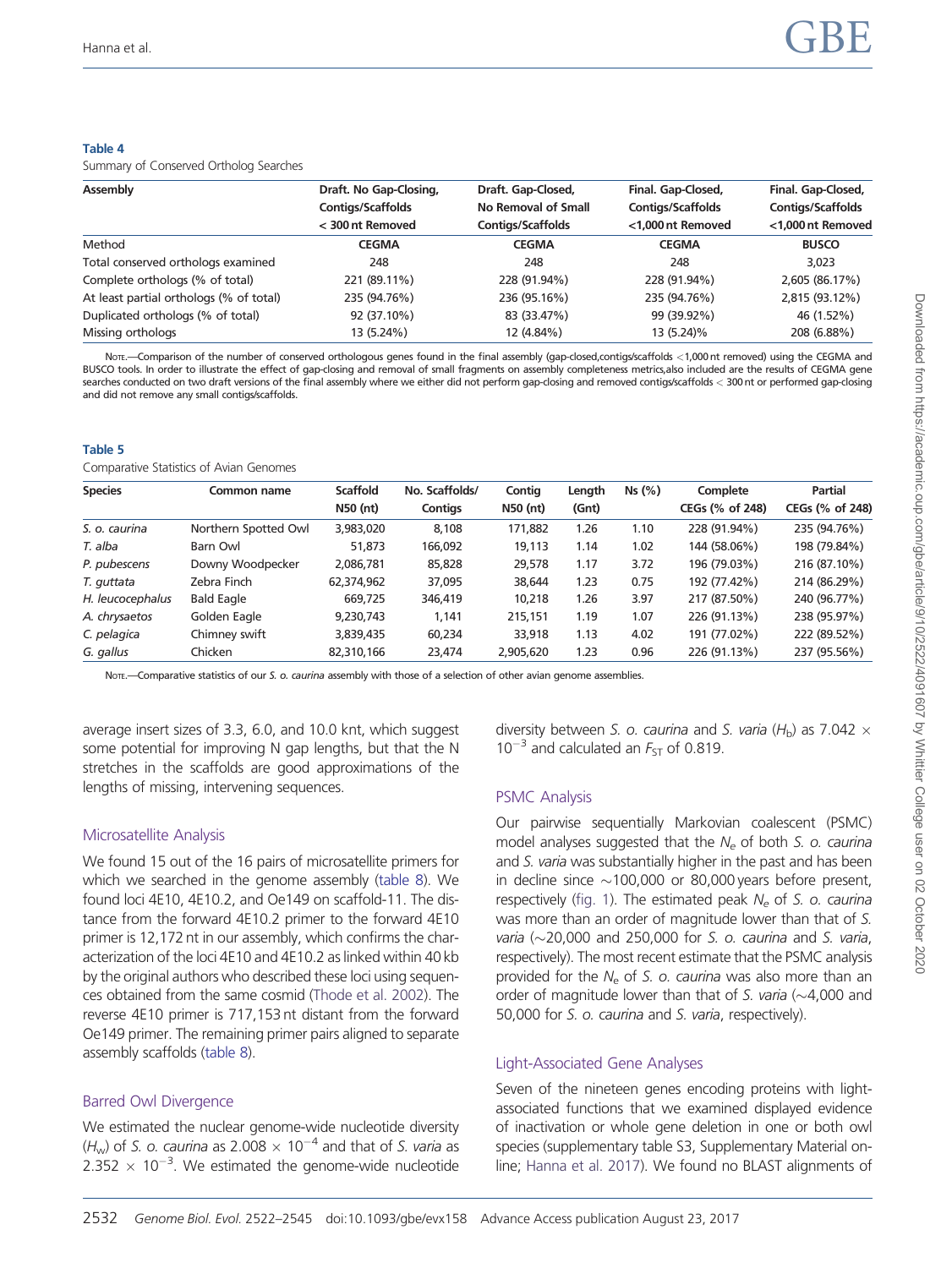### <span id="page-13-0"></span>Table 6

Repetitive Element Summary

| Type Level 1                      | Type Level 2                         | Type Level 3                      | <b>Type Level 4</b>                | <b>Number of Elements</b> | <b>Element Total</b><br>Length (nt) | <b>Assembly</b><br>Portion (%) |
|-----------------------------------|--------------------------------------|-----------------------------------|------------------------------------|---------------------------|-------------------------------------|--------------------------------|
| <b>Total interspersed repeats</b> |                                      |                                   |                                    |                           | 175,287,790                         | 9.31                           |
|                                   | <b>Total retroelements</b>           |                                   |                                    | 727,006                   | 168,672,903                         | 8.96                           |
|                                   | Retroelement                         | <b>SINE</b>                       |                                    | 40,360                    | 4,770,020                           | 0.25                           |
|                                   | Retroelement                         | <b>SINE</b>                       | ALU                                | 53                        | 6,194                               | 0.00                           |
|                                   | Retroelement                         | <b>SINE</b>                       | <b>MIR</b>                         | 15,510                    | 1,558,420                           | 0.08                           |
|                                   | Retroelement                         | Penelope                          |                                    | 169                       | 35,110                              | 0.00                           |
|                                   | Retroelement                         | <b>Total LINEs</b>                |                                    | 486,310                   | 115,604,290                         | 6.14                           |
|                                   | Retroelement                         | LINE                              | LINE1                              | 622                       | 58,117                              | 0.00                           |
|                                   | Retroelement                         | LINE                              | LINE <sub>2</sub>                  | 3,116                     | 317,864                             | 0.02                           |
|                                   | Retroelement                         | LINE                              | L3/CR1                             | 28,122                    | 5,153,289                           | 0.27                           |
|                                   | Retroelement                         | LINE                              | <b>CRE/SLACS</b>                   | $\mathbf 0$               | 0                                   | 0.00                           |
|                                   | Retroelement                         | LINE                              | L2/CR1/Rex                         | 452,030                   | 109,807,316                         | 5.83                           |
|                                   | Retroelement                         | LINE                              | R1/LOA/Jockey                      | 0                         | 0                                   | 0.00                           |
|                                   | Retroelement                         | LINE                              | R2/R4/NeSL                         | 131                       | 44,590                              | 0.00                           |
|                                   | Retroelement                         | LINE                              | RTE/Bov-B                          | 15                        | 3,492                               | 0.00                           |
|                                   | Retroelement                         | LINE                              | L1/CIN4                            | 98                        | 23,441                              | 0.00                           |
|                                   | Retroelement                         | <b>Total LTR elements</b>         |                                    | 200,336                   | 48,298,593                          | 2.57                           |
|                                   | Retroelement                         | LTR                               | BEL/Pao                            | 0                         | 0                                   | 0.00                           |
|                                   | Retroelement                         | LTR                               | ERV_classI                         | 983                       | 122,219                             | 0.01                           |
|                                   | Retroelement                         | <b>LTR</b>                        | ERV_classII                        | 400                       | 54,854                              | 0.00                           |
|                                   | Retroelement                         | <b>LTR</b>                        | <b>ERVL</b>                        | 436                       | 91,660                              | 0.00                           |
|                                   | Retroelement                         | LTR                               | <b>ERVL-MaLRs</b>                  | 51                        | 4,838                               | 0.00                           |
|                                   | Retroelement                         | LTR                               | Gypsy/DIRS1                        | 111                       | 14,921                              | 0.00                           |
|                                   | Retroelement                         | <b>LTR</b>                        | Retroviral                         | 197,967                   | 47,947,799                          | 2.55                           |
|                                   | Retroelement                         | LTR                               | Ty1/Copia                          | 0                         | 0                                   | 0.00                           |
|                                   | <b>Total DNA elements</b>            |                                   |                                    | 37,526                    | 5,628,486                           | 0.30                           |
|                                   | <b>DNA</b> element                   |                                   | En-Spm                             | 0                         | 0                                   | 0.00                           |
|                                   | DNA element                          |                                   | hAT-Charlie                        | 418                       | 28,220                              | 0.00                           |
|                                   | DNA element                          |                                   | hobo-Activator                     | 4,235                     | 719,417                             | 0.04                           |
|                                   | DNA element                          |                                   | MuDR-IS905                         | $\mathbf 0$               | 0                                   | 0.00                           |
|                                   | DNA element                          |                                   | PiggyBac                           | $\mathbf 0$               | $\mathbf 0$                         | 0.00                           |
|                                   | <b>DNA</b> element                   |                                   | Tc1-IS630-Pogo                     | 806                       | 141,663                             | 0.01                           |
|                                   | <b>DNA</b> element                   |                                   | TcMar-Tigger                       | 528                       | 39,074                              | 0.00                           |
|                                   | DNA element                          |                                   | Tourist/Harbinger                  | 9,255                     | 958,360                             | 0.05                           |
|                                   | DNA element                          |                                   | Other (Mirage, P-element, Transib) | 0                         | 0                                   | 0.00                           |
|                                   | <b>Rolling-circles</b>               |                                   |                                    | $\mathbf 0$               | 0                                   | 0.00                           |
|                                   |                                      | Unclassified interspersed repeats |                                    | 6,225                     | 986,401                             | 0.05                           |
|                                   | <b>Total noninterspersed repeats</b> |                                   |                                    | 1,907,394                 | 232,038,709                         | 12.33                          |
|                                   | Small RNA                            |                                   |                                    | 12,051                    | 1,645,166                           | 0.09                           |
|                                   | <b>Satellites</b>                    |                                   |                                    | 1,261,021                 | 185,995,538                         | 9.88                           |
|                                   | Simple repeats                       |                                   |                                    | 564,508                   | 40,568,395                          | 2.16                           |
|                                   | Low complexity repeats               |                                   |                                    | 69,814                    | 3,829,610                           | 0.20                           |

NorE.-Gummary of the repeat elements found during two rounds of repeat masking (homology-based followed by denovo-model-based masking). Depending on the type of repeat element, we provide information at different category summary levels. We use the "Type level" column headings to organize these categories.

SWS1 to either the S. o. caurina or the T. alba assembly. However, the genes flanking SWS1 in zebra finch (T. guttata) and human (Homo sapiens), FLNC (Filamin-C) and CALU (Calumenin) (Ensembl version 86; [Yates et al. 2016](#page-25-0)), are both present in the S. o. caurina genome assembly, but they are located on different scaffolds. Without increased genomic continuity, it is difficult to discern whether chromosomal rearrangement has occurred or whether this is a case of simple gene deletion. Recent searches in crocodilian (Crocodilia) genomes similarly found FLNC and CALU on separate contigs with SWS1 missing from the assemblies [\(Emerling 2017a\)](#page-22-0), which suggests that this may be a problematic region to assemble. NCBI's Eukaryotic Genome Annotation (EGA) pipeline did not find FLNC and CALU in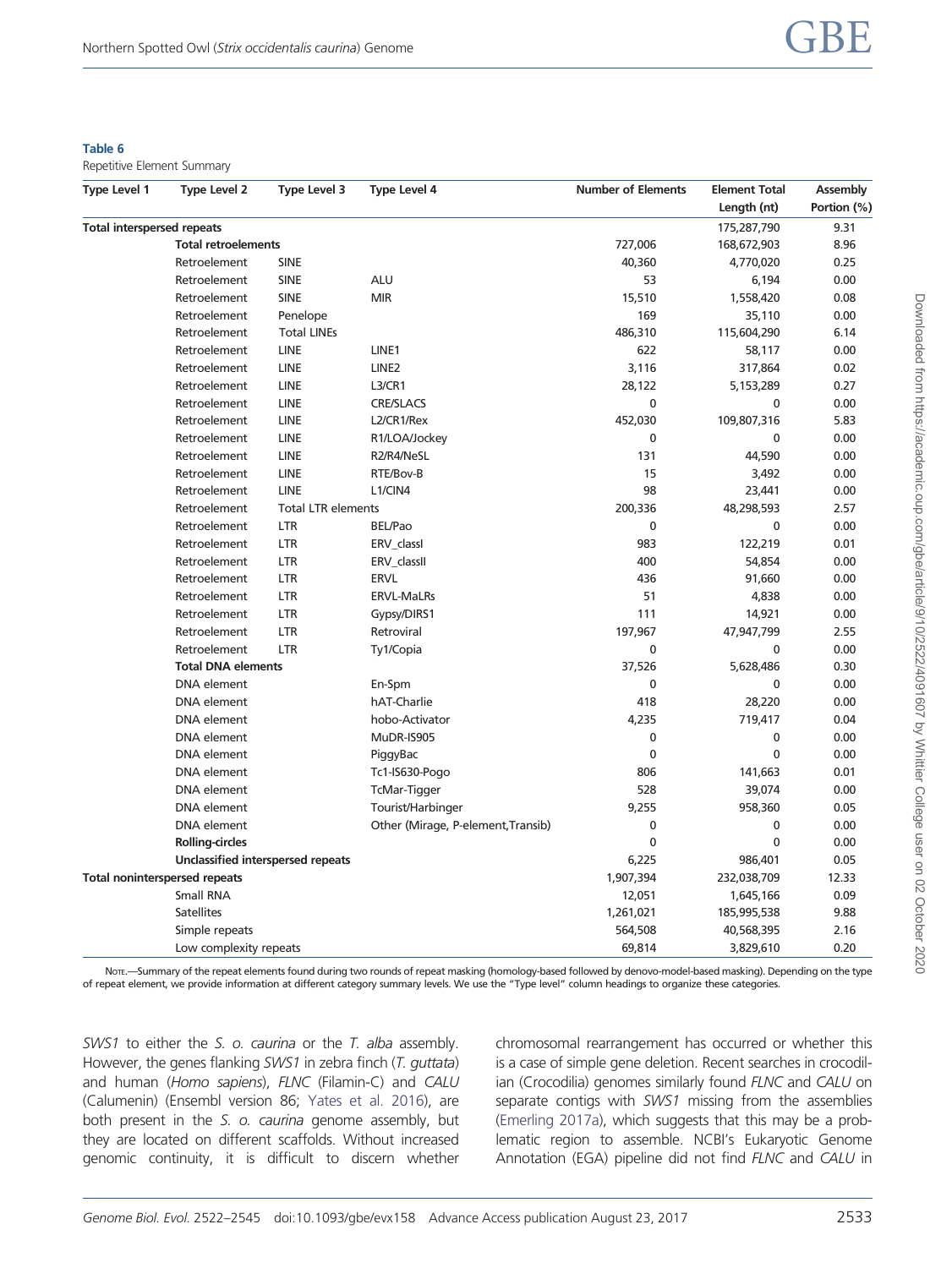<span id="page-14-0"></span>

| Library             | Mean Paired                    | SD of Paired         | Fraction of          |                      |                       | Total Fraction Fraction Aligned Fraction Aligned Fraction Aligned |                       | <b>Fraction Aligned</b>  | Fraction Aligned          |
|---------------------|--------------------------------|----------------------|----------------------|----------------------|-----------------------|-------------------------------------------------------------------|-----------------------|--------------------------|---------------------------|
|                     | and Unpaired Read and Unpaired | Read                 | <b>Aligned Bases</b> | of Filtered          | <b>Bases Filtered</b> | <b>Bases Filtered as</b>                                          | <b>Bases Filtered</b> | <b>Bases Filtered as</b> | <b>Bases Filtered</b>     |
|                     | Genome Coverage                | rage<br>Genome Cover | From Unpaired        | <b>Aligned Bases</b> | Due to Mapping        | <b>Duplicates</b>                                                 | as Low                | Second Observation       | From Regions              |
|                     | Postfiltering (X)              | 8<br>Postfiltering   | <b>Reads</b>         |                      | Quality $<$ 20        |                                                                   | Quality With          | From Overlapping         | Already with              |
|                     |                                |                      |                      |                      |                       |                                                                   | Q < 20                | <b>Reads</b>             | $> 1,000 \times$ coverage |
| Nextera350bp lane   | 4.369                          | 5.484                | 0.048                | 0.533                | 0.060                 | 0.444                                                             | 0.004                 | 0.023                    | I.52E-03                  |
| Nextera350bp lane   | 11.162                         | 8.960                | 0.039                | 0.559                | 0.056                 | 0.480                                                             | 0.005                 | 0.017                    | 1.43E-03                  |
| Hydroshear          | 1.093                          | 2.784                | 0.004                | 0.549                | 0.033                 | 0.429                                                             | 0.005                 | 0.081                    | 2.03E-03                  |
| Nextera550bp lane   | 2.741                          | 3.708                | 0.393                | 0.096                | 0.034                 | 0.038                                                             | 0.011                 | 0.011                    | $1.05E - 03$              |
| Nextera550bp lane 2 | 5.790                          | 5.435                | 0.327                | 0.126                | 0.032                 | 0.066                                                             | 0.019                 | 0.008                    | 1.26E-03                  |
| Nextera700bp        | 23.357                         | 14.710               | 0.041                | 0.216                | 0.046                 | 0.126                                                             | 0.009                 | 0.032                    | 3.64E-03                  |
| noPCR550bp          | 3.244                          | 2.661                | 0.241                | 0.059                | 0.013                 | 0.003                                                             | 0.014                 | 0.029                    | 4.32E-04                  |
| PCR900bp            | 1.978                          | 1.894                | 0.073                | 0.052                | 0.012                 | 0.024                                                             | 0.014                 | 0.001                    | 3.34E-04                  |
| MP4kb               | 2.528                          | 2.745                | 0.300                | 0.361                | 0.048                 | 0.306                                                             | 0.002                 | 0.004                    | 5.36E-04                  |
| MP7kb               | 2.528                          | 2.734                | 0.256                | 0.449                | 0.045                 | 0.397                                                             | 0.002                 | 0.004                    | 4.53E-04                  |
| MP11kb              | 1.641                          | 2.205                | 0.168                | 0.652                | 0.046                 | 0.601                                                             | 0.001                 | 0.004                    | 2.56E-04                  |
| CMCB41533           | 15.552                         | 12.253               | 0.030                | 0.341                | 0.299                 | 0.037                                                             | 2.37E-04              | 2.59E-03                 | 2.50E-03                  |

the T. alba genome assembly (NCBI T. alba Annotation Release 100; NCBI Accession GCF\_000687205.1), but the absence of these genes in the assembly may be due to low assembly quality ([Zhang, Li B, Li C, et al. 2014](#page-25-0)).

SWS2 and LWS are adjacent on the same chromosome in the Carolina anole (Anolis carolinensis) and African clawed frog (Xenopus laevis) genome assemblies and are flanked by MECP2 (methyl-CpG binding protein 2) in A. carolinensis and X. laevis, AVPR2 (arginine vasopressin receptor 2) in X. laevis, and TEX28 (testis expressed 28) in A. carolinensis (Ensembl version 86; [Yates et al. 2016\)](#page-25-0). We did not obtain BLAST alignments to SWS2 or LWS for the T. alba assembly and NCBI's EGA pipeline did not find MECP2, AVPR2, or TEX28 (NCBI T. alba Annotation Release 100; NCBI Accession GCF 000687205.1), which suggests that this portion of the genome, like the SWS1 region, may be challenging to assemble. Although we found SWS2 and LWS in our S. o. caurina assembly, we only obtained partial coding sequences with elevated GC content of 66.9% and 68.0%, respectively. Our S. o. caurina assembly contained a partial SWS2 exon 1 sequence as well as complete exon 2 and 3 sequences with all three exons found on two separate scaffolds (scaffolds 4153 and 7110). The sequences of these exons on the two scaffolds were 100% identical except for one difference in exon 3. Given the high sequence similarity and the recovery of the same portions of the SWS2 coding region, these duplicate sequences are likely an artifact of the assembly process and do not indicate gene duplication.

SWS2, LWS, Rh1, and Rh2 in S. o. caurina and Rh1 in T. alba showed no evidence of potentially inactivating mutations. However, Rh2 in T. alba displayed a 29 nt deletion in exon 1, single premature stop codons in both exons 2 and 3, and a 2 nt deletion in exon 4. Our modeling of the sequence evolution of Rh2 in S. o. caurina and T. alba yielded evidence that selection has become relaxed in T. alba ( $\omega$  = 0.22–0.37; P  $<$  0.00001) relative to other avian taxa ( $\omega = 0.03{\text -}0.06$ ), which is consistent with pseudogenization of this gene. A branch test of S. o. caurina also displayed evidence of relaxed selection on Rh2 with an elevated  $\omega$  (0.16–0.21; P < 0.05) relative to the background. Our branch-sites test evaluated whether there was indication of positive selection across a subset of sites, but it did not yield any evidence that the elevated  $\omega$  was due to adaptive evolution. We did find nine missense mutations in S. o. caurina that were not found in any of the non-owl avian species, but none of these were at known conserved sites [\(Carleton et al. 2005\)](#page-22-0), which suggests that they have not resulted in a loss of function.

We were unable to recover OpnP in our S. o. caurina assembly, but together on the same scaffold we found the genes that flank OpnP in the chicken (G. gallus) and the collared flycatcher (Ficedula albicollis) genome assemblies, TEX14 (testis expressed sequence 14) in G. gallus and DOC2B (double C2 domain beta) in G. gallus and F. albicollis (Ensembl version 86; [Yates et al. 2016](#page-25-0)). Our BLAST of the sequence

Table 7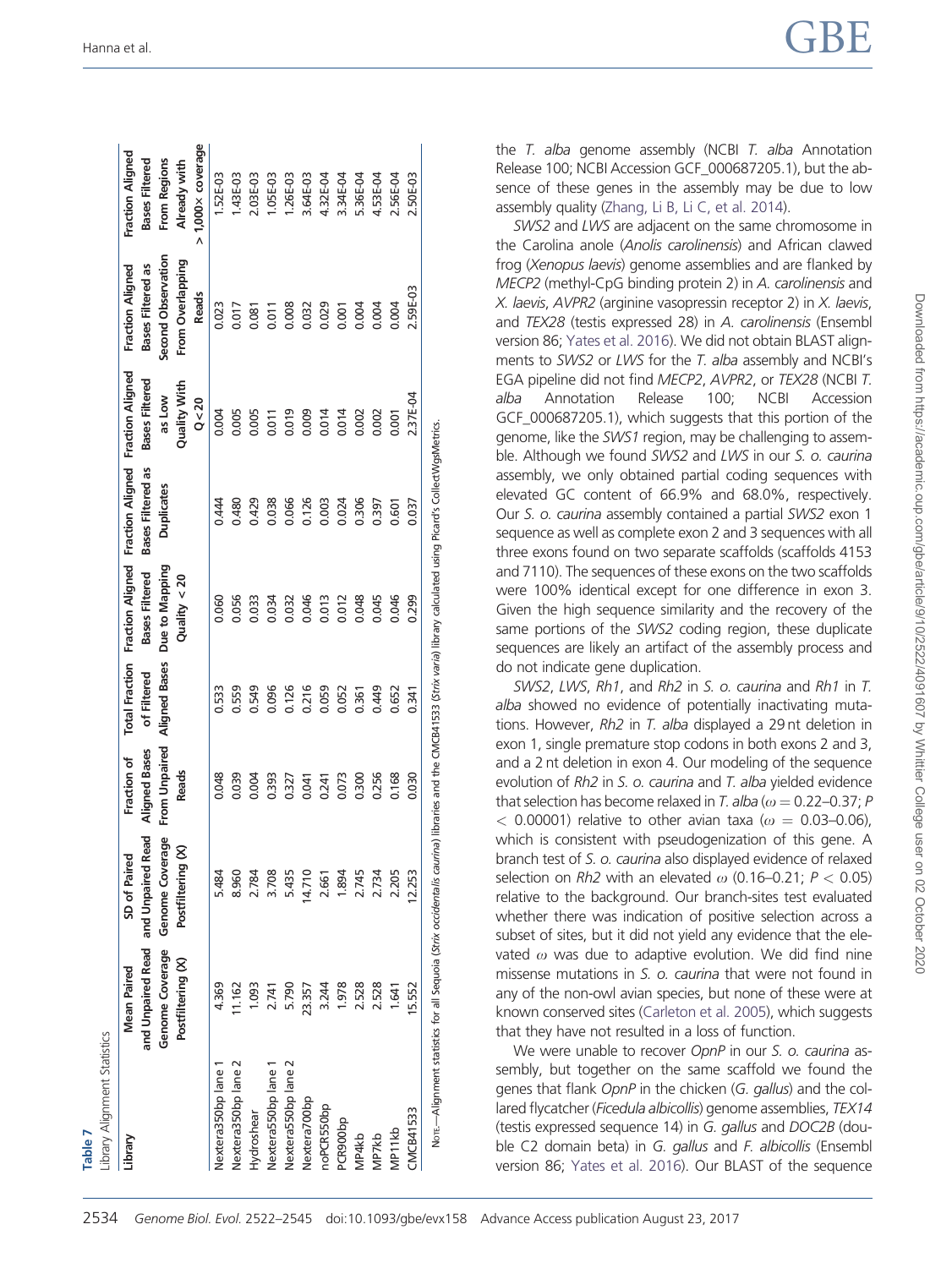| <b>IICYCC3</b><br>١               |
|-----------------------------------|
| 굮<br>Locations of Selected<br>mon |

<span id="page-15-0"></span>

| Length (nt)<br>148<br>110<br>266<br>230<br>226<br>93<br>185<br>205<br>270<br>218<br>319<br>187<br>127<br>4,240,874<br>2,550,753<br>2,550,824<br>780,579<br>780,770<br>3,773,865<br>3,773,808<br>2,548,166<br>2,548,308<br>648,426<br>648,259<br>720,336<br>3,777,763<br>299,436<br>3,066,739<br>4,241,019<br>2,208,723<br>768,183<br>720,560<br>802,206<br>801,937<br>2,208,832<br>299,262<br>768,371<br>3,777,677<br>4,241,040<br>4,240,854<br>2,208,703<br>2,550,843<br>3,773,885<br>3,773,793<br>648,240<br>720,315<br>3,777,655<br>299,240<br>801,914<br>3,066,759<br>2,550,734<br>768,162<br>780,562<br>648,444<br>720,584<br>3,777,781<br>802,232<br>2,208,847<br>768,391<br>780,787<br>2,548,147<br>299,457<br>2,548,331<br>scaffold136<br>scaffold529<br>scaffold233<br>scaffold178<br>scaffold178<br>scaffold103<br>scaffold103<br>scaffold219<br>scaffold219<br>scaffold244<br>scaffold244<br>scaffold138<br>scaffold138<br>scaffold173<br>scaffold173<br>scaffold136<br>scaffold722<br>scaffold722<br>scaffold233<br>scaffold88<br>scaffold88<br>scaffold11<br>scaffold11<br>scaffold11<br>scaffold11<br>Scaffold<br>$\circ$<br>$\circ$<br>$\circ$<br>$\circ$<br>$\circ$<br>$\circ$<br>$\circ$<br>$\circ$<br>0<br>$\circ$<br>$\circ$<br>$\circ$<br>$\circ$<br>$\circ$<br>$\sim$<br>$\circ$<br>o N<br>0<br>$\sim$<br>$\circ$<br>$\overline{\phantom{a}}$<br>Alignment<br>$\overline{c}$<br>$\frac{8}{2}$<br>$74$ $9$<br>$\overline{c}$<br>22<br>$\frac{6}{2}$<br>$\overline{\mathcal{L}}$<br>22<br>22<br>$\frac{8}{2}$<br>$\frac{6}{2}$<br>$\gtrsim$<br>25<br>23<br>$\overline{9}$<br>$\approx$<br>$\frac{1}{2}$<br>22<br>ಬ<br>27<br>ភ ភ<br>$\overline{z}$<br>Primer<br>$\overline{\mathcal{S}}$<br><b>2222</b><br>$\frac{8}{2}$<br>$\frac{8}{2}$<br>$\frac{8}{2}$<br>$20^{2}$<br><u>ღ</u><br>$\overline{c}$<br><b>23</b><br><b>29</b><br>24<br>24<br>22<br>ഇ<br>$\frac{6}{2}$<br>$\overline{\phantom{a}}$<br>22<br>25<br>23<br>$\frac{2}{2}$<br><u> ភ</u><br>$\overline{z}$<br>hybrid diagnostic (Funk et al. 2007)<br>hybrid diagnostic (Funk et al. 2007)<br>hybrid diagnostic (Funk et al. 2007)<br>2007), population genetics (Funk<br>population genetics (Funk et al.<br>population genetics (Funk et al.<br>population genetics (Funk et al.<br>population genetics (Funk et al.<br>population genetics (Funk et al.<br>population genetics (Funk et al.<br>population genetics (Funk et al.<br>hybrid diagnostic (Funk et al.<br>et al. 2008, 2010)<br>8,2010)<br>2008, 2010)<br>2008, 2010)<br>2008, 2010)<br>8,2010)<br>8,2010)<br>2008, 2010)<br>200<br>200<br>None<br>None<br>None<br>200<br>(Isaksson & Tegelström 2002)<br>(Proudfoot et al. 2005)<br>(Koopman et al. 2004)<br>(Thode et al. 2002)<br>(Thode et al. 2002)<br>(Thode et al. 2002)<br>(Thode et al. 2002)<br>(Thode et al. 2002)<br>(Thode et al. 2002)<br>(Thode et al. 2002)<br>(Hsu et al. 2006)<br>(Hsu et al. 2003)<br>(Hsu et al. 2003)<br>(Hsu et al. 2003)<br><b>KLKL</b><br>ᅂᇿ<br><b>KLKL</b><br>$\propto$ $\thicksim$<br>$\propto$ $\mu$<br>$\propto$ $\mu$<br>≃<br>щ<br>≃<br>$\propto$<br>ட<br>$\propto$<br>$\mathsf{L}\mathsf{L}$<br>$\propto$<br>ட<br>BOOW <sub>18</sub><br>BOOW <sub>18</sub><br>4E10.2<br>4E10.2<br>FEPO <sub>5</sub><br><b>Oe128</b><br>Bb126<br>Bb126<br>FEPO <sub>5</sub><br><b>Oe045</b><br><b>Oe045</b><br><b>Oe129</b><br><b>Oe053</b><br><b>Oe053</b><br><b>Oe128</b><br><b>15A6</b><br>13D8<br>13D8<br>15A6<br>8G11<br>8G11<br>4E10<br>4E10<br>1C6<br><b>GH8</b><br>1C6<br>GH <sub>8</sub> |       |        |            |                       |        |        |                   |        |              |            |                |
|--------------------------------------------------------------------------------------------------------------------------------------------------------------------------------------------------------------------------------------------------------------------------------------------------------------------------------------------------------------------------------------------------------------------------------------------------------------------------------------------------------------------------------------------------------------------------------------------------------------------------------------------------------------------------------------------------------------------------------------------------------------------------------------------------------------------------------------------------------------------------------------------------------------------------------------------------------------------------------------------------------------------------------------------------------------------------------------------------------------------------------------------------------------------------------------------------------------------------------------------------------------------------------------------------------------------------------------------------------------------------------------------------------------------------------------------------------------------------------------------------------------------------------------------------------------------------------------------------------------------------------------------------------------------------------------------------------------------------------------------------------------------------------------------------------------------------------------------------------------------------------------------------------------------------------------------------------------------------------------------------------------------------------------------------------------------------------------------------------------------------------------------------------------------------------------------------------------------------------------------------------------------------------------------------------------------------------------------------------------------------------------------------------------------------------------------------------------------------------------------------------------------------------------------------------------------------------------------------------------------------------------------------------------------------------------------------------------------------------------------------------------------------------------------------------------------------------------------------------------------------------------------------------------------------------------------------------------------------------------------------------------------------------------------------------------------------------------------------------------------------------------------------------------------------------------------------------------------------------------------------------------------------------------------------------------------------------------------------------------------------------------------------------------------------------------------------------------------------------------------------------------------------|-------|--------|------------|-----------------------|--------|--------|-------------------|--------|--------------|------------|----------------|
|                                                                                                                                                                                                                                                                                                                                                                                                                                                                                                                                                                                                                                                                                                                                                                                                                                                                                                                                                                                                                                                                                                                                                                                                                                                                                                                                                                                                                                                                                                                                                                                                                                                                                                                                                                                                                                                                                                                                                                                                                                                                                                                                                                                                                                                                                                                                                                                                                                                                                                                                                                                                                                                                                                                                                                                                                                                                                                                                                                                                                                                                                                                                                                                                                                                                                                                                                                                                                                                                                                                          | Locus | Primer | References | <b>Usage Comments</b> | Length | Length | <b>Mismatches</b> | Genome | Genome Start | Genome End | Microsatellite |
|                                                                                                                                                                                                                                                                                                                                                                                                                                                                                                                                                                                                                                                                                                                                                                                                                                                                                                                                                                                                                                                                                                                                                                                                                                                                                                                                                                                                                                                                                                                                                                                                                                                                                                                                                                                                                                                                                                                                                                                                                                                                                                                                                                                                                                                                                                                                                                                                                                                                                                                                                                                                                                                                                                                                                                                                                                                                                                                                                                                                                                                                                                                                                                                                                                                                                                                                                                                                                                                                                                                          |       |        |            |                       |        |        |                   |        |              |            |                |
|                                                                                                                                                                                                                                                                                                                                                                                                                                                                                                                                                                                                                                                                                                                                                                                                                                                                                                                                                                                                                                                                                                                                                                                                                                                                                                                                                                                                                                                                                                                                                                                                                                                                                                                                                                                                                                                                                                                                                                                                                                                                                                                                                                                                                                                                                                                                                                                                                                                                                                                                                                                                                                                                                                                                                                                                                                                                                                                                                                                                                                                                                                                                                                                                                                                                                                                                                                                                                                                                                                                          |       |        |            |                       |        |        |                   |        |              |            |                |
|                                                                                                                                                                                                                                                                                                                                                                                                                                                                                                                                                                                                                                                                                                                                                                                                                                                                                                                                                                                                                                                                                                                                                                                                                                                                                                                                                                                                                                                                                                                                                                                                                                                                                                                                                                                                                                                                                                                                                                                                                                                                                                                                                                                                                                                                                                                                                                                                                                                                                                                                                                                                                                                                                                                                                                                                                                                                                                                                                                                                                                                                                                                                                                                                                                                                                                                                                                                                                                                                                                                          |       |        |            |                       |        |        |                   |        |              |            |                |
|                                                                                                                                                                                                                                                                                                                                                                                                                                                                                                                                                                                                                                                                                                                                                                                                                                                                                                                                                                                                                                                                                                                                                                                                                                                                                                                                                                                                                                                                                                                                                                                                                                                                                                                                                                                                                                                                                                                                                                                                                                                                                                                                                                                                                                                                                                                                                                                                                                                                                                                                                                                                                                                                                                                                                                                                                                                                                                                                                                                                                                                                                                                                                                                                                                                                                                                                                                                                                                                                                                                          |       |        |            |                       |        |        |                   |        |              |            |                |
|                                                                                                                                                                                                                                                                                                                                                                                                                                                                                                                                                                                                                                                                                                                                                                                                                                                                                                                                                                                                                                                                                                                                                                                                                                                                                                                                                                                                                                                                                                                                                                                                                                                                                                                                                                                                                                                                                                                                                                                                                                                                                                                                                                                                                                                                                                                                                                                                                                                                                                                                                                                                                                                                                                                                                                                                                                                                                                                                                                                                                                                                                                                                                                                                                                                                                                                                                                                                                                                                                                                          |       |        |            |                       |        |        |                   |        |              |            |                |
|                                                                                                                                                                                                                                                                                                                                                                                                                                                                                                                                                                                                                                                                                                                                                                                                                                                                                                                                                                                                                                                                                                                                                                                                                                                                                                                                                                                                                                                                                                                                                                                                                                                                                                                                                                                                                                                                                                                                                                                                                                                                                                                                                                                                                                                                                                                                                                                                                                                                                                                                                                                                                                                                                                                                                                                                                                                                                                                                                                                                                                                                                                                                                                                                                                                                                                                                                                                                                                                                                                                          |       |        |            |                       |        |        |                   |        |              |            |                |
|                                                                                                                                                                                                                                                                                                                                                                                                                                                                                                                                                                                                                                                                                                                                                                                                                                                                                                                                                                                                                                                                                                                                                                                                                                                                                                                                                                                                                                                                                                                                                                                                                                                                                                                                                                                                                                                                                                                                                                                                                                                                                                                                                                                                                                                                                                                                                                                                                                                                                                                                                                                                                                                                                                                                                                                                                                                                                                                                                                                                                                                                                                                                                                                                                                                                                                                                                                                                                                                                                                                          |       |        |            |                       |        |        |                   |        |              |            |                |
|                                                                                                                                                                                                                                                                                                                                                                                                                                                                                                                                                                                                                                                                                                                                                                                                                                                                                                                                                                                                                                                                                                                                                                                                                                                                                                                                                                                                                                                                                                                                                                                                                                                                                                                                                                                                                                                                                                                                                                                                                                                                                                                                                                                                                                                                                                                                                                                                                                                                                                                                                                                                                                                                                                                                                                                                                                                                                                                                                                                                                                                                                                                                                                                                                                                                                                                                                                                                                                                                                                                          |       |        |            |                       |        |        |                   |        |              |            |                |
|                                                                                                                                                                                                                                                                                                                                                                                                                                                                                                                                                                                                                                                                                                                                                                                                                                                                                                                                                                                                                                                                                                                                                                                                                                                                                                                                                                                                                                                                                                                                                                                                                                                                                                                                                                                                                                                                                                                                                                                                                                                                                                                                                                                                                                                                                                                                                                                                                                                                                                                                                                                                                                                                                                                                                                                                                                                                                                                                                                                                                                                                                                                                                                                                                                                                                                                                                                                                                                                                                                                          |       |        |            |                       |        |        |                   |        |              |            |                |
|                                                                                                                                                                                                                                                                                                                                                                                                                                                                                                                                                                                                                                                                                                                                                                                                                                                                                                                                                                                                                                                                                                                                                                                                                                                                                                                                                                                                                                                                                                                                                                                                                                                                                                                                                                                                                                                                                                                                                                                                                                                                                                                                                                                                                                                                                                                                                                                                                                                                                                                                                                                                                                                                                                                                                                                                                                                                                                                                                                                                                                                                                                                                                                                                                                                                                                                                                                                                                                                                                                                          |       |        |            |                       |        |        |                   |        |              |            |                |
|                                                                                                                                                                                                                                                                                                                                                                                                                                                                                                                                                                                                                                                                                                                                                                                                                                                                                                                                                                                                                                                                                                                                                                                                                                                                                                                                                                                                                                                                                                                                                                                                                                                                                                                                                                                                                                                                                                                                                                                                                                                                                                                                                                                                                                                                                                                                                                                                                                                                                                                                                                                                                                                                                                                                                                                                                                                                                                                                                                                                                                                                                                                                                                                                                                                                                                                                                                                                                                                                                                                          |       |        |            |                       |        |        |                   |        |              |            |                |
|                                                                                                                                                                                                                                                                                                                                                                                                                                                                                                                                                                                                                                                                                                                                                                                                                                                                                                                                                                                                                                                                                                                                                                                                                                                                                                                                                                                                                                                                                                                                                                                                                                                                                                                                                                                                                                                                                                                                                                                                                                                                                                                                                                                                                                                                                                                                                                                                                                                                                                                                                                                                                                                                                                                                                                                                                                                                                                                                                                                                                                                                                                                                                                                                                                                                                                                                                                                                                                                                                                                          |       |        |            |                       |        |        |                   |        |              |            |                |
|                                                                                                                                                                                                                                                                                                                                                                                                                                                                                                                                                                                                                                                                                                                                                                                                                                                                                                                                                                                                                                                                                                                                                                                                                                                                                                                                                                                                                                                                                                                                                                                                                                                                                                                                                                                                                                                                                                                                                                                                                                                                                                                                                                                                                                                                                                                                                                                                                                                                                                                                                                                                                                                                                                                                                                                                                                                                                                                                                                                                                                                                                                                                                                                                                                                                                                                                                                                                                                                                                                                          |       |        |            |                       |        |        |                   |        |              |            |                |
|                                                                                                                                                                                                                                                                                                                                                                                                                                                                                                                                                                                                                                                                                                                                                                                                                                                                                                                                                                                                                                                                                                                                                                                                                                                                                                                                                                                                                                                                                                                                                                                                                                                                                                                                                                                                                                                                                                                                                                                                                                                                                                                                                                                                                                                                                                                                                                                                                                                                                                                                                                                                                                                                                                                                                                                                                                                                                                                                                                                                                                                                                                                                                                                                                                                                                                                                                                                                                                                                                                                          |       |        |            |                       |        |        |                   |        |              |            |                |
|                                                                                                                                                                                                                                                                                                                                                                                                                                                                                                                                                                                                                                                                                                                                                                                                                                                                                                                                                                                                                                                                                                                                                                                                                                                                                                                                                                                                                                                                                                                                                                                                                                                                                                                                                                                                                                                                                                                                                                                                                                                                                                                                                                                                                                                                                                                                                                                                                                                                                                                                                                                                                                                                                                                                                                                                                                                                                                                                                                                                                                                                                                                                                                                                                                                                                                                                                                                                                                                                                                                          |       |        |            |                       |        |        |                   |        |              |            |                |
|                                                                                                                                                                                                                                                                                                                                                                                                                                                                                                                                                                                                                                                                                                                                                                                                                                                                                                                                                                                                                                                                                                                                                                                                                                                                                                                                                                                                                                                                                                                                                                                                                                                                                                                                                                                                                                                                                                                                                                                                                                                                                                                                                                                                                                                                                                                                                                                                                                                                                                                                                                                                                                                                                                                                                                                                                                                                                                                                                                                                                                                                                                                                                                                                                                                                                                                                                                                                                                                                                                                          |       |        |            |                       |        |        |                   |        |              |            |                |
|                                                                                                                                                                                                                                                                                                                                                                                                                                                                                                                                                                                                                                                                                                                                                                                                                                                                                                                                                                                                                                                                                                                                                                                                                                                                                                                                                                                                                                                                                                                                                                                                                                                                                                                                                                                                                                                                                                                                                                                                                                                                                                                                                                                                                                                                                                                                                                                                                                                                                                                                                                                                                                                                                                                                                                                                                                                                                                                                                                                                                                                                                                                                                                                                                                                                                                                                                                                                                                                                                                                          |       |        |            |                       |        |        |                   |        |              |            |                |
|                                                                                                                                                                                                                                                                                                                                                                                                                                                                                                                                                                                                                                                                                                                                                                                                                                                                                                                                                                                                                                                                                                                                                                                                                                                                                                                                                                                                                                                                                                                                                                                                                                                                                                                                                                                                                                                                                                                                                                                                                                                                                                                                                                                                                                                                                                                                                                                                                                                                                                                                                                                                                                                                                                                                                                                                                                                                                                                                                                                                                                                                                                                                                                                                                                                                                                                                                                                                                                                                                                                          |       |        |            |                       |        |        |                   |        |              |            |                |
|                                                                                                                                                                                                                                                                                                                                                                                                                                                                                                                                                                                                                                                                                                                                                                                                                                                                                                                                                                                                                                                                                                                                                                                                                                                                                                                                                                                                                                                                                                                                                                                                                                                                                                                                                                                                                                                                                                                                                                                                                                                                                                                                                                                                                                                                                                                                                                                                                                                                                                                                                                                                                                                                                                                                                                                                                                                                                                                                                                                                                                                                                                                                                                                                                                                                                                                                                                                                                                                                                                                          |       |        |            |                       |        |        |                   |        |              |            |                |
|                                                                                                                                                                                                                                                                                                                                                                                                                                                                                                                                                                                                                                                                                                                                                                                                                                                                                                                                                                                                                                                                                                                                                                                                                                                                                                                                                                                                                                                                                                                                                                                                                                                                                                                                                                                                                                                                                                                                                                                                                                                                                                                                                                                                                                                                                                                                                                                                                                                                                                                                                                                                                                                                                                                                                                                                                                                                                                                                                                                                                                                                                                                                                                                                                                                                                                                                                                                                                                                                                                                          |       |        |            |                       |        |        |                   |        |              |            |                |
|                                                                                                                                                                                                                                                                                                                                                                                                                                                                                                                                                                                                                                                                                                                                                                                                                                                                                                                                                                                                                                                                                                                                                                                                                                                                                                                                                                                                                                                                                                                                                                                                                                                                                                                                                                                                                                                                                                                                                                                                                                                                                                                                                                                                                                                                                                                                                                                                                                                                                                                                                                                                                                                                                                                                                                                                                                                                                                                                                                                                                                                                                                                                                                                                                                                                                                                                                                                                                                                                                                                          |       |        |            |                       |        |        |                   |        |              |            |                |
|                                                                                                                                                                                                                                                                                                                                                                                                                                                                                                                                                                                                                                                                                                                                                                                                                                                                                                                                                                                                                                                                                                                                                                                                                                                                                                                                                                                                                                                                                                                                                                                                                                                                                                                                                                                                                                                                                                                                                                                                                                                                                                                                                                                                                                                                                                                                                                                                                                                                                                                                                                                                                                                                                                                                                                                                                                                                                                                                                                                                                                                                                                                                                                                                                                                                                                                                                                                                                                                                                                                          |       |        |            |                       |        |        |                   |        |              |            |                |
|                                                                                                                                                                                                                                                                                                                                                                                                                                                                                                                                                                                                                                                                                                                                                                                                                                                                                                                                                                                                                                                                                                                                                                                                                                                                                                                                                                                                                                                                                                                                                                                                                                                                                                                                                                                                                                                                                                                                                                                                                                                                                                                                                                                                                                                                                                                                                                                                                                                                                                                                                                                                                                                                                                                                                                                                                                                                                                                                                                                                                                                                                                                                                                                                                                                                                                                                                                                                                                                                                                                          |       |        |            |                       |        |        |                   |        |              |            |                |
|                                                                                                                                                                                                                                                                                                                                                                                                                                                                                                                                                                                                                                                                                                                                                                                                                                                                                                                                                                                                                                                                                                                                                                                                                                                                                                                                                                                                                                                                                                                                                                                                                                                                                                                                                                                                                                                                                                                                                                                                                                                                                                                                                                                                                                                                                                                                                                                                                                                                                                                                                                                                                                                                                                                                                                                                                                                                                                                                                                                                                                                                                                                                                                                                                                                                                                                                                                                                                                                                                                                          |       |        |            |                       |        |        |                   |        |              |            |                |
|                                                                                                                                                                                                                                                                                                                                                                                                                                                                                                                                                                                                                                                                                                                                                                                                                                                                                                                                                                                                                                                                                                                                                                                                                                                                                                                                                                                                                                                                                                                                                                                                                                                                                                                                                                                                                                                                                                                                                                                                                                                                                                                                                                                                                                                                                                                                                                                                                                                                                                                                                                                                                                                                                                                                                                                                                                                                                                                                                                                                                                                                                                                                                                                                                                                                                                                                                                                                                                                                                                                          |       |        |            |                       |        |        |                   |        |              |            |                |
|                                                                                                                                                                                                                                                                                                                                                                                                                                                                                                                                                                                                                                                                                                                                                                                                                                                                                                                                                                                                                                                                                                                                                                                                                                                                                                                                                                                                                                                                                                                                                                                                                                                                                                                                                                                                                                                                                                                                                                                                                                                                                                                                                                                                                                                                                                                                                                                                                                                                                                                                                                                                                                                                                                                                                                                                                                                                                                                                                                                                                                                                                                                                                                                                                                                                                                                                                                                                                                                                                                                          |       |        |            |                       |        |        |                   |        |              |            |                |
|                                                                                                                                                                                                                                                                                                                                                                                                                                                                                                                                                                                                                                                                                                                                                                                                                                                                                                                                                                                                                                                                                                                                                                                                                                                                                                                                                                                                                                                                                                                                                                                                                                                                                                                                                                                                                                                                                                                                                                                                                                                                                                                                                                                                                                                                                                                                                                                                                                                                                                                                                                                                                                                                                                                                                                                                                                                                                                                                                                                                                                                                                                                                                                                                                                                                                                                                                                                                                                                                                                                          |       |        |            |                       |        |        |                   |        |              |            |                |
|                                                                                                                                                                                                                                                                                                                                                                                                                                                                                                                                                                                                                                                                                                                                                                                                                                                                                                                                                                                                                                                                                                                                                                                                                                                                                                                                                                                                                                                                                                                                                                                                                                                                                                                                                                                                                                                                                                                                                                                                                                                                                                                                                                                                                                                                                                                                                                                                                                                                                                                                                                                                                                                                                                                                                                                                                                                                                                                                                                                                                                                                                                                                                                                                                                                                                                                                                                                                                                                                                                                          |       |        |            |                       |        |        |                   |        |              |            |                |

# Downloaded from https://academic.oup.com/gbe/article/9/10/2522/4091607 by Whittier College user on 02 October 2020 Downloaded from https://academic.oup.com/gbe/article/9/10/2522/4091607 by Whittier College user on 02 October 2020

(continued)

(continued)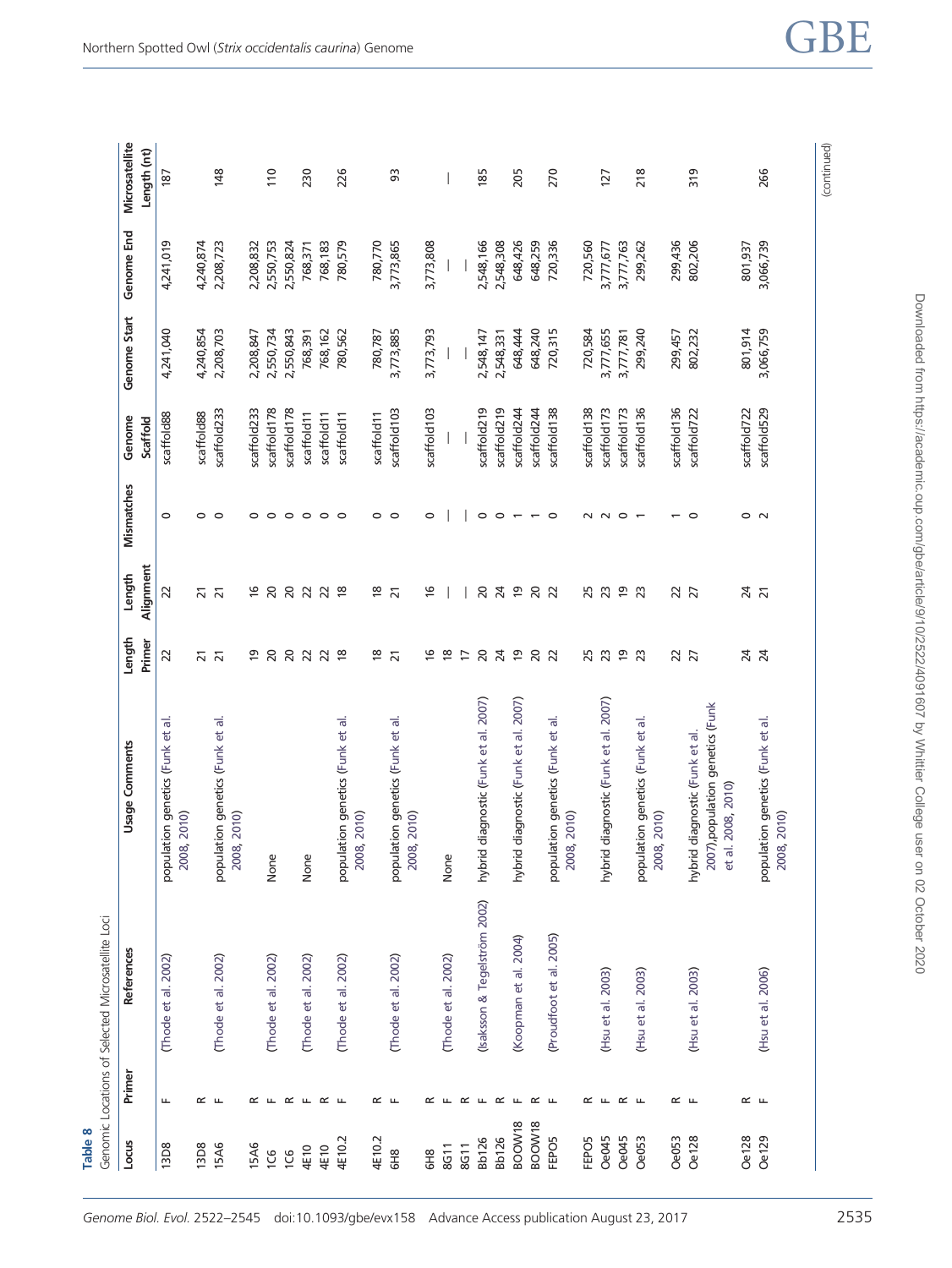|              | Table 8 Continued    |                                                                        |                                                                                                                                                                                                                                                                                                                                                                                                                                                                                                                                                                                                                                                                                                                                                                                                                                                                     |                |                |                   |             |                         |           |                |
|--------------|----------------------|------------------------------------------------------------------------|---------------------------------------------------------------------------------------------------------------------------------------------------------------------------------------------------------------------------------------------------------------------------------------------------------------------------------------------------------------------------------------------------------------------------------------------------------------------------------------------------------------------------------------------------------------------------------------------------------------------------------------------------------------------------------------------------------------------------------------------------------------------------------------------------------------------------------------------------------------------|----------------|----------------|-------------------|-------------|-------------------------|-----------|----------------|
| <b>Smocn</b> | Primer               | <b>References</b>                                                      | <b>Usage Comments</b>                                                                                                                                                                                                                                                                                                                                                                                                                                                                                                                                                                                                                                                                                                                                                                                                                                               | Length         | Length         | <b>Mismatches</b> | Genome      | Genome Start Genome End |           | Microsatellite |
|              |                      |                                                                        |                                                                                                                                                                                                                                                                                                                                                                                                                                                                                                                                                                                                                                                                                                                                                                                                                                                                     | Primer         | Alignment      |                   | Scaffold    |                         |           | Length (nt)    |
| <b>De129</b> |                      |                                                                        |                                                                                                                                                                                                                                                                                                                                                                                                                                                                                                                                                                                                                                                                                                                                                                                                                                                                     | 24             |                |                   | scaffold529 | 3,066,497               | 3,066,520 |                |
| <b>De149</b> |                      | (Hsu et al. 2006)                                                      | population genetics (Funk et al.<br>2008, 2010)                                                                                                                                                                                                                                                                                                                                                                                                                                                                                                                                                                                                                                                                                                                                                                                                                     |                |                |                   | scaffold11  | 51,010                  | 50,990    | 258            |
| <b>Oe149</b> |                      |                                                                        |                                                                                                                                                                                                                                                                                                                                                                                                                                                                                                                                                                                                                                                                                                                                                                                                                                                                     | $\overline{0}$ | $\overline{0}$ |                   | scaffold11  | 50,753                  | 50,772    |                |
| $Oe3-7$      |                      | (Hsu et al. 2003)                                                      | population genetics (Funk et al.<br>2008, 2010)                                                                                                                                                                                                                                                                                                                                                                                                                                                                                                                                                                                                                                                                                                                                                                                                                     | $\overline{0}$ | <u>م</u>       |                   | scaffold35  | 572,329                 | 572,347   | <b>PZ1</b>     |
| $Oe3-7$      | ≃                    |                                                                        |                                                                                                                                                                                                                                                                                                                                                                                                                                                                                                                                                                                                                                                                                                                                                                                                                                                                     |                |                |                   | scaffold35  | 572,456                 | 572,434   |                |
|              | the genome assembly. | lucida (Thode et al. 2002). The "Primer" column designates the forward | or reverse primer with "F" or "R," respectively. The "Reference" column gives the citation of the publication that originally described each primer pair. The<br>Comment" column gives the citation(s) of the publication(s) in which a primer pair has been used for population-level study of S. occidentalis or and/or study of S. occidentalis x S. varia hybrids. "Length alignment" refer<br>length of the BLASTN (Altschul et al. 1997; Camacho et al. 2009) alignment. The "Microsatellite length" refers to the inferred length of the microsatellite PCR product based on the length of the primers and their mapping p<br>NorE--Locations of commonly used microsatellite loci in our draft genome assembly. We searched for all of the primer pairs used in several 5. occidentalis population genetics studies as well all of those designed for use i |                |                |                   |             |                         |           |                |
|              |                      |                                                                        |                                                                                                                                                                                                                                                                                                                                                                                                                                                                                                                                                                                                                                                                                                                                                                                                                                                                     |                |                |                   |             |                         |           |                |

Hanna et al.  $\mathrm{GBE}$ 

intervening TEX14 and DOC2B in our S. o. caurina assembly revealed similarity (8% query coverage, 82% identity) with the 5' untranslated region of G. gallus OpnP. Together, these provide strong evidence of whole gene deletion of OpnP in S. o. caurina. OpnP in T. alba is a pseudogene with numerous inactivating mutations, including the following: a start codon mutation (ACA), 13 nt deletion, 2 nt insertion, and 1 nt deletion in exon 1, a 1 nt deletion in exon 2, a 21 nt deletion of the intron 3-exon 4 boundary, a 7 nt deletion and 2 nt deletion in exon 4, and a 1 nt deletion in exon 5. We assembled sequences from outgroup taxa and confirmed that these mutations are unique to T. alba. Our dN/dS ratio analyses strongly suggested relaxed selection on the T. alba branch ( $\omega = 0.51-0.7$ ;  $P < 0.00001$ ) compared with purifying selection on the backaround branches ( $\omega = 0.11$ –0.18).

Opn4m displays evidence of inactivation in both S. o. caurina and T. alba, with both species sharing a 4 nt deletion in exon 8. Additionally, S. o. caurina has a premature stop codon in exon 8 and T. alba possesses a splice donor mutation (GT to AT) in intron 11. Comparisons with outgroup taxa confirmed that these mutations were unique to owls, but also demonstrated that other bird species have putative inactivating mutations in this gene, including the golden eagle (A. chrysaetos) with a premature stop codon in exon 9; speckled mousebird (C. striatus) with a 1 nt deletion in exon 9, splice donor mutation in intron 9 (GT to TT), and premature stop codon exon 11; cuckoo roller (L. discolor) with a splice donor mutation in intron 10 (GT to GA); and rhinoceros hornbill (B. rhinoceros) with a start codon mutation (ATG to CTG). We performed dN/dS ratio analyses after removing all exons that contained putative inactivating mutations. The results indicated that the average  $\omega$  for the crown owl branches is elevated ( $\omega$  = 0.45; P < 0.01) relative to the background ( $\omega$  = 0.19), which does not meet the expectation of neutral evolution predicted if the shared 4 nt deletion led to a loss of function of Opn4m. Branch-sites tests yielded evidence of positive selection on some portions of the gene for both owl branches, but this signal was not a significantly better fit than the null. Our BLAST of an Opn4m sequence to fifteen bird retinal mRNA short read databases, which included data from six owl species, yielded alignments to all fifteen transcriptomes. Further investigation of these sequences in Geneious revealed evidence of different isoforms of Opn4m. When we used lower sensitivity alignment settings, the assemblies of mapped sequences generally terminated after exon 8 (the exon with the 4 nt deletion), suggesting that this is an abundant transcript isoform. However, using higher sensitivity alignment settings generated assemblies of multiple transcripts with distinct sequences at some of the exon–intron boundaries.

Finally, CYP2J19 displays evidence of inactivation in both owl species. S. o. caurina has a 1 nt insertion and 2 nt deletion in exon 9. As [Emerling \(2017c\)](#page-22-0) described, the T. alba assembly contains a premature stop codon in each of exons 1, 5, and 6 as well as a 5 nt deletion in exon 3. Both the S. o. caurina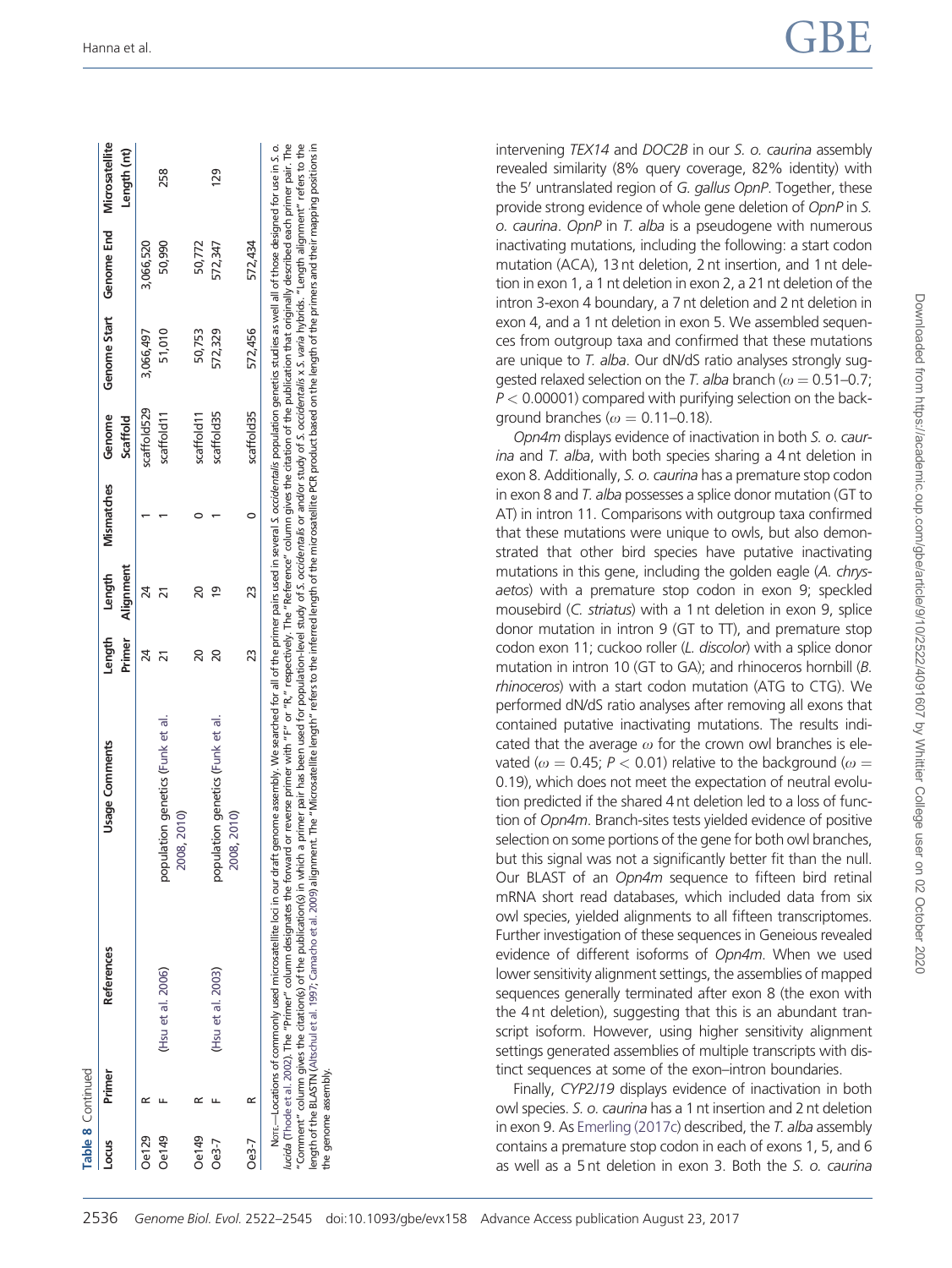<span id="page-17-0"></span>

FIG. 1—Demographic history of Strix occidentalis caurina and Strix varia with bootstrap replicates. (Panel A) depicts the demographic history estimated for S. o. caurina. (Panel B) depicts the demographic history estimated for Strix varia.

 $(\omega = 0.33{\text -}0.34; P < 0.05)$  and T. alba  $(\omega = 0.68{\text -}0.72; P <$ 0.0001) branches have elevated dN/dS ratios compared with the background (0.15–0.16), which is consistent with the hypothesis that these mutations have led to a loss of function of CYP2J19.

### **Discussion**

### Genome Characterization

Direct comparison of assembly metrics between our S. o. caurina assembly and seven other avian genome assemblies, including the avian model organisms chicken (G. gallus) and zebra finch (T. quttata), revealed that the S. o. caurina assembly is in the top tier of genomes in both continuity and completeness [\(table 5\)](#page-12-0). Only the golden eagle (A. chrysaetos), zebra finch, and chicken genomes had better continuity statistics as measured by scaffold and contig N50s. We compared the relative completeness of the assemblies by searching for a set of 248 CEGs using CEGMA. Of the assemblies that we compared, we found the highest number of complete conserved gene sequences in our S. o. caurina assembly (228 complete CEGs), surprisingly surpassing even the chicken genome (226 complete CEGs). In terms of at least partially complete sequences of conserved genes, our S. o. caurina assembly contained only two fewer than the chicken genome (235 vs. 237 partial CEGs). Our assembly is both more complete and more contiguous than that of T. alba, the only other owl assembly currently available (S. o. caurina vs. T. alba assembly statistics include 235 vs. 198 CEGs at least partially present, scaffold N50 of  $\sim$ 4.0  $\times$  10<sup>6</sup> nucleotides vs.  $\sim$ 5.2  $\times$ 10<sup>4</sup> nucleotides, and contig N50 of  $\sim$ 1.7  $\times$  10<sup>5</sup> nucleotides vs.  $\sim$  1.9  $\times$  10<sup>4</sup> nucleotides).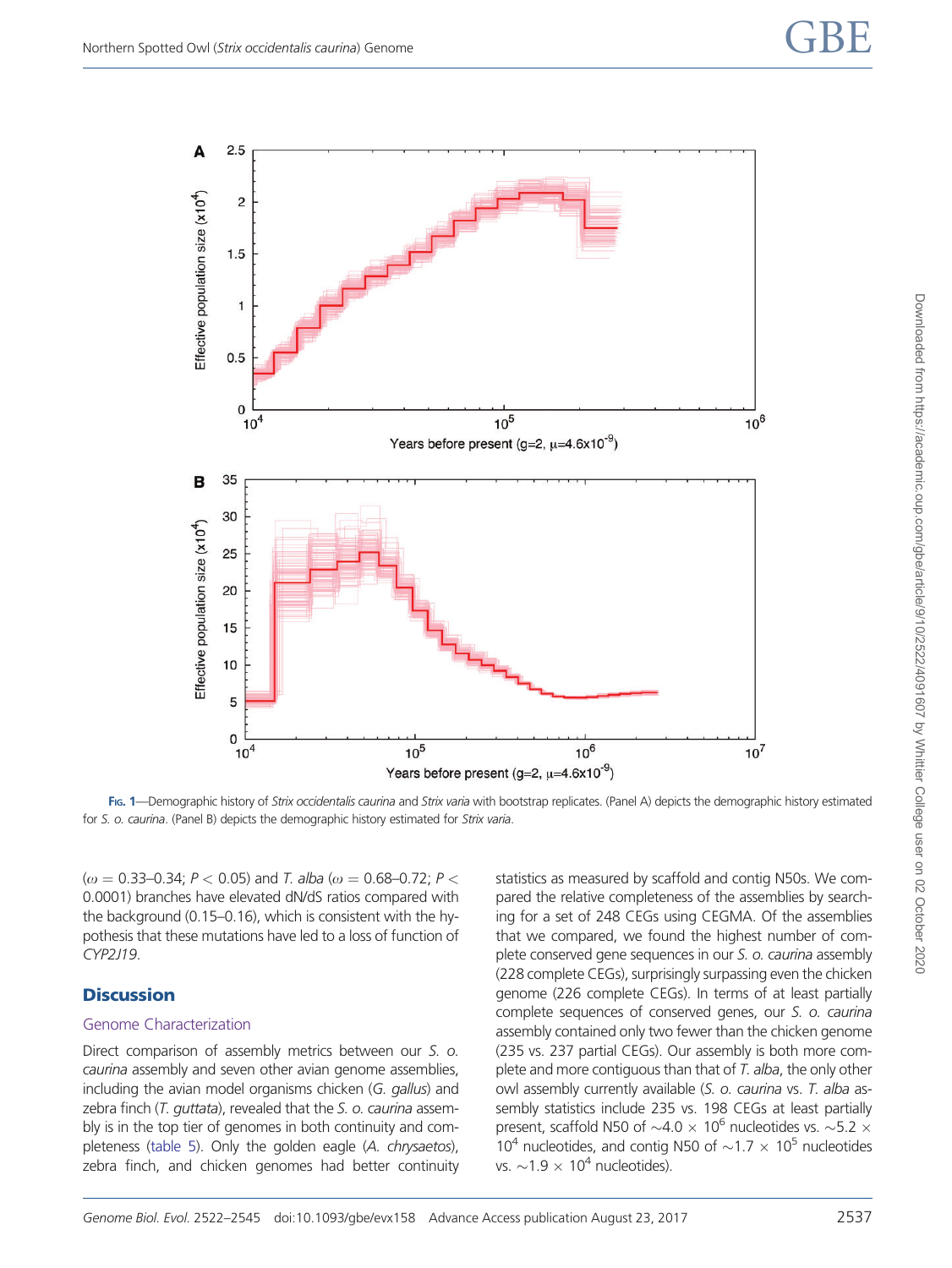The number of annotated genes and the percentage of interspersed repeat elements in our S. o. caurina assembly are similar to those seen in other avian genomes [\(Zhang, Li](#page-25-0) [B, Li C, et al. 2014\)](#page-25-0). The number of annotated genes in our assembly (16,718 genes) was very similar to the number in the high-quality chicken and zebra finch genomes (16,516 and 17,471 genes, respectively) [\(Zhang, Li B, Li C, et al. 2014](#page-25-0)). These values were at the upper end of the range seen in the analysis of the gene annotations of 48 avian genomes (13,454–17,471 genes) [\(Zhang, Li B, Li C, et al. 2014](#page-25-0)). Similar to the number of annotated genes, the percentage of interspersed repeat elements in our S. o. caurina assembly (9.31%) closely matched the percentage found in the chicken and zebra finch genomes (9.82% and 9.68%, respectively) [\(Zhang, Li B, Li C, et al. 2014](#page-25-0)). These values fell at the higher end of the range seen in the analysis of 48 avian genomes (4.11–9.82%) if one excludes the downy woodpecker (P. pubescens) outlier (22.15%) [\(Zhang, Li B, Li C, et al. 2014](#page-25-0)).

Our searches for CEGs with both our CEGMA and BUSCO analyses revealed that our S. o. caurina assembly lacks only 5– 7% of conserved orthologs, which is similar to the 4.4% we observed to be absent in the assembly of the chicken genome. Genome size data estimated from flow cytometry measurement of red blood cells exist for two S. occidentalis congeners. The nuclear genome lengths of the tawny owl (Strix aluco) and the great gray owl (S. nebulosa) are  $\sim$ 1.56 Gnt [\(De Vita et al. 1994;](#page-22-0) [Dole](#page-22-0)ž[el et al. 2003](#page-22-0)) and 1.61 Gnt ([Dole](#page-22-0)ž[el et al. 2003;](#page-22-0) [Vinogradov 2005\)](#page-24-0), respectively, which average to 1.59 Gnt. As compared with this average, the shorter total length of our scaffolded S. o. caurina assembly  $(\sim 1.26$  Gnt) suggests that 21% of the full genome sequence length of S. o. caurina remains unrepresented in this assembly. This is similar to the  $\sim$ 17.8% unrepresented sequence in the 1.19 Gnt golden eagle genome, assuming a genome size of  $\sim$ 1.45 Gnt ([Dole](#page-22-0)žel et al. 2003; [Nakamura et al. 1990](#page-24-0)). The unrepresented sequence may consist largely of difficult-toassemble repetitive content ([Wicker et al. 2005;](#page-25-0) [Yamada](#page-25-0) [et al. 2004](#page-25-0)). These data illustrate that the S. o caurina assembly is comparable to the top tier of avian genomes assembled to date, but, as with all avian genomes, there is still improvement to be made.

Previous work on Strix karyotypes suggests that S. occidentalis likely has a typical avian karyotype of  $2n = 80-82$ [\(Renzoni and Vegni-Talluri 1966](#page-24-0); Hammar 1970; [Belterman](#page-22-0) [and Boer 1984](#page-22-0); [Rebholz et al. 1993](#page-24-0);). Assuming  $1n = 41$ chromosomes, the 8,100 scaffolds in our assembly yield  $\sim$ 198 scaffolds per chromosome. However, this number may not be a very meaningful estimate of the number of sequence blocks per chromosome as Strix shares with other birds the feature of possessing chromosomes in a wide range of sizes with the majority of the karyotype  $(\sim]35$  of the 41 chromosomes) comprised of microchromosomes and just 6 macrochromosomes ([Rebholz et al. 1993\)](#page-24-0).

The SOAPdenovo2 version 2.04 [\(Luo et al. 2012](#page-24-0)) assembler does not remove short sequences, which were mostly unincorporated reads. We removed all contigs and scaffolds  $<$  1,000 nt for our final assembly and used the resulting assembly in downstream analyses. We felt that removal of these small sequences was warranted as sequences shorter than 1,000 nt are unlikely to be useful in assessing synteny or gene structure. Some commonly used assemblers, such as ALLPATHS-LG, do not output contigs/scaffolds <1,000 nt [\(Gnerre et al. 2011](#page-23-0)). Indeed, the authors of the ALLPATHS-LG description removed contigs/scaffolds <1,000 nt in the comparisons of their assembler's functionality with other genome assemblers [\(Gnerre et al. 2011](#page-23-0)). Removal of these short sequences post assembly allowed us to better compare across assemblies and to effectively analyze what was actually assembled.

Our CEGMA results suggest that we lost minimal genome information (only 1 out of 248 conserved orthologs examined) by removing assembly contigs/scaffolds <1,000 nt. This validated our decision to remove these short sequences and confirmed that it was likely not worth the increase in processing time to retain these small genome fragments in downstream analyses. Additionally, larger genome assembly fragments have greater structural information.

In order to calculate the contig N50 statistic, scaffolds must be decomposed into constituent contigs. We explored how the criteria for splitting scaffolds into contigs affected assembly statistics. As one might expect, allowing longer blocks of N's before breaking a scaffold into contigs resulted in better continuity statistic values. We chose to allow up to 25 N's before separating contigs in our final assembly metric calculations as this was the default used in the "assemblathon\_stats.pl" script used for calculating assembly statistics of the Assemblathon 2 genome assemblies [\(Bradnam et al. 2013\)](#page-22-0). Indeed, even though the "assemblathon\_stats.pl" script allowed the user to set a flag to change the number of N's that would separate contigs, our examination of the code revealed that the 25 N's was actually hard-coded into the script and overrode any value set by the user.

We found that our assemblies had better continuity metrics when we did not include all of our available short read data in the assembly. Of particular benefit was the exclusion of the Hydroshear data set, which displayed a high level of sequence duplication. This suggests that checking libraries for evidence of elevated levels of duplication prior to an assembly could be beneficial.

We found that all of the microsatellite primer pairs previously used for S. occidentalis genetic studies ([Funk et al. 2007](#page-23-0), [2008, 2010](#page-22-0)) mapped at reasonable distances from each other and predicted PCR products in normal microsatellite size ranges. We found no evidence of linkage except for three primer pairs that mapped to the same scaffold. The other 11 primer sets that we were able to align to the assembly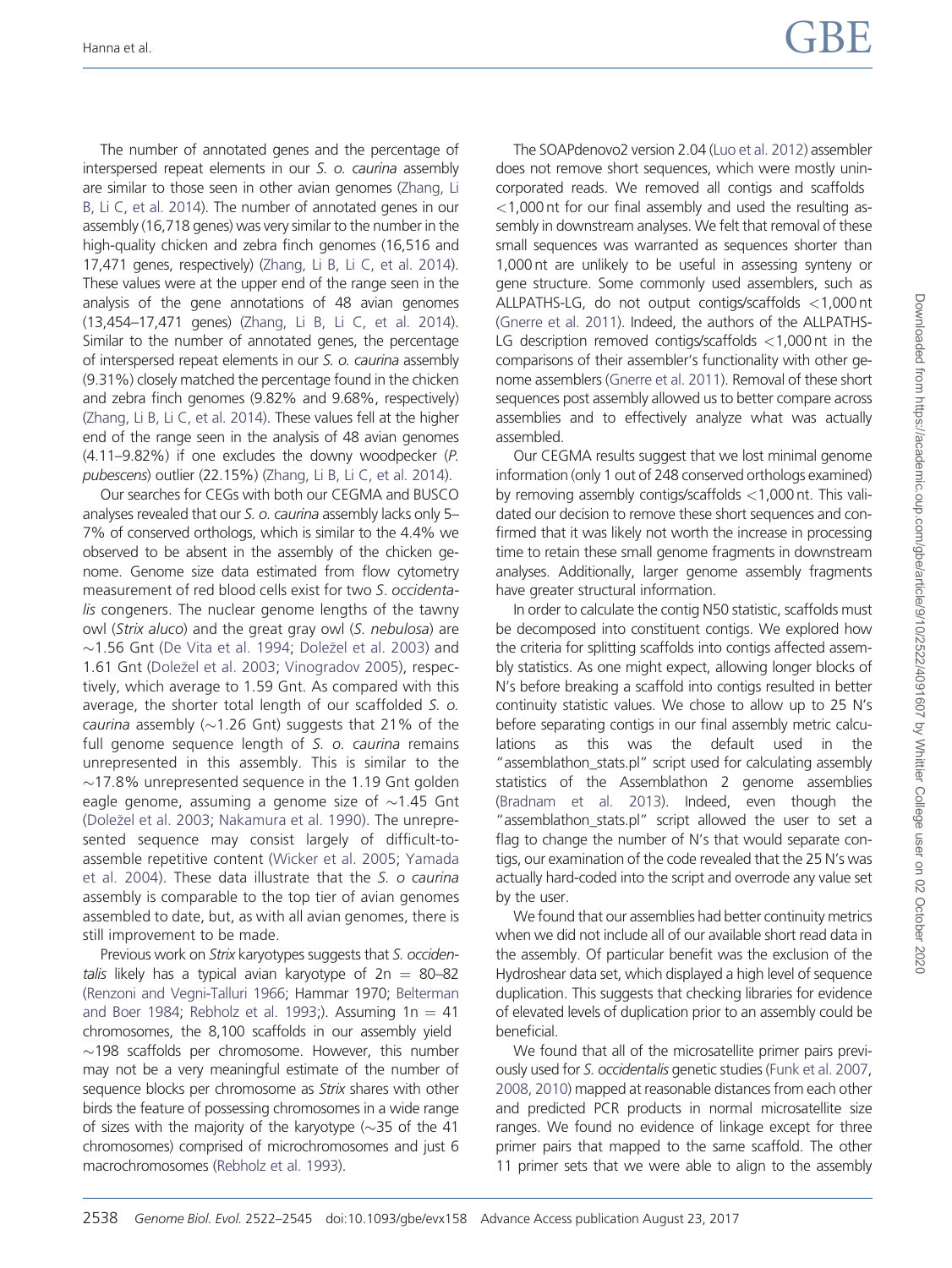mapped to separate scaffolds. A chromosome-level genomic sequence assembly would help further evaluate the independence of these loci.

### Genome-Wide Divergence of Spotted Owl and Barred Owl

As S. o. caurina and S. varia are separate species, we expected a high genome-wide  $F_{ST}$  estimate, but our estimate is elevated even relative to values calculated for other congeneric bird species pairs ([Toews et al. 2016](#page-24-0)). It is difficult to interpret this value; however, as the genome-wide nucleotide diversity within S. varia is  $\sim$  10-fold greater than that of S. o. caurina. We hypothesize that a difference in  $N_e$  for the two species is likely the largest contributor to this difference in nucleotide diversity, especially as the Marin S. o. caurina population of which our S. o. caurina genome is a sample is known to be an isolated population of this extinction-threatened species [\(Barrowclough et al. 2005](#page-21-0)). Following from the 10-fold difference in nucleotide diversity of the two species' genomes, our PSMC analyses suggested that the  $N_e$  of S. varia was consistently approximately an order of magnitude greater than that of S. o. caurina over the past 100,000 years. The PSMC analyses also suggested that the  $N_e$  of both S. o. caurina and S. varia has been in decline over the past tens of millennia, but we caution that precise timing of the past maximum  $N_{\rm e}$  for both species and its subsequent decline is highly dependent on the values chosen for the substitution rate and generation time, which likely require further optimization for these Strix species and for owls in general.

### Light-Associated Gene Analyses

We have provided genomic evidence of inactivation and deletion of genes with light-associated functions in two species of predominantly nocturnal owls. Ancestral birds likely possessed tetrachromatic color vision [\(Borges et al. 2015\)](#page-22-0) characterized by four cone photoreceptor opsin pigments with distinct spectral sensitivities, but it appears that owls have a reduced capacity to discriminate colors. Our genomic data for the color vision system in owls are largely consistent with the results of a retinal microspectrophotometry study ([Bowmaker](#page-22-0) [and Martin 1978](#page-22-0)), retinal transcriptome analyses [\(Wu et al.](#page-25-0) [2016\)](#page-25-0), and a recent genomic study of avian visual opsins [\(Borges et al. 2015\)](#page-22-0). Specifically, the absence of SWS1, which absorbs light in the violet/ultraviolet [\(Davies et al. 2012\)](#page-22-0), in both S. o. caurina and T. alba is corroborated by the absence of a violet/ultraviolet-sensitive photopigment in S. aluco [\(Bowmaker and Martin 1978\)](#page-22-0), the lack of SWS1 retinal mRNA transcripts in a tytonid and species from all three of the strigid subfamilies [\(Wu et al. 2016\)](#page-25-0), and a genomic analysis of T. alba that also failed to find SWS1 in the genome assembly [\(Borges et al. 2015\)](#page-22-0). In our S. o. caurina assembly we were able to locate, albeit on separate scaffolds, the genes that flank SWS1 in other avian taxa, but not SWS1 itself. More data is needed to confirm whether there are SWS1 remnants in the S. o. caurina and T. alba genomes and their absence in the current assemblies is simply due to assembly incompleteness or errors. However, together the data accumulated to date strongly indicate that owls lack SWS1, potentially since their most recent common ancestor, leading to a reduced capacity for color discrimination. The loss of SWS1 is highly unusual in Aves [\(Borges et al. 2015](#page-22-0)). Other than in owls, it has only been inferred to have been lost in the nocturnal North Island brown kiwi (Apteryx mantelli) [\(Le Duc et al. 2015\)](#page-23-0). In contrast, it has occurred repeatedly in nocturnal, subterranean, and marine mammals ([Jacobs 2013](#page-23-0); [Emerling et al.](#page-22-0) [2015\)](#page-22-0) as well as in the crocodilians, a lineage believed to have undergone an extensive period of nocturnal adaptation [\(Walls 1942](#page-24-0); [Emerling 2017a](#page-22-0)).

The inactivation of Rh2 in T. alba was previously suggested [\(Borges et al. 2015\)](#page-22-0) and we confirmed this result with the two premature stop codons and two frameshift indels we found in the gene sequence. Additionally, there is evidence that the retinal transcriptome of a congener, T. longimembris, does not include Rh2 transcripts ([Wu et al. 2016\)](#page-25-0). The intact copy of Rh2 in our S. o. caurina genome, the transcription of this gene in multiple strigid species [\(Wu et al. 2016](#page-25-0)), and the expression of a cone pigment consistent with the Rh2 protein in S. aluco [\(Bowmaker and Martin 1978](#page-22-0)) all support the hypothesis that Rh2 was lost uniquely in the tytonid lineage and not across Strigiformes [\(Wu et al. 2016\)](#page-25-0). Among avian species, Rh2 is also inactivated in the kiwi A. mantelli [\(Le Duc et al. 2015\)](#page-23-0) as well as in the Adélie ( $Pyqoscelis adeliae$ ) and emperor penguins (Aptenodytes forsteri) [\(Li et al. 2014](#page-23-0); [Borges et al. 2015\)](#page-22-0), two marine predators that frequently feed at great depths under dim-light conditions. A third penguin species, the Humboldt penguin (Spheniscus humboldti) lacks cones with a peak absorbance typical of Rh2 [\(Bowmaker and](#page-22-0) [Martin 1985](#page-22-0)). The loss of Rh2 occurred in several other vertebrate groups that are thought to have experienced long periods of inhabiting dim-light environments, including stem Mammalia ([Walls 1942](#page-24-0); [Davies et al. 2007](#page-22-0); [Gerkema et al.](#page-23-0) [2013\)](#page-23-0), Crocodilia [\(Emerling 2017a](#page-22-0)), and snakes (Reptilia: Serpentes) [\(Castoe et al. 2013](#page-22-0); [Vonk et al. 2013](#page-24-0); [Sim](#page-24-0)õ[es](#page-24-0) [et al. 2015;](#page-24-0) [Emerling 2017b\)](#page-22-0).

The apparent absence of SWS2 and LWS in T. alba is likely due to the assembly being incomplete. These genes are in tandem in  $A$ . carolinensis and  $X$ . laevis, but the avian assemblies in Ensembl version 86 [\(Yates et al. 2016](#page-25-0)) contain SWS2 and LWS on separate small contigs and not adjacent to other genes. This is consistent with our recovery of only partial SWS2 and LWS in S. o. caurina and previous difficulties in assembling full SWS2 and LWS sequences in dozens of other avian genomes ([Borges et al. 2015;](#page-22-0) [Le Duc et al. 2015](#page-23-0)), which may be attributable to the high GC content of these genes [\(Borges et al. 2015](#page-22-0)). Researchers recovered intact SWS2 and LWS mRNAs in the retinal transcriptomes of five strigid and one tytonid species ([Wu et al. 2016](#page-25-0)) and have demonstrated that the tawny owl (S. aluco) expresses photoreceptor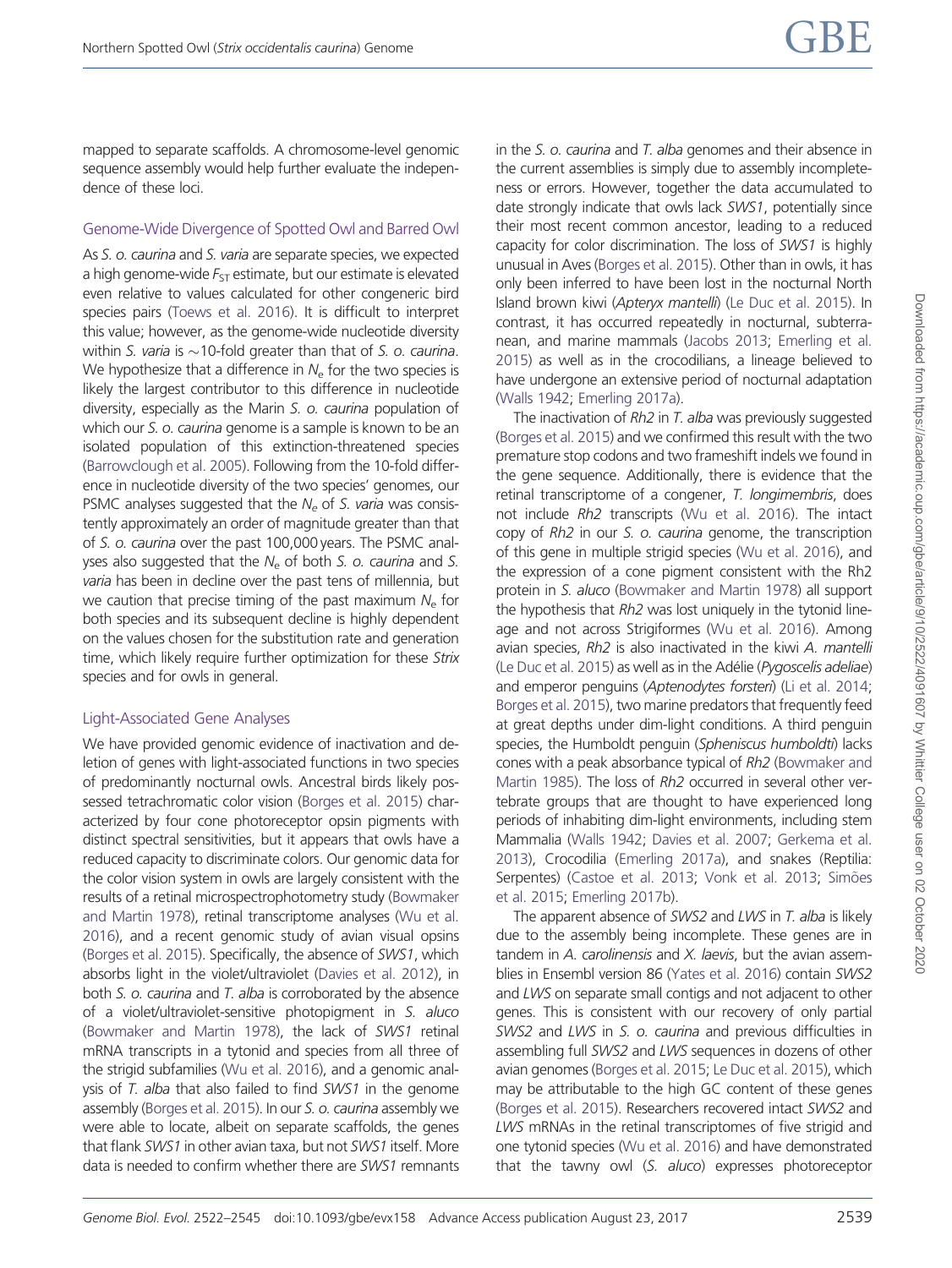pigments with peak absorptions consistent with SWS2 and LWS ([Bowmaker and Martin 1978](#page-22-0)), suggesting that SWS2 and LWS are likely retained in owls.

Together, the confluence of data from genomics, transcriptomics, and retinal microspectrophotometry suggests that SWS1 was likely lost in stem Strigiformes, which resulted in a reduction in the degree of color vision from tetrachromacy to trichomacy by the time of the last common ancestor of owls. Rh2 became subsequently inactivated in Tytonidae, resulting in further reduced capacity for color discrimination (dichromacy) in this family. Owls, kiwis, and penguins represent the few known avian taxa that deviated from the ancestral avian state of tetrachromatic color vision, likely as a result of an increased dependence on highly sensitive rod photoreceptors for foraging in low-light conditions.

The inactivation (T. alba) or deletion (S. o. caurina) of the gene encoding pinopsin (OpnP) may have resulted in the loss of direct photosensitivity of the pineal gland in owls. Pinopsin is expressed in the pineal gland of birds [\(Okano et al. 1994\)](#page-24-0) and likely regulates the daily rhythms of melatonin synthesis. Owls have a relatively small and simple pineal with little response to differences in luminance [\(Taniguchi et al. 1993](#page-24-0)), which suggests that, similar to mammals, the gland may receive photic input indirectly from the eyes (Falcón et al. 2009). OpnP is also inactivated in the penguins P. adeliae and A. forsteri ([Li et al. 2014\)](#page-23-0), but it otherwise appears intact across Aves [\(Borges et al. 2015](#page-22-0)). Notably, the loss of pinopsin has also occurred in the historically dim-light-environmentinhabiting Mammalia, Crocodilia, and Serpentes ([Walls](#page-24-0) [1942;](#page-24-0) [Gerkema et al. 2013](#page-23-0); [Emerling 2017](#page-22-0)a, [2017](#page-22-0)b). Crocodilians appear to lack a pineal gland entirely [\(Roth](#page-24-0) [et al. 1980\)](#page-24-0), whereas mammals have a pineal gland that has moved from a more superficial to a deeper position in the brain (Falcón et al. 2009), presumably resulting in a loss of photosensitivity. Together these data suggest that the loss of direct photosensitivity of the pineal gland is a common theme in amniotes (Tetrapoda: Amniota) that experience minimal exposure to light.

Although we found several putative inactivating mutations in Opn4m, these are unlikely to have led to complete loss of function. The shared 4 nt mutation in T. alba and S. o. caurina suggests that it was inherited from the common ancestor of Strigiformes. If this mutation disrupted the function of Opn4m in the common ancestor of Strigiformes, then this gene sequence should have been evolving neutrally in all of the descendant lineages. However, Strigidae and Tytonidae split  $\sim$ 45 million years ago [\(Prum et al. 2015](#page-24-0)) yet each ortholog has only accumulated a single additional putative inactivating mutation, both of which are downstream of exon 8. Our dN/dS ratio analyses of crown owl branches yielded an  $\omega$  $<$  1 ( $\omega$  = 0.45), which is consistent with the hypothesis that Opn4m remains functional in owls. Furthermore, we were able to assemble Opn4m from the retinal mRNA sequences from six additional owls (five strigid and one tytonid), which indicates that Opn4m is still being transcribed in the eyes of those species. We found evidence of multiple Opn4m isoforms in the avian retinal transcriptome sequences and the genomic sequences of several other avian taxa possessed putative inactivating mutations. These potentially inactivating mutations were almost all distributed on or after exon 8. Notably, when we used the lowest sensitivity setting of the Geneious aligner to map Opn4m BLAST hits from the avian retinal transcriptomes, we primarily obtained assembled sequences that terminated after exon 8. Previous work has found multiple Opn4m isoforms in vertebrates [\(Verra et al.](#page-24-0) [2011;](#page-24-0) [Hughes et al. 2012](#page-23-0)). Our results suggest loss of some of these isoforms in owls and other birds. Opn4m is involved in entraining circadian rhythms in mammals via the pineal gland, in part, as well as in regulating pupil diameter [\(Hankins et al.](#page-23-0) [2008\)](#page-23-0). Given the diminished importance of the pineal gland in owls, alteration of the circadian function of Opn4m is a possibility.

CYP2J19 has recently been implicated as the carotenoid ketolase responsible for synthesizing red carotenoids in birds [\(Lopes et al. 2016;](#page-24-0) [Mundy et al. 2016](#page-24-0); [Emerling 2017c\)](#page-22-0). Carotenoids, in addition to being involved in pigmentation of avian skin and feathers, are located in oil droplets anterior to the photosensitive outer segments of cone photoreceptors. These oil droplets fine-tune color vision by absorbing shorter wavelengths and reducing spectral overlap between cone visual pigments [\(Vorobyev 2003](#page-24-0)). However, these droplets also reduce the number of photons that reach cone photoreceptors and, therefore, may be less beneficial under dim-light conditions. Among owls, S. aluco, Athene noctua (little owl), and Asio flammeus (short-eared owl) are known to possess red cone oil droplets, whereas Strix uralensis (Ural owl), Bubo scandiacus (snowy owl), and T. alba lack them ([Erhard](#page-22-0) [1924;](#page-22-0) [Yew et al. 1977](#page-25-0); [Bowmaker and Martin 1978;](#page-22-0) [Gondo](#page-23-0) [and Ando 1995\)](#page-23-0). In S. aluco, the red oil droplets are limited to <1% of the cone photoreceptor population ([Bowmaker and](#page-22-0) [Martin 1978](#page-22-0)), which is an extremely low proportion compared with other avian species [\(Bowmaker 1980;](#page-22-0) [Partridge](#page-24-0) [1989\)](#page-24-0). Additionally, there is recent evidence that CYP2J19 is inactivated in T. alba, is transcribed as a pseudogene in the retinal transcriptome of Asio otus (long-eared owl), and is transcribed at low levels in five other owl species as compared with the level observed in diurnal outgroup avian taxa [\(Emerling 2017c\)](#page-22-0). Among non-owl Aves, the absence of red cone oil droplets has only been reported in two penguin species, S. humboldti [\(Bowmaker and Martin 1985](#page-22-0)) and Aptenodytes patagonicus [\(Gondo and Ando 1995](#page-23-0)). Among nonowls, CYP2J19 is inactivated in the penguins P. adeliae and A. forsteri as wells as in the kiwi A. mantelli [\(Emerling](#page-22-0) [2017c\)](#page-22-0), which all forage under dim-light conditions. The CYP2J19 pseudogene reported here for S. occidentalis caurina provides further evidence that owls have repeatedly been losing red carotenoid oil droplets in parallel, potentially to maximize retinal sensitivity in their predominantly nocturnal niche.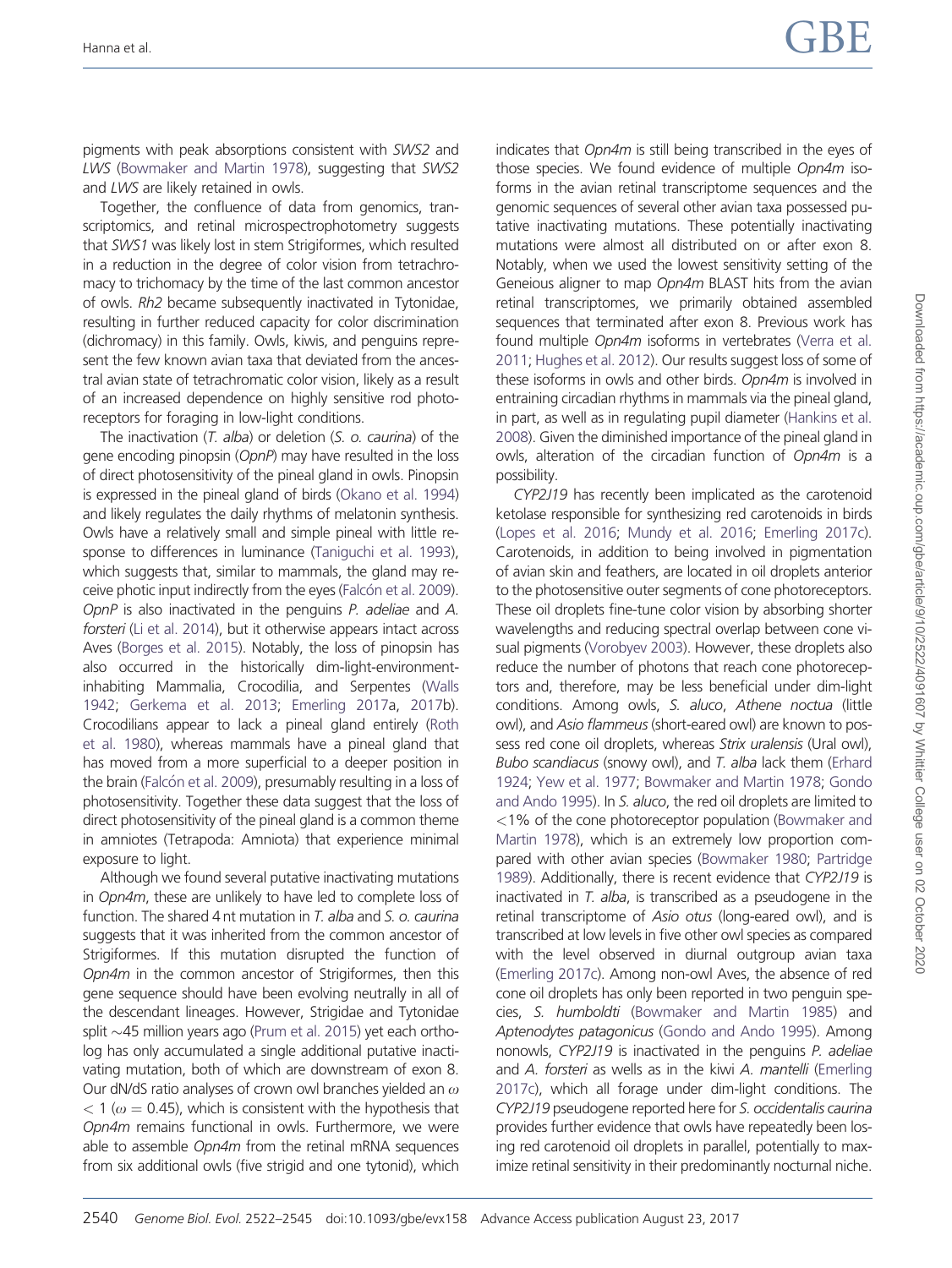<span id="page-21-0"></span>Perhaps what is most notable about the loss of lightassociated genes in Strigiformes is not the fact that it has occurred, but that it has not ensued to the same extent as in other historically dim-light-adapted vertebrates. Of the nineteen genes we examined, all but one (CYP2J19) were likely present in the common ancestor of amniotes [\(Gerkema et al. 2013;](#page-23-0) [Osborn et al. 2015](#page-24-0); [Twyman et al.](#page-24-0) [2016\)](#page-24-0). Excluding CYP2J19, mammals lost nine (Mammalia: Marsupialia and Monotremata) to ten of these genes (Mammalia: Placentalia) during a hypothesized nocturnal or mesopic bottleneck [\(Walls 1942](#page-24-0); [Heesy and Hall 2010;](#page-23-0) [Davies et al. 2012](#page-22-0); [Gerkema et al. 2013\)](#page-23-0) and crocodilians lost seven during a similarly hypothesized period of dimlight adaptation ([Walls 1942](#page-24-0); [Emerling 2017a](#page-22-0)). Among squamates (Reptilia: Squamata), snakes lost seven of these genes during a putative nocturnal and/or fossorial period early in their history, whereas the largely nocturnal geckos lost six [\(Walls 1942;](#page-24-0) [Emerling 2017b\)](#page-22-0). As for owls, tytonids have lost three of the light-associated genes we examined (SWS1, Rh2, OpnP), whereas strigids have lost only two (SWS1, OpnP).

## **Conclusions**

We report the first genome of a member of Strigidae, the largest family of owls. We anticipate that this draft whole genome assembly will be useful to those studying the genetics, demography, and conservation of the spotted owl and related taxa. It will be of particular use in genetic identification of hybrid spotted/barred owls (S. *occcidentalis*  $\times$  *varia*) and in ascertaining the frequency of hybridization between these two species in the forests of western North America. The phylogenetic position of owls within Neoaves is at the base of a large clade containing mousebirds (Coliiformes), cuckoorollers (Leptosomiformes), trogons (Trongoniformes), hornbills (Bucerotiformes), woodpeckers (Piciformes), and kingfishers (Coraciiformes) [\(Jarvis et al. 2014](#page-23-0); [Prum et al. 2015\)](#page-24-0). This placement of owls suggests that our spotted owl genome assembly will be useful in genomic studies that span a substantial component of avian morphologic diversity and life history strategies.

Despite potentially more than 45 million years of dim-light specialization in Strigiformes, owls have retained a diverse array of nonvisual opsin pigments and mechanisms to protect against ultraviolet photo-oxidative damage. Although tytonids have a reduced color vision capacity that is similar to ancestral mammals, crocodilians, and snakes, strigids have retained trichromatic color vision akin to that of humans. Many light-associated gene functions have been maintained in owls, perhaps enabling activities during daylight, a time when most owls are presumed to be generally inactive. It appears that what many consider the quintessential nocturnal birds are not as independent of light as are other nocturnal or crepuscular amniote lineages.

### Supplementary Material

Supplementary data are available at Genome Biology and Evolution online.

### Acknowledgments

We thank WildCare, San Rafael for graciously providing us with blood samples from Sequoia. We thank the Cincinnati Museum Center for providing a barred owl (S. varia) tissue sample. We extend special thanks to J. Graham Ruby for his assistance with initial project design and assembly methodology. We thank Anna Sellas for assistance with lab work as well as Ke Bi and Stefan Prost for helpful methodological discussions. We generated genetic data at the Center for Comparative Genomics, California Academy of Sciences. Genewiz, Inc. (USA) constructed and sequenced the Nextera (Illumina, USA) large-insert mate-pair libraries. Research performed under University of California, Berkeley Institutional Animal Care and Use Committee approval number R317. This work was supported by funding from Michael and Katalina Simon [to J.P.D.]; the Louise Kellogg Fund, Museum of Vertebrate Zoology, University of California, Berkeley [to Z.R.H.]; the National Science Foundation Graduate Research Fellowship [DGE 1106400 to Z.R.H.]; the Howard Hughes Medical Institute [to J.L.D.]; and the National Science Foundation Postdoctoral Research Fellowship [DBI 1523943 to C.A.E.]. Any opinion, findings, and conclusions or recommendations expressed in this material are those of the authors and do not necessarily reflect the views of the National Science Foundation. This work used data produced by the Vincent J. Coates Genomics Sequencing Laboratory at the University of California, Berkeley, supported by National Institutes of Health S10 Instrumentation Grants [S10 RR029668, S10 RR027303]. Publication made possible in part by support from the Berkeley Research Impact Initiative (BRII) sponsored by the UC Berkeley Library.

### Literature Cited

- Altschul SF, et al. 1997. Gapped BLAST and PSI-BLAST: a new generation of protein database search programs. Nucleic Acids Res. 25:3389–3402.
- Bao W, Kojima KK, Kohany O. 2015. Repbase Update, a database of repetitive elements in eukaryotic genomes. Mob DNA 6(1): 1–6.
- Barrowclough GF, Groth JG, Mertz LA, Gutiérrez RJ. 2005. Genetic structure, introgression, and a narrow hybrid zone between northern and California spotted owls (Strix occidentalis). Mol Ecol. 14(4):1109–1120.
- Barrowclough GF, Gutierrez RJ, Groth JG. 1999. Phylogeography of spotted owl (Strix occidentalis) populations based on mitochondrial DNA sequences: gene flow, genetic structure, and a novel biogeographic pattern. Evolution 53(3): 919–931.
- Barrowclough GF, Gutiérrez RJ, Groth JG, Lai JE, Rock DF. 2011. The hybrid zone between northern and california spotted owls in the cascade—sierran suture zone. Condor 113(3):581–589.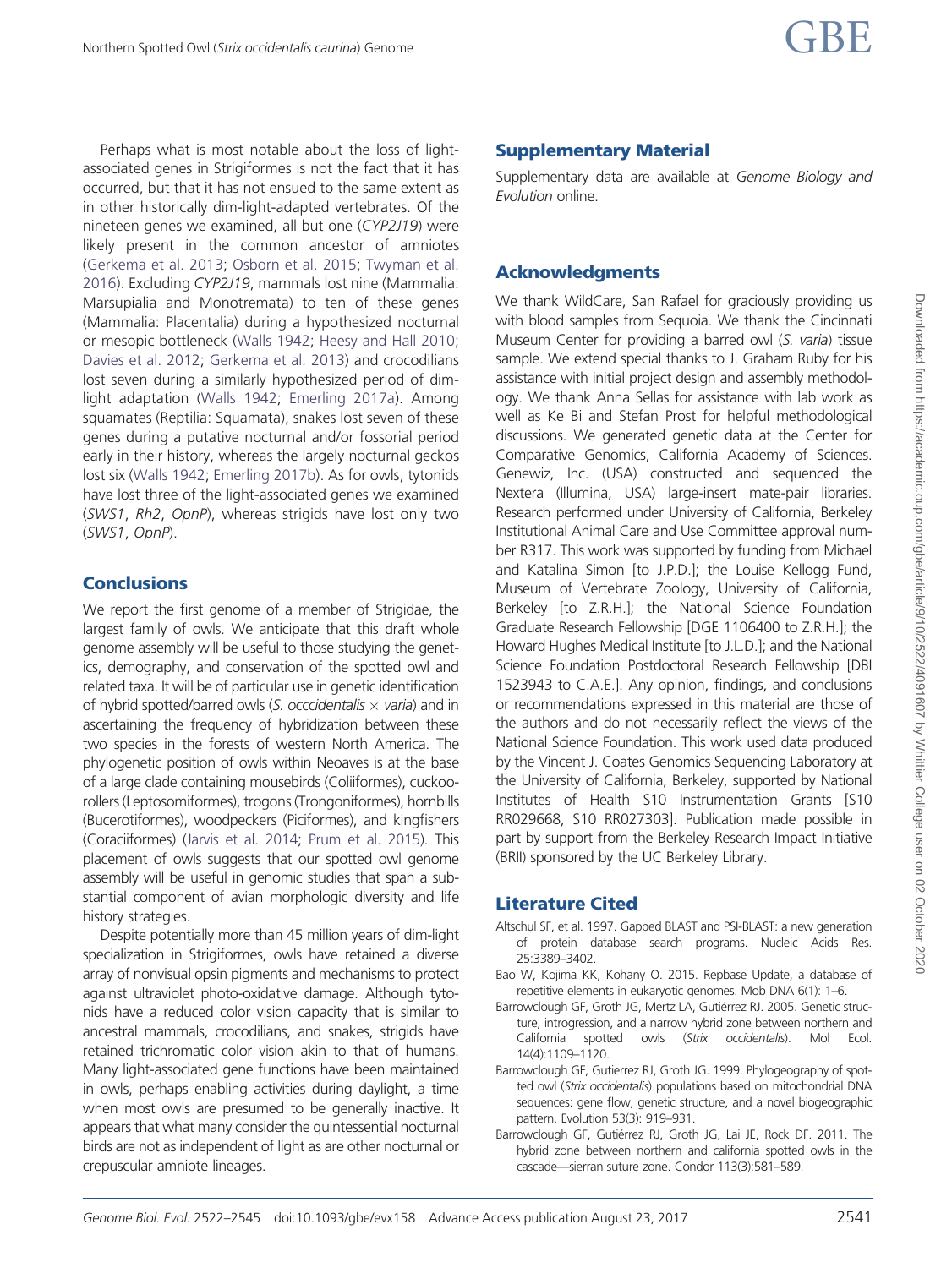- <span id="page-22-0"></span>Bellingham J, et al. 2006. Evolution of melanopsin photoreceptors: discovery and characterization of a new melanopsin in nonmammalian vertebrates. PLOS Biol. 4(8):e254.
- Belterman RHR, Boer LEMD. 1984. A karyological study of 55 species of birds, including karyotypes of 39 species new to cytology. Genetica 65(1):39–82.
- Bernt M, et al. 2013. MITOS: Improved de novo metazoan mitochondrial genome annotation. Mol Phylogenet Evol. 69(2):313–319.
- Biomatters. 2016a. Geneious. Version 9.1.4. [Accessed 2016 Oct 1]. Available from: [http://www.geneious.com.](http://www.geneious.com)
- Biomatters. 2016b. Geneious. Version 9.1.6. [Accessed 2016 Oct 1]. Available from: [http://www.geneious.com.](http://www.geneious.com)
- Blackshaw S, Snyder SH. 1999. Encephalopsin: a novel mammalian extraretinal opsin discretely localized in the brain. J Neurosci. 19: 3681–3690.
- Bolger AM, Lohse M, Usadel B. 2014. Trimmomatic: a flexible trimmer for Illumina sequence data. Bioinformatics 30(15):2114–2120.
- Borges R, et al. 2015. Gene loss, adaptive evolution and the co-evolution of plumage coloration genes with opsins in birds. BMC Genomics 16:751.
- Bowmaker JK. 1980. Colour vision in birds and the role of oil droplets. Trends Neurosci. 3(8):196–199.
- Bowmaker JK, Martin GR. 1978. Visual pigments and colour vision in a nocturnal bird, Strix aluco (tawny owl). Vision Res. 18(9):1125–1130.
- Bowmaker JK, Martin GR. 1985. Visual pigments and oil droplets in the penguin, Spheniscus humboldti. J Comp Physiol A 156(1):71–77.
- Bradnam K. 2015. Goodbye CEGMA, hello BUSCO! ACGT. [Accessed 2016 Jun 24]. Available from: [http://www.acgt.me/blog/2015/5/18/](http://www.acgt.me/blog/2015/5/18/goodbye-cegma-hello-busco) [goodbye-cegma-hello-busco.](http://www.acgt.me/blog/2015/5/18/goodbye-cegma-hello-busco)
- Bradnam KR, et al. 2013. Assemblathon 2: evaluating de novo methods of genome assembly in three vertebrate species. GigaScience 2(1):10.
- Bushnell B. 2014. BBMap. Version 34.00. [Accessed 2016 Oct 1]. Available from: [http://sourceforge.net/projects/bbmap/.](http://sourceforge.net/projects/bbmap/)
- Camacho C, et al. 2009. BLAST+: architecture and applications. BMC Bioinformatics 10:421.
- Campbell MS, Holt C, Moore B, Yandell M. 2014. Genome annotation and curation using MAKER and MAKER-P. Curr Protoc Bioinformatics Ed. Board Andreas Baxevanis Al 48:4.11.1–4.11.39.
- Cantarel BL, et al. 2008. MAKER: an easy-to-use annotation pipeline designed for emerging model organism genomes. Genome Res. 18(1):188–196.
- Carleton KL, Spady TC, Cote RH. 2005. Rod and cone opsin families differ in spectral tuning domains but not signal transducing domains as judged by saturated evolutionary trace analysis. J Mol Evol. 61(1):75–89.
- CAS:ORN:98821. CAS Ornithology (ORN). California Academy of Sciences, San Francisco, California, United States of America. [Accessed 2016 Aug 15]. Available from: [http://ipt.calacademy.org: 8080/ipt/resource.](http://ipt.calacademy.org: 8080/ipt/resource.do?r=orn)  $do?r = orn.$  $do?r = orn.$  $do?r = orn.$  $do?r = orn.$
- Castoe TA, et al. 2013. The Burmese python genome reveals the molecular basis for extreme adaptation in snakes. Proc Natl Acad Sci U S A. 110(51):20645–20650.
- Clark K, Karsch-Mizrachi I, Lipman DJ, Ostell J, Sayers EW. 2016. GenBank. Nucleic Acids Res. 44(D1):D67–D72.
- CMC:ORNI-T:B41533. CMC ORNI-T. Museum of Natural History & Science, Cincinnati Museum Center, Cincinnati, Ohio, United States of America.
- Consortium TU. 2015. UniProt: a hub for protein information. Nucleic Acids Res. 43(D1):D204–D212.
- Courtney SP, et al. 2004. Scientific evaluation of the status of the Northern Spotted Owl. Portland, OR: Sustainable Ecosystems Institute. [Accessed 2013 May 1]. Available from: [https://www.fws.gov/ore](https://www.fws.gov/oregonfwo/species/Data/NorthernSpottedOwl/BarredOwl/Documents/CourtneyEtAl2004.pdf) [gonfwo/species/Data/NorthernSpottedOwl/BarredOwl/Documents/](https://www.fws.gov/oregonfwo/species/Data/NorthernSpottedOwl/BarredOwl/Documents/CourtneyEtAl2004.pdf) [CourtneyEtAl2004.pdf](https://www.fws.gov/oregonfwo/species/Data/NorthernSpottedOwl/BarredOwl/Documents/CourtneyEtAl2004.pdf).
- Davies WIL, Collin SP, Hunt DM. 2012. Molecular ecology and adaptation of visual photopigments in craniates. Mol Ecol. 21(13):3121–3158.
- Davies WL, et al. 2007. Visual pigments of the platypus: a novel route to mammalian colour vision. Curr Biol. 17:R161–R163.
- Davis RJ, Hollen B, Hobson J, Gower JE, Keenum D. 2016. Northwest Forest Plan—the first 20 years (1994-2013): status and trends of northern spotted owl habitats. [Accessed 2016 Oct 7]. Available from: <http://www.treesearch.fs.fed.us/pubs/50567>.
- De Vita R, Cavallo D, Eleuteri P, Dell'Omo G. 1994. Evaluation of interspecific DNA content variations and sex identification in Falconiformes and Strigiformes by flow cytometric analysis. Cytometry 16(4):346–350.
- DePristo MA, et al. 2011. A framework for variation discovery and genotyping using next-generation DNA sequencing data. Nat Genet. 43(5):491–498.
- Diller LV, et al. 2016. Demographic response of northern spotted owls to barred owl removal. J Wildl Manag. 80(4):691–707.
- Doležel J, Bartoš J, Voglmayr H, Greilhuber J. 2003. Letter to the editor. Cytometry A 51(2):127–128.
- Dugger KM, et al. 2016. The effects of habitat, climate, and Barred Owls on long-term demography of Northern Spotted Owls. Condor 118(1):57–116.
- Edgar RC. 2004. MUSCLE: multiple sequence alignment with high accuracy and high throughput. Nucleic Acids Res. 32(5):1792–1797.
- Emerling CA. 2017a. Archelosaurian color vision, parietal eye loss, and the crocodylian nocturnal bottleneck. Mol Biol Evol. 34: 666–676.
- Emerling CA. 2017b. Genomic regression of claw keratin, taste receptor and light-associated genes provides insights into biology and evolutionary origins of snakes. Mol Phylogenet Evol. 115:40–49.
- Emerling CA. 2017c. Independent pseudogenization of CYP2J19 in penguins, owls and kiwis implicates gene in red carotenoid synthesis. bioRxiv 130468. doi: 10.1101/130468.
- Emerling CA, Huynh HT, Nguyen MA, Meredith RW, Springer MS. 2015. Spectral shifts of mammalian ultraviolet-sensitive pigments (short wavelength-sensitive opsin 1) are associated with eye length and photic niche evolution. Proc R Soc B. 282(1819):20151817.
- Erhard H. 1924. Messende Untersuchungen über den Farbensinn der Vögel. Zool Jahrb Allg Zool Physiol. 41:489-552.
- Falcón J, et al. 2009. Structural and Functional Evolution of the Pineal Melatonin System in Vertebrates. Ann N Y Acad Sci. 1163:101–111.
- Finn RD, et al. 2016. The Pfam protein families database: towards a more sustainable future. Nucleic Acids Res. 44(D1):D279–D285.
- Fite KV. 1973. Anatomical and behavioral correlates of visual acuity in the great horned owl. Vision Res. 13(2):219.
- Forsman ED, et al. 2011. Population Demography of Northern Spotted Owls: Published for the Cooper Ornithological Society. 1st ed. University of California Press: Berkeley and Los Angeles, California. [Accessed 2016 Nov 7]. Available from: [http://www.jstor.org/stable/](http://www.jstor.org/stable/10.1525/j.ctt1pnr7z) [10.1525/j.ctt1pnr7z.](http://www.jstor.org/stable/10.1525/j.ctt1pnr7z)
- Forsman ED, DeStefano S, Raphael MG, Gutiérrez RJ, eds. 1996. Demography of the Northern Spotted Owl. Lawrence, KS: Allen Press, Inc.
- Free Software Foundation. 2012. GNU Awk. Version 4.0.1. [Accessed 2016 Oct 1]. Available from: [https://www.gnu.org/software/gawk/.](https://www.gnu.org/software/gawk/)
- Fridolfsson A-K, Ellegren H. 1999. A simple and universal method for molecular sexing of non-ratite birds. J Avian Biol. 30(1):116–121.
- Funk WC, Forsman ED, Johnson M, Mullins TD, Haig SM. 2010. Evidence for recent population bottlenecks in northern spotted owls (Strix occidentalis caurina). Conserv Genet. 11(3):1013–1021.
- Funk WC, Forsman ED, Mullins TD, Haig SM. 2008. Introgression and dispersal among spotted owl (Strix occidentalis) subspecies. Evol Appl. 1(1):161–171.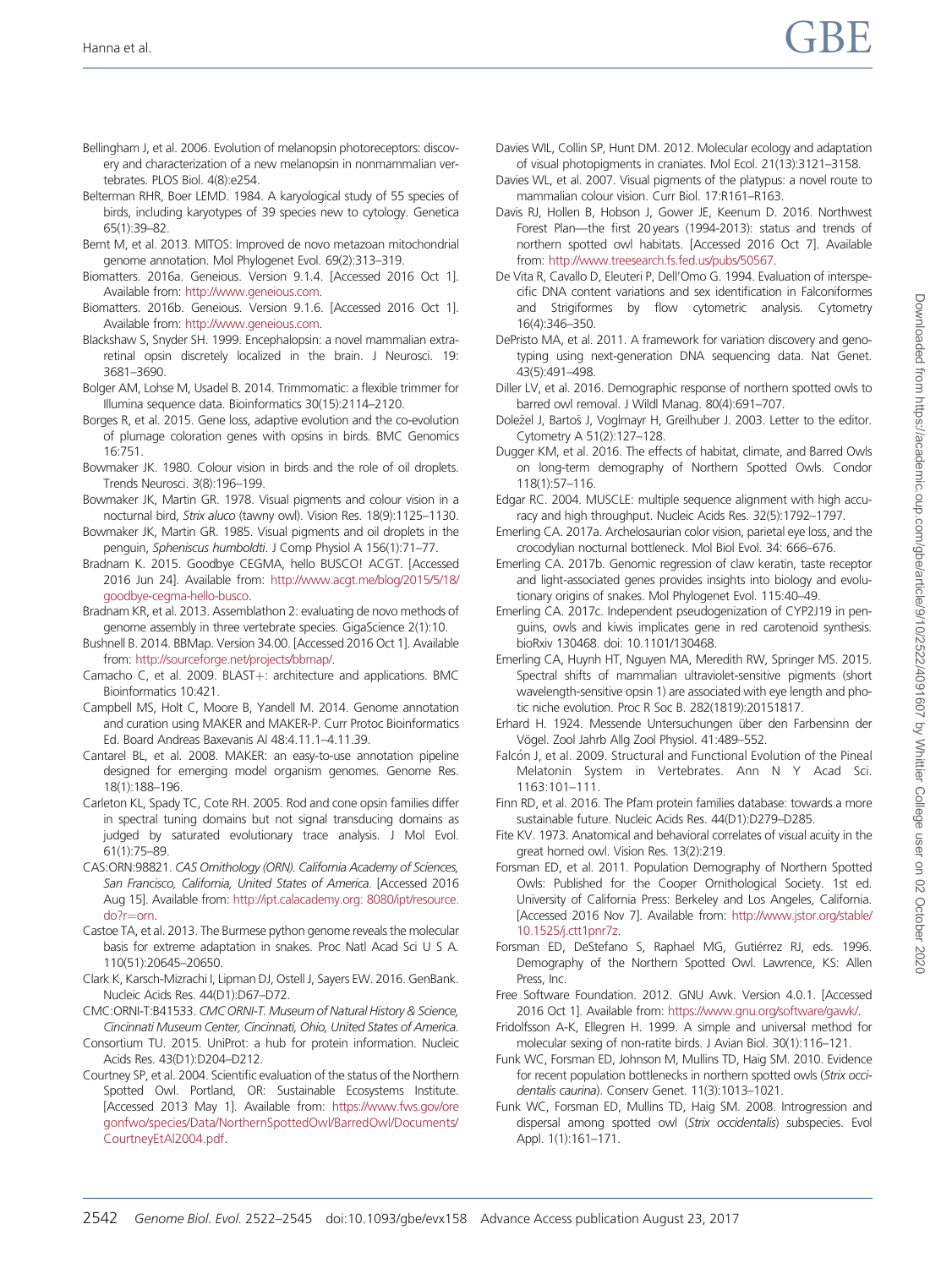- <span id="page-23-0"></span>Funk WC, Mullins TD, Forsman ED, Haig SM. 2007. Microsatellite loci for distinguishing spotted owls (Strix occidentalis), barred owls (Strix varia), and their hybrids. Mol Ecol Notes 7(2):284–286.
- Gerkema MP, Davies WIL, Foster RG, Menaker M, Hut RA. 2013. The nocturnal bottleneck and the evolution of activity patterns in mammals. Proc R Soc B Biol Sci. 280(1765):20130508.
- Gnerre S, et al. 2011. High-quality draft assemblies of mammalian genomes from massively parallel sequence data. Proc Natl Acad Sci U S A. 108(4):1513–1518.
- Gondo M, Ando H. 1995. Comparative and histophysiological study of oil droplets in the avian retina. Kobe J Med Sci. 41(4):127–139.
- Gremme G, Steinbiss S, Kurtz S. 2013. GenomeTools: a comprehensive software library for efficient processing of structured genome annotations. IEEE/ACM Trans Comput Biol Bioinform. 10:645–656.
- Guan X, Xu J, Smith EJ. 2016. The complete mitochondrial genome sequence of the budgerigar, Melopsittacus undulatus. Mitochondrial DNA A Mapp Seq Anal. 27(1):401–402.
- Haig SM, Mullins TD, Forsman ED, Trail PW, Wennerberg L. 2004. Genetic identification of spotted owls, barred owls, and their hybrids: legal implications of hybrid identity. Conserv Biol. 18(5):1347–1357.
- Haig SM, Wagner RS, Forsman ED, Mullins TD. 2001. Geographic variation and genetic structure in Spotted Owls. Conserv Genet. 2(1):25–40.
- Halford S, et al. 2001. Characterization of a novel human opsin gene with wide tissue expression and identification of embedded and flanking genes on chromosome 1q43. Genomics 72(2):203–208.
- Hamer TE, Forsman ED, Fuchs AD, Walters ML. 1994. Hybridization between barred and spotted owls. Auk 111(2):487–492.
- Hammar B. 1970 2009. The karyotypes of thirty-one birds. Hereditas 65(1):29–58.
- Hankins MW, Peirson SN, Foster RG. 2008. Melanopsin: an exciting photopigment. Trends Neurosci. 31(1):27–36.
- Hanna ZR, et al. 2017. Supplemental dataset for Northern Spotted Owl (Strix occidentalis caurina) genome assembly version 1.0. Zenodo doi: 10.5281/zenodo.822859.
- Harrison GL, et al. 2004. Four new avian mitochondrial genomes help get to basic evolutionary questions in the late cretaceous. Mol Biol Evol. 21(6):974–983.
- Heesy CP, Hall MI. 2010. The nocturnal bottleneck and the evolution of mammalian vision. Brain Behav Evol. 75(3):195–203.
- Henderson JB, Hanna ZR. 2016a. dupchk. Version 1.0.0. Zenodo. DOI: 10.5281/zenodo.163722.
- Henderson JB, Hanna ZR. 2016b. GItaxidIsVert. Version 1.0.0. Zenodo. DOI: 10.5281/zenodo.163737.
- Henderson JB, Hanna ZR. 2016c. ScaffSplitN50s. Version 1.0.0. Zenodo. DOI: 10.5281/zenodo.163683.
- Henderson JB, Hanna ZR. 2016d. scafN50. Version 1.0.0. Zenodo. DOI: 10.5281/zenodo.163739.
- Henderson JB, Hanna ZR. 2016e. scafSeqContigInfo. Version 1.0.0. Zenodo. DOI: 10.5281/zenodo.163748.
- Hengjiu T, et al. 2016. Complete mitochondrial genome of Eagle Owl (Bubo bubo, Strigiformes; Strigidae) from China. Mitochondrial DNA A 27(2):1455–1456.
- Hsu Y-C, Li S-H, Lin Y-S, Severinghaus LL. 2006. Microsatellite loci from lanyu scops owl (Otus elegans botelensis) and their cross-species application in four species of strigidae. Conserv Genet. 7(1):161–165.
- Hsu Y-C, Severinghaus LL, Lin Y-S, Li S-H. 2003. Isolation and characterization of microsatellite DNA markers from the Lanyu scops owl (Otus elegans botelensis). Mol Ecol Notes 3(4):595–597.
- Hudson RR, Slatkin M, Maddison WP. 1992. Estimation of levels of gene flow from DNA sequence data. Genetics 132(2):583–589.
- Hughes S, et al. 2012. Differential expression of melanopsin isoforms Opn4L and Opn4S during postnatal development of the mouse retina. PLoS One 7(4):e34531.
- Hunter JD. 2007. Matplotlib: A 2D graphics environment. Comput Sci Eng. 9(3):90–95.
- Ihnat DM, MacKenzie D, Meyering J. 2013. cut (GNU coreutils). Version 8.21. [Accessed 2016 Oct 1]. Available from [http://www.gnu.org/soft](http://www.gnu.org/software/coreutils/coreutils.html) [ware/coreutils/coreutils.html](http://www.gnu.org/software/coreutils/coreutils.html).
- Isaksson M, Tegelström H, 2002. Characterization of polymorphic microsatellite markers in a captive population of the eagle owl (Bubo bubo) used for supportive breeding. Mol Ecol Notes 2(2):91–93.
- Jacobs GH. 2013. Losses of functional opsin genes, short-wavelength cone photopigments, and color vision—A significant trend in the evolution of mammalian vision. Vis Neurosci. 30(1–2): 39–53.
- Jarvis ED, et al. 2014. Whole-genome analyses resolve early branches in the tree of life of modern birds. Science 346(6215):1320–1331.
- Jennings S, Cormier RL, Gardali T, Press D, Merkle WW. 2011. Status and distribution of the barred owl in Marin County, California. West Birds 42:103–110.
- Jones P, et al. 2014. InterProScan 5: genome-scale protein function classification. Bioinformatics 30(9):1236–1240.
- Jurka J. 2000. Repbase Update: a database and an electronic journal of repetitive elements. Trends Genet. 16(9):418–420.
- Jurka J, et al. 2005. Repbase Update, a database of eukaryotic repetitive elements. Cytogenet. Genome Res. 110(1–4):462–467.
- Jurka J. 1998. Repeats in genomic DNA: mining and meaning. Curr Opin Struct Biol. 8(3):333–337.
- Kato T, et al. 1994. Cloning of a marsupial DNA photolyase gene and the lack of related nucleotide sequences in placental mammals. Nucleic Acids Res. 22(20):4119–4124.
- Kearse M, et al. 2012. Geneious Basic: an integrated and extendable desktop software platform for the organization and analysis of sequence data. Bioinformatics 28(12):1647–1649.
- Keller O, Kollmar M, Stanke M, Waack S. 2011. A novel hybrid gene prediction method employing protein multiple sequence alignments. Bioinformatics 27(6):757–763.
- Kelly EG, Forsman ED. 2004. recent records of hybridization between barred owls (Strix varia) and northern spotted owls (S. occidentalis caurina). Auk 121(3):806–810.
- Koopman ME, Schable NA, Glenn TC. 2004. Development and optimization of microsatellite DNA primers for boreal owls (Aegolius funereus). Mol Ecol Notes 4(3):376–378.

Korf I. 2004. Gene finding in novel genomes. BMC Bioinformatics 5:1–9.

- Le Duc D, et al. 2015. Kiwi genome provides insights into evolution of a nocturnal lifestyle. Genome Biol. 16(1):1–15.
- Leinonen R, Sugawara H, Shumway M. 2011. The sequence read archive. Nucleic Acids Res. 39(Database issue):D19–D21.
- Li C, et al. 2014. Two Antarctic penguin genomes reveal insights into their evolutionary history and molecular changes related to the Antarctic environment. GigaScience 3(1):1–15.
- Li H. 2013a. Aligning sequence reads, clone sequences and assembly contigs with BWA-MEM. ArXiv13033997 Q-Bio. [Accessed 2016 Feb 16]. Available from: [http://arxiv.org/abs/1303.3997.](http://arxiv.org/abs/1303.3997)
- Li H. 2013b. bioawk. Version 1.0. [Accessed 2016 Oct 1]. Available from: <https://github.com/lh3/bioawk>.
- Li H. 2015. PSMC. [Accessed 2016 Oct 1]. Version 0.6.5-r67. Available from: [https://github.com/lh3/psmc.](https://github.com/lh3/psmc)
- Li H, Durbin R. 2011. Inference of human population history from individual whole-genome sequences. Nature 475(7357):493–496.
- Liu G, Zhou L, Gu C. 2014. The complete mitochondrial genome of Brown wood owl Strix leptogrammica (Strigiformes: Strigidae). Mitochondrial DNA 25(5):370–371.
- Livezey KB. 2009. Range expansion of barred owls, part i: chronology and distribution. Am Midl Nat. 161(1):49–56.
- Livezey KB. 2009. Range Expansion of Barred Owls, Part II: Facilitating Ecological Changes. Am Midl Nat. 161(2):323–349.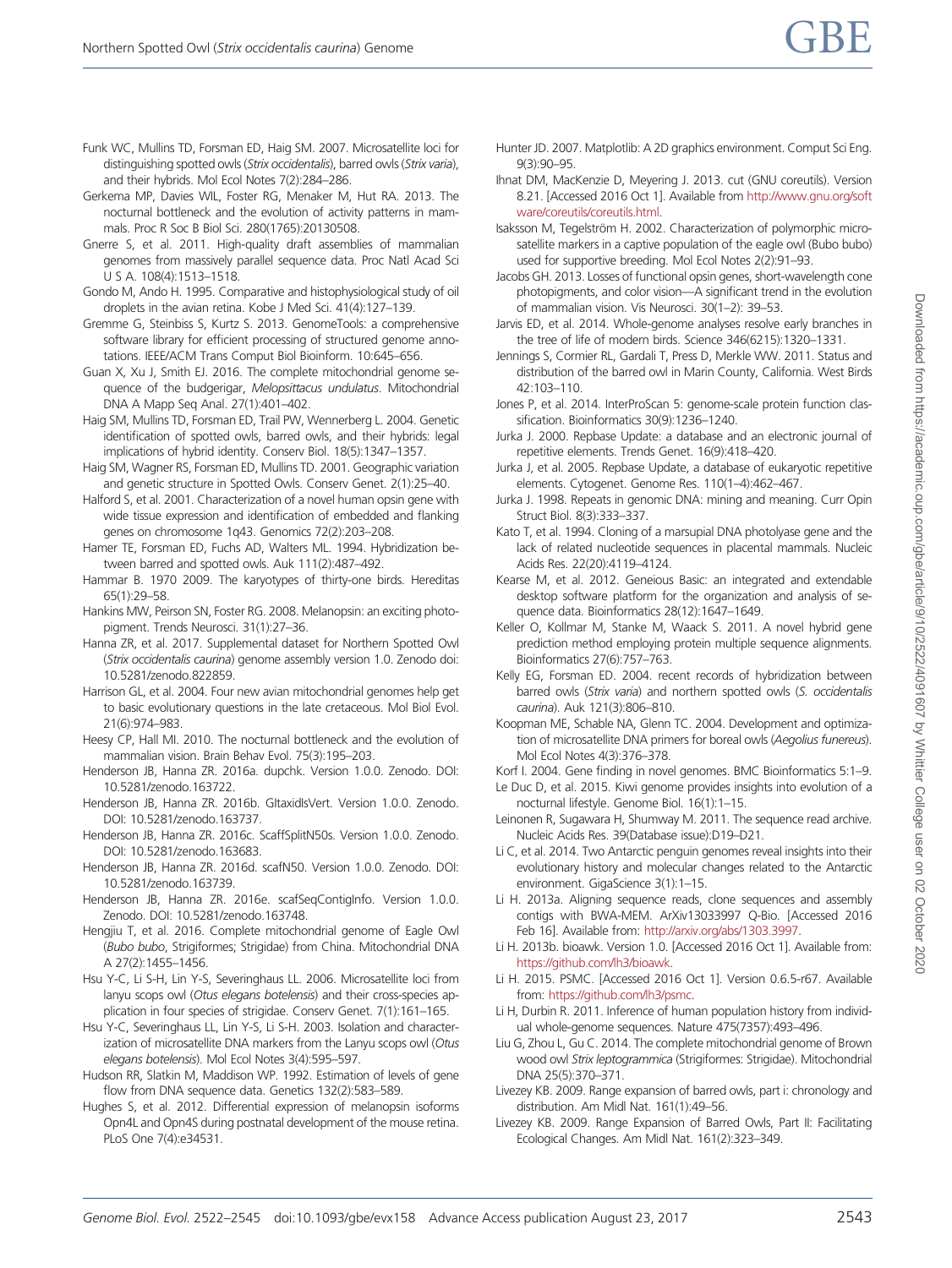- <span id="page-24-0"></span>Lopes RJ, et al. 2016. Genetic basis for red coloration in birds. Curr Biol. 26(11):1427–1434.
- Luo R, et al. 2012. SOAPdenovo2: an empirically improved memoryefficient short-read de novo assembler. GigaScience 1(1):18.
- Mahmood MT, McLenachan PA, Gibb GC, Penny D. 2014. Phylogenetic position of avian nocturnal and diurnal raptors. Genome Biol Evol. 6(2):326–332.
- Mazur KM, James PC. 2000. Barred Owl (Strix varia). In: Poole A, editor. The birds of North America online. Ithaca: Cornell Lab of Ornithology. [Accessed 2016 Oct 1]. Retrieved from the Birds of North America Online: <https://birdsna.org/Species-Account/bna/species/brdowl>. doi: 10.2173/bna.508.
- McKenna A, et al. 2010. The Genome Analysis Toolkit: a MapReduce framework for analyzing next-generation DNA sequencing data. Genome Res. 20(9):1297–1303.
- Mindell DP, et al. 1999. Interordinal relationships of birds and other reptiles based on whole mitochondrial genomes. Syst Biol. 48(1):138–152.
- Mindell DP, et al. 1997. Phylogenetic Relationships among and within Select Avian Orders Based on Mitochondrial DNA. In: Avian Molecular Evolution and Systematics. San Diego, California: Academic Press, p. 213–247.
- Mindell DP, Sorenson MD, Dimcheff DE. 1998. Multiple independent origins of mitochondrial gene order in birds. Proc Natl Acad Sci U S A. 95(18):10693–10697.
- Mundy NI, et al. 2016. Red carotenoid coloration in the zebra finch is controlled by a cytochrome P450 gene cluster. Curr Biol. 26(11):1435–1440.
- Nakamura D, Tiersch TR, Douglass M, Chandler RW. 1990. Rapid identification of sex in birds by flow cytometry. Cytogenet Cell Genet. 53(4):201–205.
- NCBI Resource Coordinators 2016. Database resources of the National Center for Biotechnology Information. Nucleic Acids Res. 44(D1):D7–D19.
- O'Connell J, et al. 2015. NxTrim: optimized trimming of Illumina mate pair reads. Bioinformatics 31(12):2035–2037.
- O'Connell J. 2014. NxTrim. Version 0.2.3-alpha. [Accessed 2016 Oct 1]. Available from: <https://github.com/sequencing/NxTrim>.
- Okano T, Yoshizawa T, Fukada Y. 1994. Pinopsin is a chicken pineal photoreceptive molecule. Nature 372(6501):94–97.
- Osborn AR, et al. 2015. De novo synthesis of a sunscreen compound in vertebrates. eLife 4:e05919.
- Parra G, Bradnam K, Korf I. 2007. CEGMA: a pipeline to accurately annotate core genes in eukaryotic genomes. Bioinformatics 23(9):1061–1067.
- Partridge JC. 1989. The visual ecology of avian cone oil droplets. J Comp Physiol A 165(3):415–426.
- Proudfoot G, Honeycutt R, Douglas Slack R. 2005. Development and characterization of microsatellite DNA primers for ferruginous pygmy-owls (Glaucidium brasilianum). Mol Ecol Notes 5(1):90–92.
- Prum RO, et al. 2015. A comprehensive phylogeny of birds (Aves) using targeted next-generation DNA sequencing. Nature 526(7574):569–573.
- Rebholz WER, et al. 1993. The chromosomal phylogeny of owls (Strigiformes) and new karyotypes of seven species. Cytologia (Tokyo) 58(4):403–416.
- Renzoni A, Vegni-Talluri M. 1966. The karyograms of some Falconiformes and Strigiformes. Chromosoma 20(2):133–150.
- Roth JJ, Gern WA, Roth EC, Ralph CL, Jacobson E. 1980. Nonpineal melatonin in the alligator (Alligator mississippiensis). Science 210(4469):548–550.
- Shen D, et al. 1994. A human opsin-related gene that encodes a retinaldehyde-binding protein. Biochemistry (Mosc.) 33(44): 13117–13125.
- Simão FA, Waterhouse RM, Ioannidis P, Kriventseva EV, Zdobnov EM, 2015a. BUSCO: assessing genome assembly and annotation completeness with single-copy orthologs. Bioinformatics 31(19):3210– 3212.
- Simão FA, Waterhouse RM, Joannidis P, Kriventseva EV, Zdobnov EM, 2015b. BUSCO. Version 1.1b1. [Accessed 2016 Oct 1]. Available from: [http://busco.ezlab.org.](http://busco.ezlab.org)
- Simões BF, et al. 2015. Visual system evolution and the nature of the ancestral snake. J Evol Biol. 28: 1309–1320.
- Simpson JT. 2014. Exploring genome characteristics and sequence quality without a reference. Bioinformatics 30(9):1228–1235.
- Smit A, Hubley R, Green P. 2013. RepeatMasker Open-4.0. [Accessed 2016 Oct 1]. Available from: [http://www.repeatmasker.org.](http://www.repeatmasker.org)
- Smit AFA, Hubley R. 2015. RepeatModeler Open-1.0. [Accessed 2016 Oct 1]. Available from: <http://www.repeatmasker.org>.
- Soni BG, Foster RG. 1997. A novel and ancient vertebrate opsin. FEBS Lett. 406(3):279–283.
- Stanke M. 2015. AUGUSTUS. Version 3.2.1. [Accessed 2016 Oct 1]. Available from: <http://bioinf.uni-greifswald.de/augustus>.
- Sun H, Gilbert DJ, Copeland NG, Jenkins NA, Nathans J. 1997. Peropsin, a novel visual pigment-like protein located in the apical microvilli of the retinal pigment epithelium. Proc Natl Acad Sci USA. 94: 9893–9898.
- Taniguchi M, et al. 1993. Melatonin release from pineal cells of diurnal and nocturnal birds. Brain Res. 620(2):297–300.
- Tarttelin EE, et al. 2003. Expression of opsin genes early in ocular development of humans and mice. Exp Eye Res. 76(3):393–396.
- Taylor AL, Forsman ED. 1976. Recent range extensions of the Barred Owl in western North America, including the first records for Oregon. Condor 78(4):560–561.
- Thode AB, Maltbie M, Hansen LA, Green LD, Longmire JL. 2002. Microsatellite markers for the Mexican spotted owl (Strix occidentalis lucida). Mol Ecol Notes 2(4):446–448.
- Thomas JW, et al. 1990. A conservation strategy for the northern spotted owl. A report by the Interagency Scientific Committee to address the conservation of the northern spotted owl. USDA Forest Service; USDI Bureau of Land Management, Fish and Wildlife Service, National Park Service: Portland, Oregon.
- Toews DPL, et al. 2016. Plumage genes and little else distinguish the genomes of hybridizing warblers. Curr Biol. 26(17):2313–2318.
- Tomonari S, Migita K, Takagi A, Noji S, Ohuchi H. 2008. Expression patterns of the opsin 5–related genes in the developing chicken retina. Dev Dyn. 237(7):1910–1922.
- Twyman H, Valenzuela N, Literman R, Andersson S, Mundy NI. 2016. Seeing red to being red: conserved genetic mechanism for red cone oil droplets and co-option for red coloration in birds and turtles. Proc R Soc B 283(1836):20161208.
- Van der Auwera GA, et al. 2013. From FastQ data to high confidence variant calls: the Genome Analysis Toolkit best practices pipeline. Curr Protoc Bioinforma 11:11.10.1–11.10.33.
- Verra DM, Contín MA, Hicks D, Guido ME. 2011. Early onset and differential temporospatial expression of melanopsin isoforms in the developing chicken retina. Invest Ophthalmol Vis Sci. 52: 5111–5120.
- Vinogradov AE. 2005. Genome size and chromatin condensation in vertebrates. Chromosoma 113(7):362–369.
- Vonk FJ, et al. 2013. The king cobra genome reveals dynamic gene evolution and adaptation in the snake venom system. Proc Natl Acad Sci U S A. 110(51):20651–20656.
- Vorobyev M. 2003. Coloured oil droplets enhance colour discrimination. Proc R Soc Lond B Biol Sci. 270(1521):1255–1261.
- Walls GL. 1942. The vertebrate eye and its adaptive radiation. Cranbrook Institute of Science: Bloomfield Hills, Michigan. doi: 10.5962/ bhl title 7369